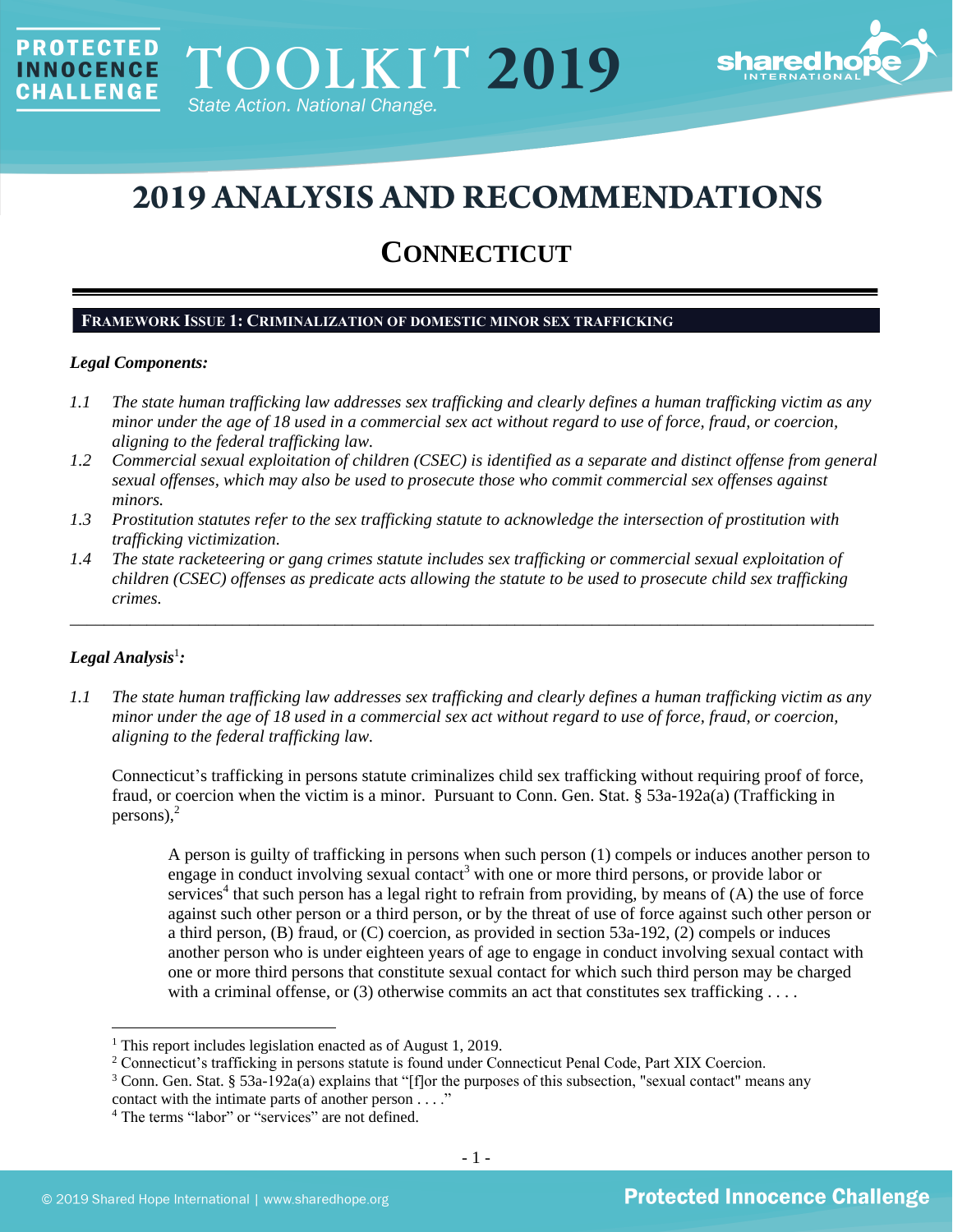Conn. Gen. Stat. § 53a-192a(a) defines "sex trafficking" as "the recruitment, harboring, transportation or provision of a person for the purpose of engaging in sexual conduct with another person for a fee."

A conviction under this statute is punishable as a Class A felony by imprisonment for 10–25 years,<sup>5</sup> and a fine not to exceed \$20,000. Conn. Gen. Stat. §§ 53a-192a(b), 53a-35a(4), 53a-41(1), 53a-28(b)(4).

*1.2 Commercial sexual exploitation of children (CSEC) is identified as a separate and distinct offense from general sexual offenses, which may also be used to prosecute those who commit commercial sex offenses against minors.*

Connecticut has several statutes specifically criminalizing CSEC, including the following:

- 1. Conn. Gen. Stat. § 53a-86(a)(2) (Promoting prostitution in the first degree) makes it a crime if a person knowingly "advances<sup>6</sup> or profits from prostitution<sup>7</sup> of a person less than eighteen years old." A conviction under this statute is punishable as a Class B felony by imprisonment for 1–20 years, of which all but 9 months may be suspended, and a fine of \$15,000. Conn. Gen. Stat. §§ 53a-86(b), 53a-35a(6), 53a-41(2), 53a-28(b)(4).
- 2. Conn. Gen. Stat. § 53a-196a(a) (Employing a minor in an obscene performance) states,

<span id="page-1-5"></span><span id="page-1-4"></span><span id="page-1-3"></span><span id="page-1-2"></span><span id="page-1-1"></span><span id="page-1-0"></span>A person is guilty of employing a minor in an obscene performance when such person (1) employs any minor, whether or not such minor receives any consideration, for the purpose of promoting<sup>8</sup> any material<sup>9</sup> or performance<sup>10</sup> which is obscene as to minors,<sup>11</sup> notwithstanding that such material or

Except as provided in section 53a-46a [Imposition of sentence for capital felony], when a person is convicted of an offense, the court shall impose one of the following sentences: (1) A term of imprisonment; or (2) a sentence authorized by section 18-65a [Confinement of young and teenage women] or 18-73 [Confinement of male children and youths]; or (3) a fine; or (4) a term of imprisonment and a fine; or (5) a term of imprisonment, with the execution of such sentence of imprisonment suspended, entirely or after a period set by the court, and a period of probation or a period of conditional discharge; or (6) a term of imprisonment, with the execution of such sentence of imprisonment suspended, entirely or after a period set by the court, and a fine and a period of probation or a period of conditional discharge; or (7) a fine and a sentence authorized by section 18-65a or 18-73; or (8) a sentence of unconditional discharge; or (9) a term of imprisonment and a period of special parole as provided in section 54-125e [Special parole].

Therefore, it should be presumed throughout this report that the penalty of imprisonment may be wholly or partially suspended unless specifically stated to the contrary.

 $6$ Conn. Gen. Stat. § 53a-85(1) (Promoting prostitution: Definitions) states,

A person "advances prostitution" when, acting other than as a prostitute or as a patron thereof, he knowingly causes or aids a person to commit or engage in prostitution, procures or solicits patrons for prostitution, provides persons or premises for prostitution purposes, operates or assists in the operation of a house of prostitution or a prostitution enterprise, or engages in any other conduct designed to institute, aid or facilitate an act or enterprise of prostitution.

 $\frac{1}{9}$  Pursuant to Conn. Gen. Stat. § 53a-193(10),

<sup>&</sup>lt;sup>5</sup> If an offender is sentenced to imprisonment, however, the court may suspend any or all portions of imprisonment, unless the convicting statute expressly provides otherwise. Specifically, Conn. Gen. Stat. § 53a-28(b) states,

<sup>7</sup> Conn. Gen. Stat. § 53a-85(2) states, "A person 'profits from prostitution' when acting other than as a prostitute receiving compensation for personally rendered prostitution services, he accepts or receives money or other property pursuant to an agreement or understanding with any person whereby he participates or is to participate in the proceeds of prostitution activity."

 $8$  Conn. Gen. Stat. § 53a-193(12) states, "'Promote' means to manufacture, issue, sell, give, provide, lend, mail, deliver, transfer, transmit, publish, distribute, circulate, disseminate, present, exhibit, advertise, produce, direct or participate in."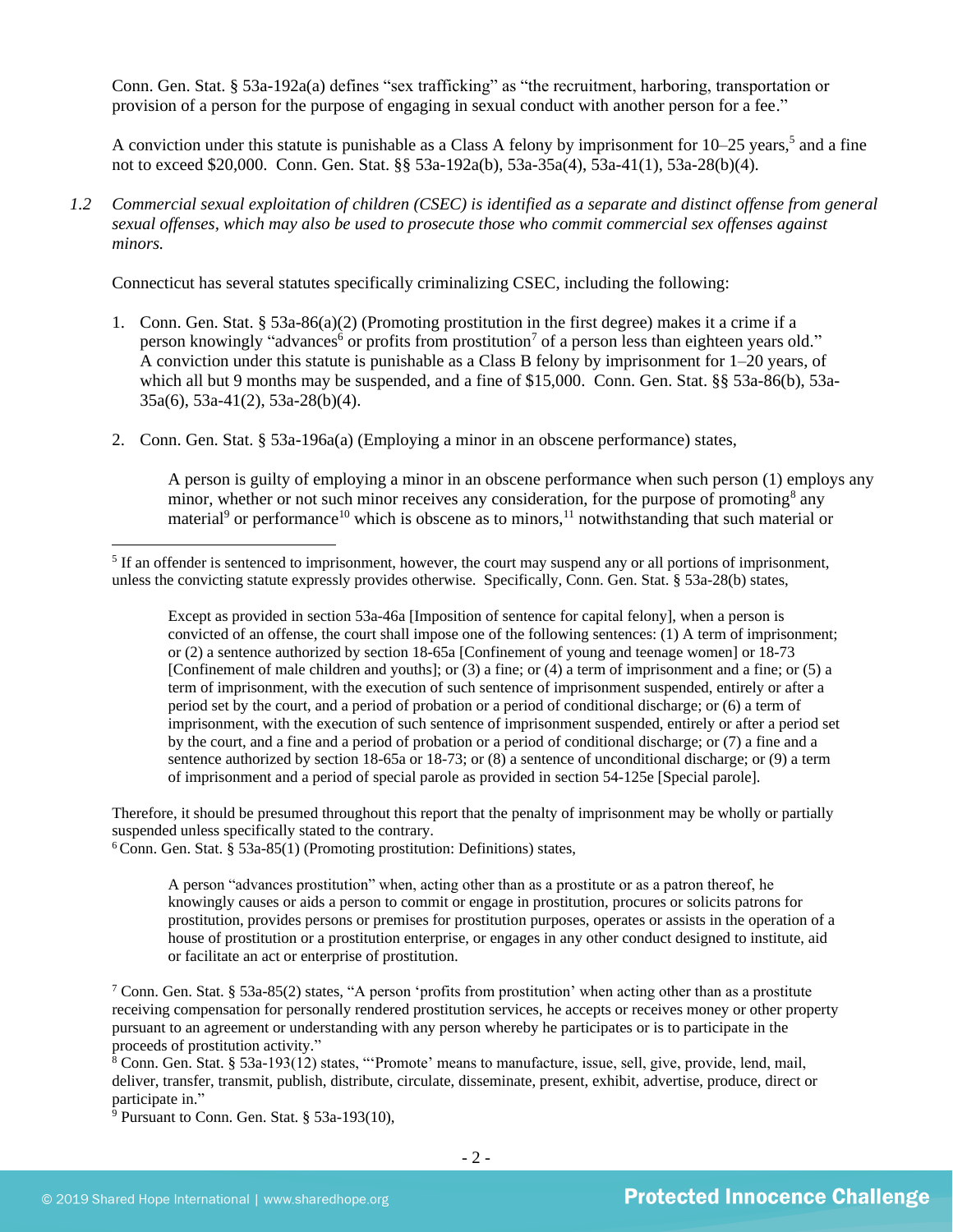performance is intended for an adult audience, or (2) permits any such minor to be [so] employed . . . and such person is the parent or guardian of such minor or otherwise responsible for the general supervision of such minor's welfare.

A conviction under this statute is punishable as a Class A felony by imprisonment for 10–25 years, of which all but 10 years may be suspended, and a possible fine not to exceed \$20,000. Conn. Gen. Stat. §§ 53a-196a(b), 53a-35a(4), 53a-41(1), 53a-28(b)(4).

3. Conn. Gen. Stat. § 53a-83b(a) (Commercial sexual abuse of a minor: Class B felony) criminalizes the commercial sexual abuse of a minor, stating,

A person is guilty of commercial sexual abuse of a minor when: (1) Such person pays a fee to a minor or third person as compensation for a minor having engaged in sexual conduct with such person; (2) such person pays or agrees to pay a fee to a minor or a third person pursuant to an understanding that in return for such fee the minor will engage in sexual conduct with such person; or (3) such person solicits or requests to engage in sexual conduct with a minor, or any other person that such person reasonably believes to be a minor, in return for a fee.

A conviction under this statute is a Class B felony punishable by 1–20 years imprisonment, a fine not to exceed \$15,000, or both. Conn. Gen. Stat. §§ 53a-83b(b), 53a-35a(6), 53a-41(2), 53a-28(b)(4). If the victim is under the age of 15, however, a conviction under this statute is a Class A felony punishable by 10– 25 years imprisonment, a fine not to exceed \$20,000, or both. Conn. Gen. Stat. §§ 53a-83b(c), 53a-35a(4), 53a-41(1), 53a-28(b)(4).

4. Conn. Gen. Stat. § 53a-90a(a) (Enticing a minor. Penalties) makes it a crime if a person "uses an interactive computer service<sup>12</sup> to knowingly persuade, induce, entice or coerce any person (1) under eighteen years of age, or (2) who the actor reasonably believes to be under eighteen years of age, to engage in prostitution or sexual activity for which the actor may be charged with a criminal offense."

<span id="page-2-0"></span>A first conviction under this statute is punishable as a Class D felony by imprisonment for 1–5 years, a fine not to exceed \$5,000, or both; a second conviction is punishable as a Class C felony by

<sup>10</sup> "Performance" is defined as "any play, motion picture, dance or other exhibition performed before an audience." Conn. Gen. Stat. § 53a-193(11).

 $12$  "Interactive computer service" is defined as "any information service, system or access software provider that provides or enables computer access by multiple users to a computer server, including specifically a service or system that provides access to the Internet and such systems operated or services offered by libraries or educational institutions." Conn. Gen. Stat. § 53a-90a(a).

<sup>&</sup>quot;Material" means anything tangible which is capable of being used or adapted to arouse prurient, shameful or morbid interest, whether through the medium of reading, observation, sound or in any other manner. Undeveloped photographs, molds, printing plates, and the like, may be deemed obscene notwithstanding that processing or other acts may be required to make the obscenity patent or to disseminate it.

<sup>&</sup>lt;sup>11</sup> Pursuant to Conn. Gen. Stat.  $§$  53a-193(2),

Material or a performance is "obscene as to minors "if it depicts a prohibited sexual act and, taken as a whole, it is harmful to minors. For purposes of this subdivision: (A) "Minor" means any person less than seventeen years old as used in section 53a-196 [Obscenity as to minors] and less than sixteen years old as used in sections 53a-196a and 53a-196b [Promoting a minor in an obscene performance], and (B) "harmful to minors" means that quality of any description or representation, in whatever form, of a prohibited sexual act, when (i) it predominantly appeals to the prurient, shameful or morbid interest of minors, (ii) it is patently offensive to prevailing standards in the adult community as a whole with respect to what is suitable material for minors, and (iii) taken as a whole, it lacks serious literary, artistic, educational, political or scientific value for minors.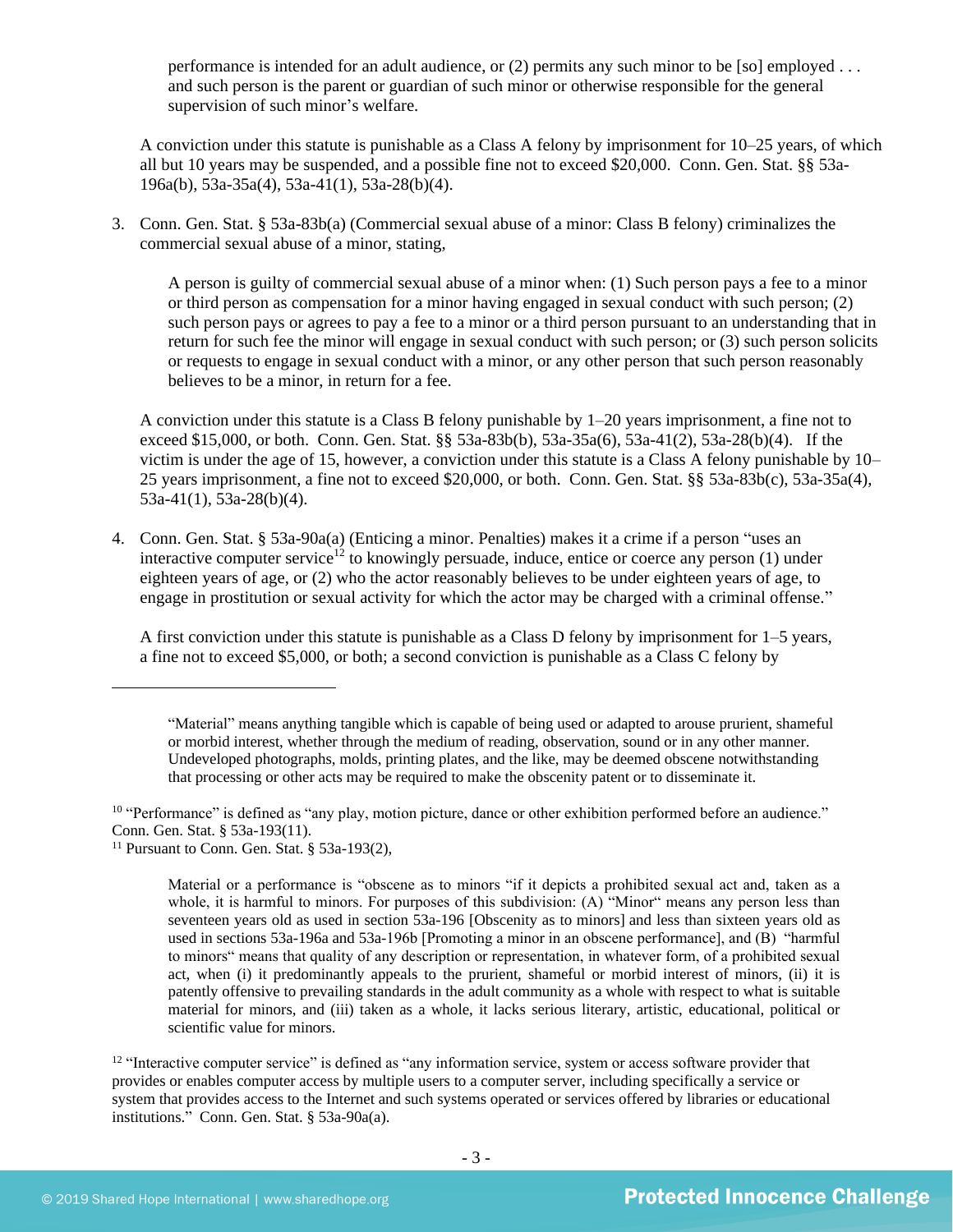imprisonment for  $1-10$  years, a fine not to exceed \$10,000, or both, while third and subsequent convictions are punishable as Class B felonies by imprisonment for 1–20 years, a fine not to exceed \$15,000, or both. Conn. Gen. Stat. §§ 53a-90a(b)(1), 53a-41(2)–(4), 53a-35a(6)–(8), 53a-28(b)(4), (6). If the victim is under the age of 13, however, a first conviction is punishable as a Class B felony by imprisonment for 5–20 years, of which all but 5 years may be suspended, and a possible fine not to exceed \$15,000, while subsequent convictions are punishable as a Class B felony by imprisonment for 10–20 years, of which all but 10 years may be suspended, and a possible fine not to exceed \$15,000. Conn. Gen. Stat. §§ 53a-90a(b)(2), 53a-41(2), 53a-35a(6), 53a-28(b)(4).

5. Conn. Gen. Stat. § 53a-70c(a) (Aggravated sexual assault of a minor) states,

A person is guilty of aggravated sexual assault of a minor when such person commits a violation of subdivision (2) of subsection (a) of section 53-21 [Injury or risk of injury to, or impairing morals of, children. Sale of children] or section 53a-70 [Sexual assault in the first degree], section 53a-70a [Aggravated sexual assault in the first degree], section 53a-71 [Sexual assault in the second degree], section 53a-86 [Promoting prostitution in the first degree], Conn. Gen. Stat § 53a-87 [Promoting prostitution in the second degree] or section 53a-196a [Employing a minor in an obscene performance] and the victim of such offense is under thirteen years of age, and (1) such person kidnapped or illegally restrained the victim, (2) such person stalked the victim, (3) such person used violence to commit such offense against the victim, (4) such person caused serious physical injury to or disfigurement of the victim, (5) there was more than one victim of such offense under thirteen years of age, (6) such person was not known to the victim, or (7) such person has previously been convicted of a violent sexual assault.

A first conviction under this statute is punishable as a Class A felony by imprisonment for 25–50 years, of which all but 25 years may be suspended, and a possible fine not to exceed \$20,000. Conn. Gen. Stat. §§ 53a-70c(b), 53a-35a(3), 53a-41(1), 53a-28(b)(4). Subsequent convictions, however, are punishable by imprisonment for 50 years, none of which may be suspended, and a possible fine not to exceed \$20,000. Conn. Gen. Stat. §§ 53a-70c(b), 53a-35a(3), 53a-41(1), 53a-28(b)(4).

Several other sexual offenses, while not expressly commercial in nature, may also apply in cases involving the commercial sexual exploitation of a child. Some of those statutes are as follows:

1. Conn. Gen. Stat. § 53-21(a)(2) (Injury or risk of injury to, or impairing morals of, children. Sale of children) makes it a crime if a person

has contact with the intimate parts, as defined in section 53a-65, of a child under the age of sixteen years or subjects a child under sixteen years of age to contact with the intimate parts of such person, in a sexual and indecent manner likely to impair the health or morals of such child . . . .

A conviction under Conn. Gen. Stat.  $\S 53-21(a)(2)$  is punishable as a Class B felony by imprisonment for 1–20 years, a fine not to exceed \$15,000, or both, but if the victim is under the age of 13, a conviction is punishable by imprisonment for 5–20 years, of which all but 5 years may be suspended, and a possible fine not to exceed \$15,000. Conn. Gen. Stat. §§ 53-21(a), 53a-35a(6), 53a-41(2), 53a-28(b)(4), (6).

2. Conn. Gen. Stat. § 53a-70(a)(2) (Sexual assault in the first degree) makes it a crime if a person "engages in sexual intercourse<sup>13</sup> with another person and such other person is under thirteen years of age and the actor is more than two years older than such person."

<sup>13</sup> Pursuant to Conn. Gen. Stat. § 53a-65(2) (Definitions),

<sup>&</sup>quot;Sexual intercourse" means vaginal intercourse, anal intercourse, fellatio or cunnilingus between persons regardless of sex. Its meaning is limited to persons not married to each other. Penetration, however slight, is sufficient to complete vaginal intercourse, anal intercourse or fellatio and does not require emission of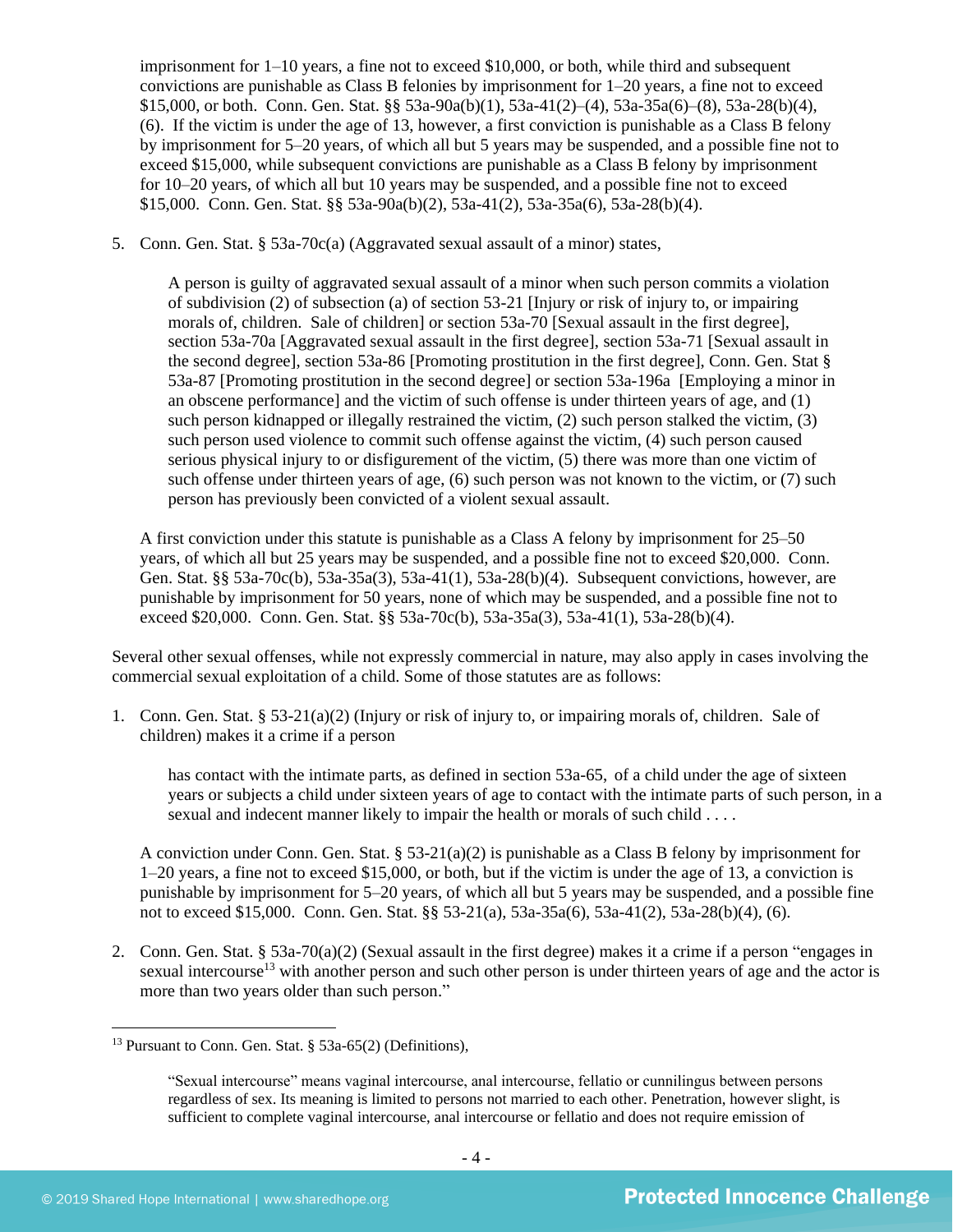A conviction under Conn. Gen. Stat. § 53a-70(a)(2) is punishable as a Class A felony by imprisonment for 10–25 years, a fine not to exceed \$20,000, or both. Conn. Gen. Stat. §§ 53a-70(b)(2), 53a-35a(4), 53a-41(1), 53a-28(b)(4), (6). If the victim is under 10 years of age, however, a conviction is punishable by imprisonment for  $10-25$  years, of which all but  $10$  years<sup>14</sup> may be suspended, and a possible fine not to exceed \$20,000. Conn. Gen. Stat. §§ 53a-70(b)(2), 53a-35a(4), 53a-41(1), 53a-28(b)(4).

3. Pursuant to Conn. Gen. Stat. § 53a-71(a),

A person is guilty of sexual assault in the second degree when such person engages in sexual intercourse with another person and: (1) Such other person is thirteen years of age or older but under sixteen years of age and the actor is more than three years older than such other person . . . .

A conviction under Conn. Gen. Stat. § 53a-71(a)(1) is punishable as a Class B felony by imprisonment for 1–20 years, of which all but 9 months may be suspended, and a possible fine not to exceed \$15,000. Conn. Gen. Stat. §§ 53a-71(b), 53a-35a(6), 53a-41(2), 53a-28(b)(4).

4. Conn. Gen. Stat. § 53a-73a(a)(1)(A), (1)(B) (Sexual assault in the fourth degree) makes it a crime if a person

subjects another person to sexual contact<sup>15</sup> who is  $(A)$  under thirteen years of age and the actor is more than two years older than such other person, or (B) thirteen years of age or older but under fifteen years of age and the actor is more than three years older than such other person . . . .

A conviction under Conn. Gen. Stat. § 53a-73a(a)(1)(A), (B) is punishable as a Class D felony by imprisonment for 1–5 years, a fine not to exceed \$5,000, or both. Conn. Gen. Stat. §§ 53a-73a(b), 53a-41(4), 53a-35a(8), 53a-28(b)(4), (6).

<sup>15</sup> Pursuant to Conn. Gen. Stat. § 53a-65(3) (Definitions),

"Sexual contact" means any contact with the intimate parts of a person not married to the actor for the purpose of sexual gratification of the actor or for the purpose of degrading or humiliating such person or any contact of the intimate parts of the actor with a person not married to the actor for the purpose of sexual gratification of the actor or for the purpose of degrading or humiliating such person.

semen. Penetration may be committed by an object manipulated by the actor into the genital or anal opening of the victim's body.

<sup>&</sup>lt;sup>14</sup> Pursuant to Conn. Gen. Stat. § 53a-70(b)(3), "Any person found guilty under this section shall be sentenced to a term of imprisonment of at least ten years, a portion of which may be suspended, except as provided in subdivisions (1) and (2) of this subsection, or a term of imprisonment and a period of special parole pursuant to subsection (b) of section 53a-28 which together constitute a sentence of at least ten years. Notwithstanding the provisions of subsection (a) of section 53a-29 and except as otherwise provided in this subsection, a court may suspend a portion of a sentence imposed under this subsection and impose a period of supervised probation pursuant to subsection (f) of section 53a-29.". Pursuant to Conn. Gen. Stat. § 53a-70(b)(1), "two years of the sentence imposed may not be suspended or reduced by the court or, if the victim of the offense is under ten years of age, for which ten years of the sentence imposed may not be suspended or reduced by the court," and pursuant to  $\S$  53a-70(b)(2), "ten years of the sentence imposed may not be suspended or reduced by the court if the victim is under ten years of age or of which five years of the sentence imposed may not be suspended or reduced by the court if the victim is under sixteen years of age."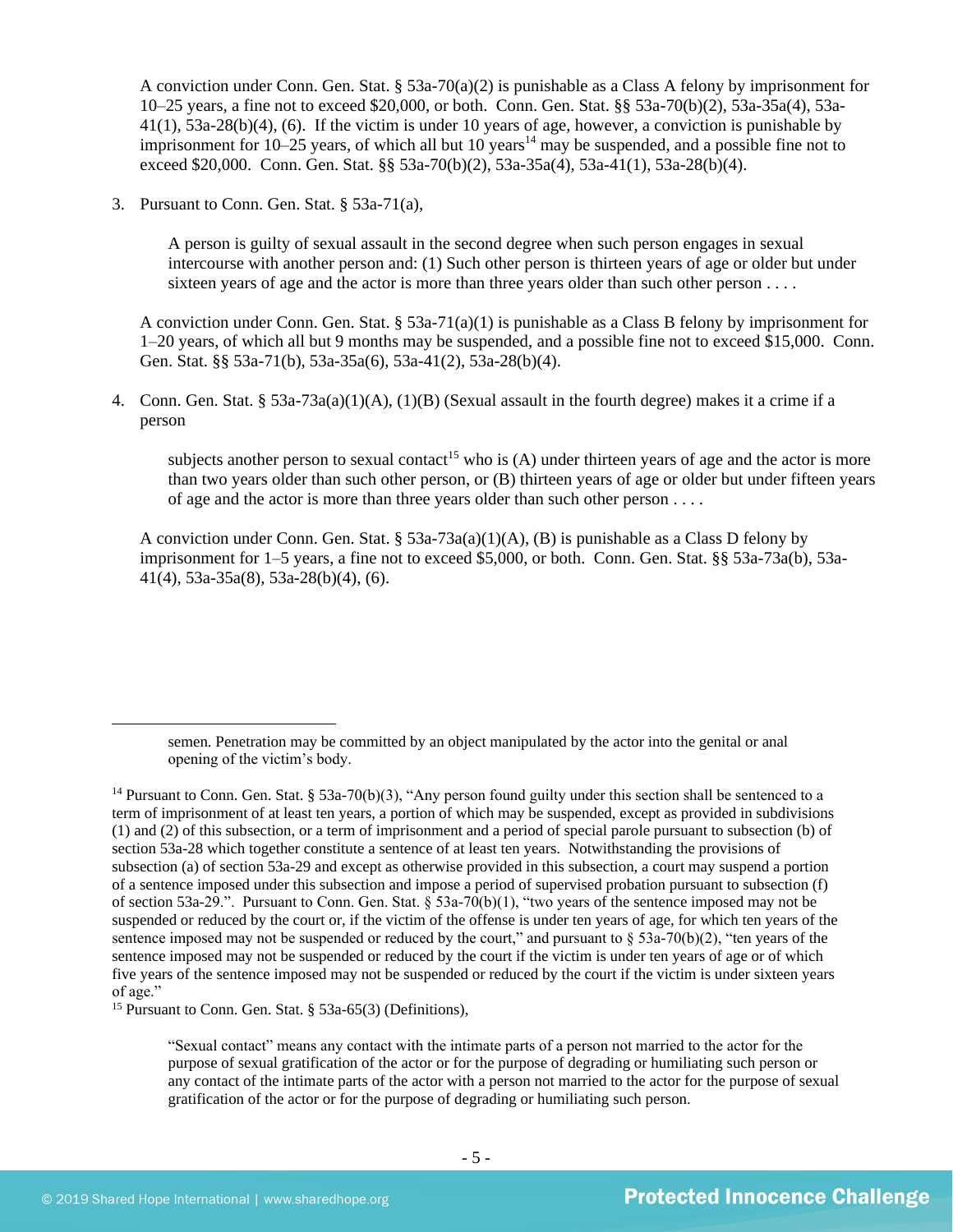*1.3 Prostitution statutes refer to the sex trafficking statute to acknowledge the intersection of prostitution with trafficking victimization.* 

Conn. Gen. Stat. § 53a-82 (Prostitution) refers to both state and federal human trafficking laws to provide an affirmative defense for trafficking victims, as well as explicitly allows duress as a defense. Pursuant to Conn. Gen. Stat. § 53a-82(b)–(c),

(b) In any prosecution for an offense under this section, it shall be an affirmative defense that the actor was a victim of conduct by another person that constitutes  $(1)$  a violation of section 53a-192a<sup>16</sup> [Trafficking in persons], as amended by this act, or (2) a criminal violation of 18 USC Chapter 77 [Peonage, slavery, and trafficking in persons], as amended from time to time. (c) Nothing in this section shall limit a person's right to assert the defense of duress pursuant to section 53a-14<sup>17</sup> [Duress as defense] in any prosecution for an offense under this section.

*1.4 The state racketeering or gang crimes statute includes sex trafficking or commercial sexual exploitation of children (CSEC) offenses as predicate acts allowing the statute to be used to prosecute child sex trafficking crimes.* 

Conn. Gen. Stat. § 53-395(a)–(c) (Prohibited activities) states,

(a) It is unlawful for any person who has knowingly received any proceeds derived, directly or indirectly, from a pattern of racketeering activity or through the collection of an unlawful debt to use or invest, whether directly or indirectly, any part of such proceeds, or the proceeds derived from the investment or use thereof, in the acquisition of any title to, or any right, interest or equity in, real property or in the establishment or operation of any enterprise.<sup>18</sup>

(b) It is unlawful for any person, through a pattern of racketeering activity or through the collection of an unlawful debt, to receive anything of value or to acquire or maintain, directly or indirectly, any interest in or control of any enterprise or real property.

(c) It is unlawful for any person employed by, or associated with, any enterprise to knowingly conduct or participate in, directly or indirectly, such enterprise through a pattern of racketeering activity or through the collection of an unlawful debt.

Under Conn. Gen. Stat. § 53-394(e) (Definitions), "pattern of racketeering activity" is defined as

engaging in at least two incidents of racketeering activity that have the same or similar purposes, results, participants, victims or methods of commission or otherwise are interrelated by distinguishing characteristics, including a nexus to the same enterprise, and are not isolated

<sup>16</sup> *See supra* Component 1.1 for the substantive provisions of Conn. Gen. Stat. § 53a-192a.

<sup>17</sup> Conn. Gen. Stat. § 53a-14 explains that

<sup>[</sup>i]n any prosecution for an offense, it shall be a defense that the defendant engaged in the proscribed conduct because he was coerced by the use or threatened imminent use of physical force upon him or a third person, which force or threatened force a person of reasonable firmness in his situation would have been unable to resist . . . .

<sup>&</sup>lt;sup>18</sup> "Enterprise" is defined in Conn. Gen. Stat.  $\S$  53-394(c) as

any individual, sole proprietorship, corporation, business trust, union chartered under the laws of this state or other legal entity, or any unchartered union, association or group of individuals associated in fact although not a legal entity, and includes illicit as well as licit enterprises and governmental, as well as other entities. In determining whether any unchartered union, association or group of individuals exists, factors which may be considered as evidence of association include, but are not limited to: (1) A common name or identifying sign, symbols or colors and (2) rules of behavior for individual members.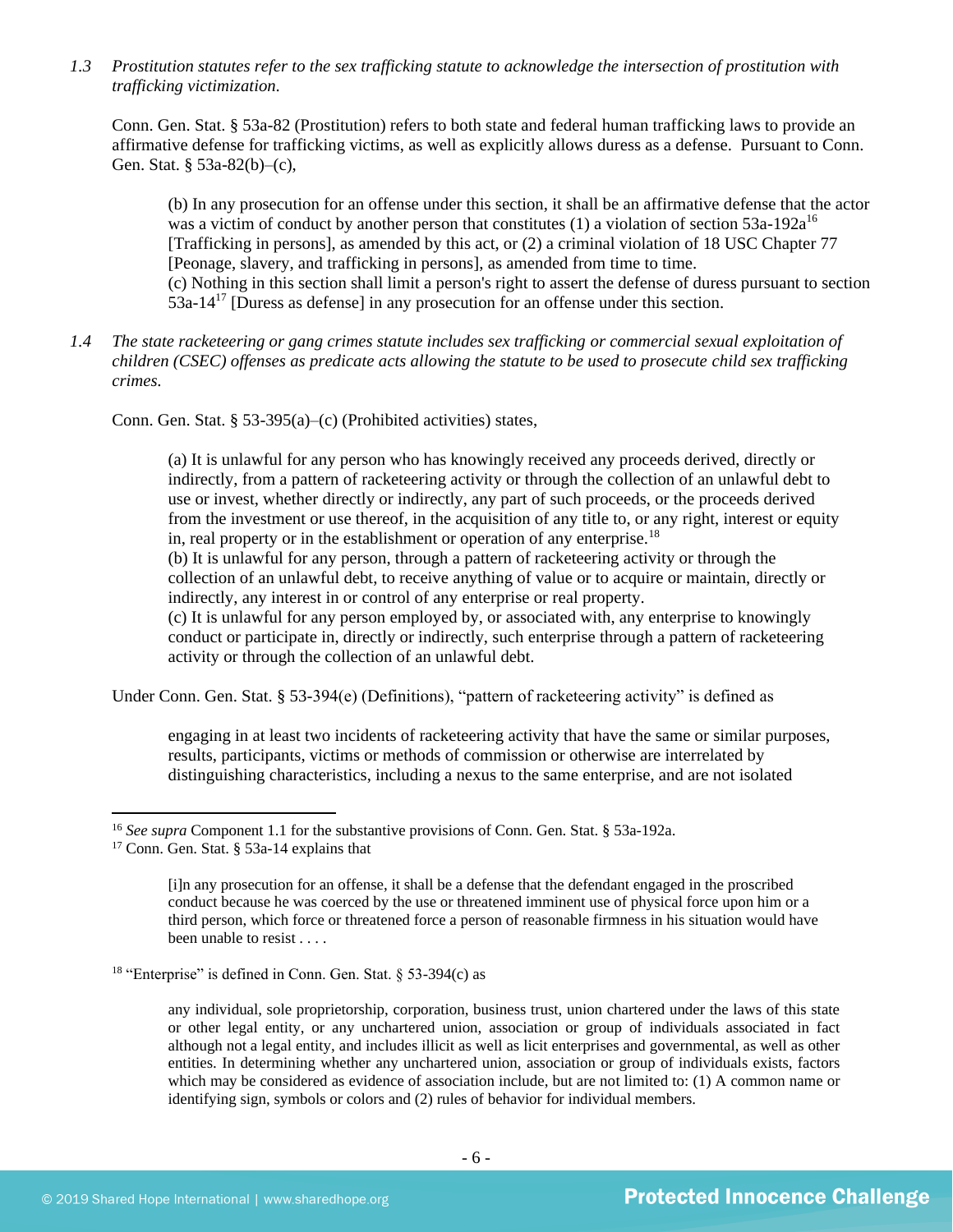incidents, provided the latter or last of such incidents occurred after October 1, 1982, and within five years after a prior incident of racketeering activity.

Additionally, pursuant to Conn. Gen. Stat. § 53-394(a),

"Racketeering activity" means to commit, attempt to commit, to conspire to commit, or to intentionally aid, solicit, coerce or intimidate another person to commit any crime which, at the time of its commission, was a felony chargeable by indictment or information under the following provisions of the general statutes then applicable: . . . . (5) sections 53a-85 to 53a-88, inclusive, relating to prostitution; . . . . (11) chapter 952, part XX, relating to obscenity and related offenses [including employing a minor in an obscene performance]; (12) chapter 952, part XIX, relating to coercion;  $\dots$  (19) section 53a-192a, relating to trafficking in persons  $\dots$ 

A conviction under Conn. Gen. Stat. § 53-395 is punishable by imprisonment for 1–20 years, a fine not to exceed \$25,000 or both. Conn. Gen. Stat. § 53-397(a).

Conn. Gen. Stat. § 53-397(a), (Penalty. Forfeiture of property. Disposition of seized property. Appointment of receiver) provides for mandatory asset forfeiture and states,

A person who violates any provision of [the Corrupt Organizations and Racketeering Activity Act<sup>19</sup>]... and shall forfeit to the state:

(1) Any property he has acquired, maintained or used in violation of [the Corrupt Organizations and Racketeering Activity Act], including profits derived therefrom and the appreciated value thereof, or, where applicable, the proceeds from the sale thereof; and

(2) any interest in, security of, claim against, or property or contractual right of any kind affording a source of influence over any enterprise which he has established, operated, controlled, conducted or participated in the conduct of, in violation of [the Corrupt Organizations and Racketeering Activity Act].

<sup>19</sup> Conn. Gen. Stat. §§ 53-393 to -419.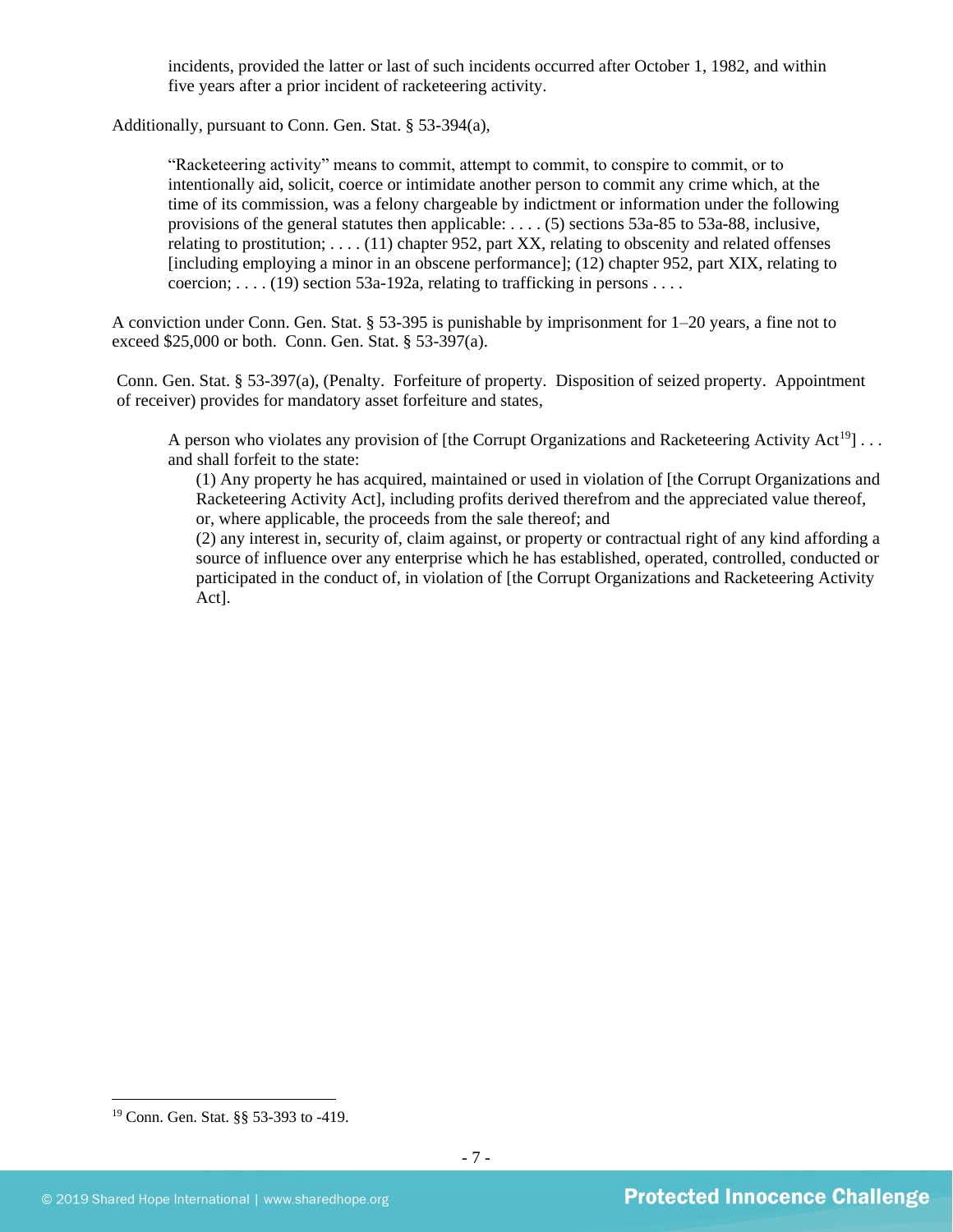#### **FRAMEWORK ISSUE 2: CRIMINAL PROVISIONS FOR DEMAND**

## *Legal Components:*

- *2.1 The state sex trafficking law can be applied to buyers of commercial sex acts with a minor.*
- *2.2 Buyers of commercial sex acts with a minor can be prosecuted under commercial sexual exploitation of children (CSEC) laws.*
- *2.3 Solicitation laws differentiate between soliciting sex acts with an adult and soliciting sex acts with a minor under 18.*
- *2.4 Penalties for buyers of commercial sex acts with minors are as high as federal penalties.*
- *2.5 Using the Internet or other electronic communication to lure, entice, or purchase, or attempt to lure, entice, or purchase commercial sex acts with a minor is a separate crime or results in an enhanced penalty for buyers.*
- *2.6 No age mistake defense is permitted for a buyer of commercial sex acts with any minor under 18.*
- *2.7 Base penalties for buying sex acts with a minor under 18 are sufficiently high and not reduced for older minors.*
- *2.8 Financial penalties for buyers of commercial sex acts with minors are sufficiently high to make it difficult for buyers to hide the crime.*

\_\_\_\_\_\_\_\_\_\_\_\_\_\_\_\_\_\_\_\_\_\_\_\_\_\_\_\_\_\_\_\_\_\_\_\_\_\_\_\_\_\_\_\_\_\_\_\_\_\_\_\_\_\_\_\_\_\_\_\_\_\_\_\_\_\_\_\_\_\_\_\_\_\_\_\_\_\_\_\_\_\_\_\_\_\_\_\_\_\_\_\_\_\_

- *2.9 Buying and possessing child sexual abuse material (CSAM) carries penalties as high as similar federal offenses.*
- *2.10 Convicted buyers of commercial sex acts with minors are required to register as sex offenders.*

## *Legal Analysis:*

*2.1 The state sex trafficking law can be applied to buyers of commercial sex acts with a minor.*

Conn. Gen. Stat. § 53a-192a (Trafficking in persons) does not apply to buyers of sex with minors. Pursuant to Conn. Gen. Stat. § 53a-192a(a),

A person is guilty of trafficking in persons when such person . . . (2) compels or induces another person who is under eighteen years of age to engage in conduct involving sexual contact with one or more third persons that constitutes sexual contact for which such third person may be charged with a criminal offense, or (3) otherwise commits an act the constitutes sex trafficking . . . .

Conn. Gen. Stat. § 53a-192a(a) defines "sex trafficking" to include "the recruitment, harboring, transportation or provision of a person for the purpose of engaging in sexual conduct with another person for a fee."

Since Conn. Gen. Stat. § 53a-192a(a) requires compelling or inducing another person to engage in sexual contact with "one or more third persons" or "recruit[ing], harboring, transport[ing] or prov[iding] a person for . . . sexual conduct with another person," it is inapplicable to buyers of sex with minors.

2.1.1 Recommendation: Amend Conn. Gen. Stat. § 53a-192a(a) (Trafficking in persons) to make the statute applicable to the actions of buyers of commercial sex with minors.

## *2.2 Buyers of commercial sex acts with a minor can be prosecuted under commercial sexual exploitation of children (CSEC) laws.*

Conn. Gen. Stat. § 53a-83b (Commercial sexual abuse of a minor: Class B felony) makes buying commercial sex a Class A felony if the victim is under 15 years of age and a Class B felony if the victim is 15–17 years of age. Conn. Gen. Stat. § 53a-83b(b), (c). Conn. Gen. Stat. § 53a-83b(a) states,

A person is guilty of commercial sexual abuse of a minor when: (1) Such person pays a fee to a minor or third person as compensation for a minor having engaged in sexual conduct with such person; (2) such person pays or agrees to pay a fee to a minor or a third person pursuant to an understanding that in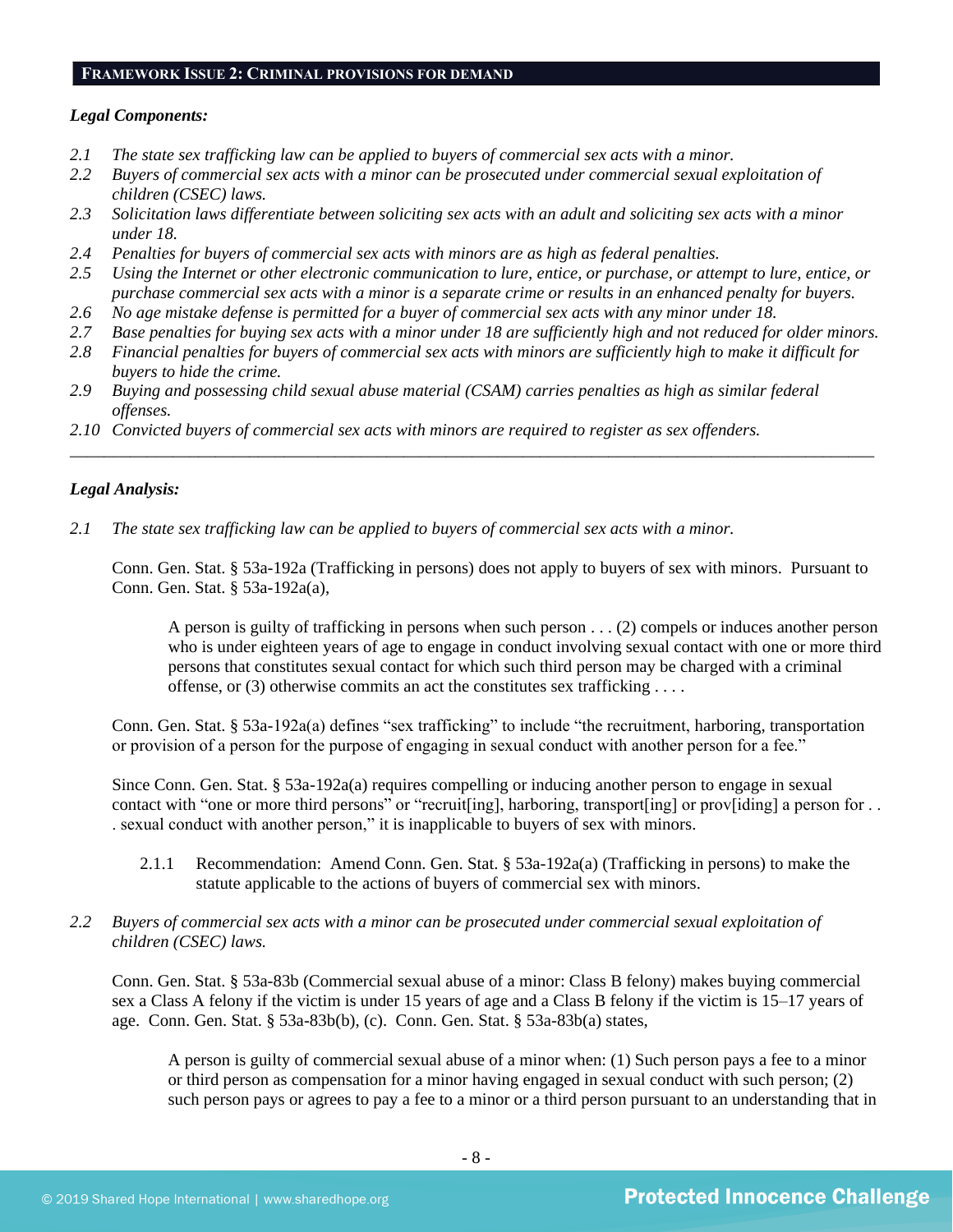return for such fee the minor will engage in sexual conduct with such person; or (3) such person solicits or requests to engage in sexual conduct with a minor, or any other person that such person reasonably believes to be a minor, in return for a fee.

Further, Conn. Gen. Stat § 53a-90a(a) (Enticing a minor. Penalties) allows buyers to be prosecuted for enticing a minor via a computer. Conn. Gen. Stat § 53a-90a(a) states,

(a) A person is guilty of enticing a minor when such person uses an interactive computer service to knowingly persuade, induce, entice or coerce any person (1) under eighteen years of age, or (2) who the actor reasonably believes to be under eighteen years of age, to engage in prostitution or sexual activity for which the actor may be charged with a criminal offense. For purposes of this section, "interactive computer service" means any information service, system or access software provider that provides or enables computer access by multiple users to a computer server, including specifically a service or system that provides access to the Internet and such systems operated or services offered by libraries or educational institutions.

(b) (1) Except as provided in subdivision (2) of this subsection, enticing a minor is a class D felony for a first offense, a class C felony for a second offense and a class B felony for any subsequent offense.

(2) Enticing a minor is a class B felony if the victim of the offense is under thirteen years of age and any person found guilty of such class B felony shall, for a first offense, be sentenced to a term of imprisonment of which five years of the sentence imposed may not be suspended or reduced by the court and, for any subsequent offense, be sentenced to a term of imprisonment of which ten years of the sentence imposed may not be suspended or reduced by the court.

*2.3 Solicitation laws differentiate between soliciting sex acts with an adult and soliciting sex acts with a minor under 18.*

Connecticut distinguishes between soliciting sex with an adult versus a minor by creating distinct offenses. Soliciting sex with a minor is criminalized under Conn. Gen. Stat. § 53a-83b(a) (Commercial sexual abuse of a minor: Class B felony), which states,

A person is guilty of commercial sexual abuse of a minor when: (1) Such person pays a fee to a minor or third person as compensation for a minor having engaged in sexual conduct with such person; (2) such person pays or agrees to pay a fee to a minor or a third person pursuant to an understanding that in return for such fee the minor will engage in sexual conduct with such person; or (3) such person solicits or requests to engage in sexual conduct with a minor, or any other person that such person reasonably believes to be a minor, in return for a fee.

In contrast, soliciting sex with an adult is criminalized under Conn. Gen. Stat. § 53a-83(a) (Patronizing a prostitute: Class A misdemeanor or class C felony), Connecticut's primary solicitation law, which states,

A person is guilty of patronizing a prostitute when: (1) Pursuant to a prior understanding, such person pays a fee to another person as compensation for such person or a third person having engaged in sexual conduct with such person; (2) such person pays or agrees to pay a fee to another person pursuant to an understanding that in return for such fee such other person or a third person will engage in sexual conduct with such person; or (3) such person solicits or requests another person to engage in sexual conduct with such person in return for a fee.

A conviction under Conn Gen. Stat. § 53a-83b(a) is a Class A or Class B felony, depending upon the age of the victim, while a conviction under Conn. Gen. Stat. § 53a-83(a) is only a Class A misdemeanor. Conn. Gen. Stat. §§ 53a-83b(b), (c), 53a-83(b).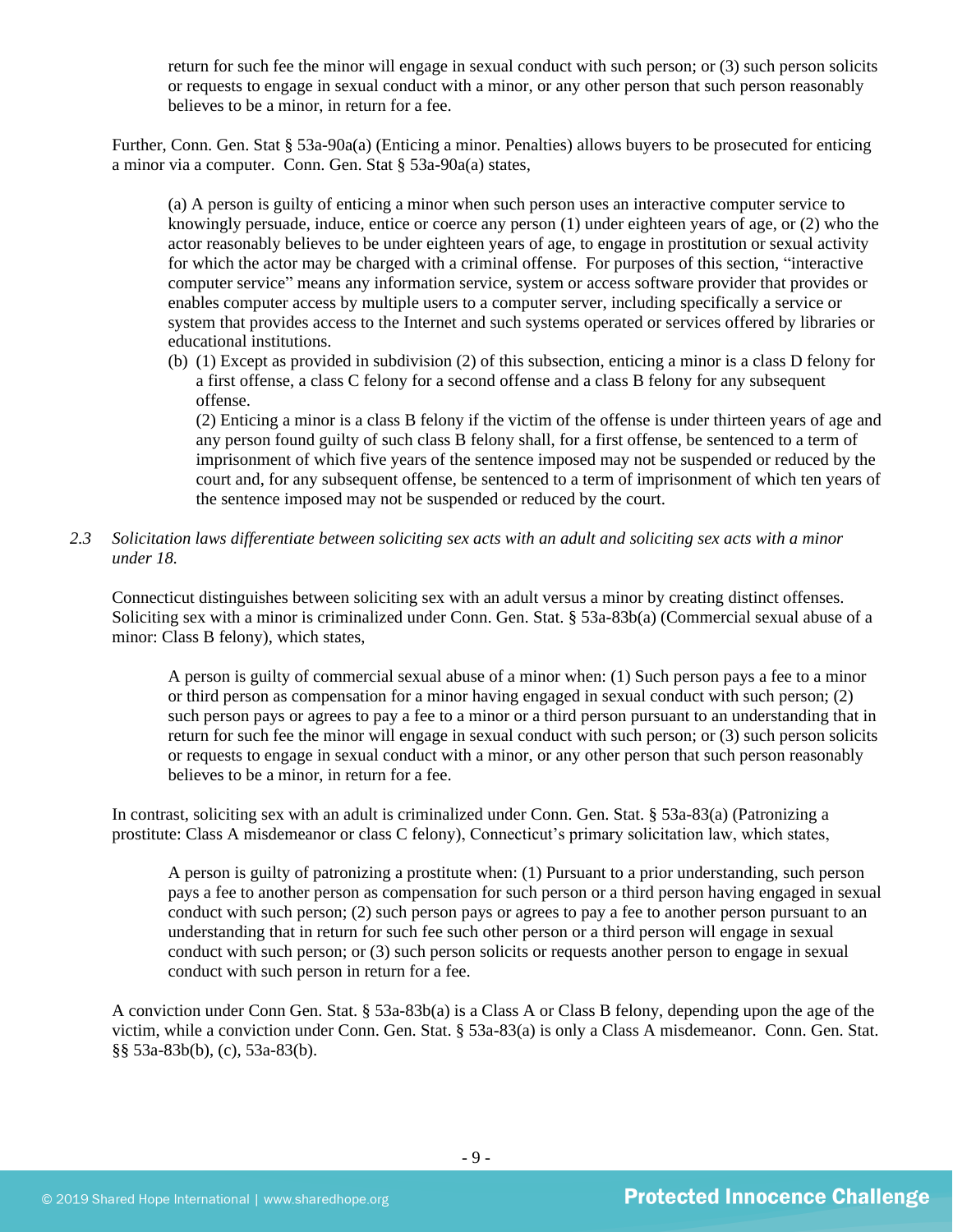In addition, Conn. Gen. Stat § 53a-90a(a) (Enticing a minor. Penalties) specifically makes it a crime if a person "uses an interactive computer service<sup>20</sup> to knowingly persuade, induce, entice or coerce any person under eighteen years of age to engage in prostitution or sexual activity for which the actor may be charged with a criminal offense."

## *2.4 Penalties for buyers of commercial sex acts with minors are as high as federal penalties.*

A conviction under Conn. Gen. Stat. § 53a-83b (Commercial sexual abuse of a minor: Class B felony) is a Class B felony punishable by 1–20 years imprisonment, a fine not to exceed \$15,000, or both. Conn. Gen. Stat. §§ 53a-83b(b), 53a-35a(6), 53a-41(2), 53a-28(b)(4). If the victim is under the age of 15, however, a conviction under this statute is a Class A felony punishable by 10–25 years imprisonment, a fine not to exceed \$20,000, or both. Conn. Gen. Stat. §§ 53a-83b(c), 53a-35a(4), 53a-41(1), 53a-28(b)(4). Additionally, a buyer's first conviction under Conn. Gen. Stat. § 53a-90a (Enticing a minor. Penalties) is punishable as a Class D felony by imprisonment for 1–5 years, a fine not to exceed \$5,000, or both, a second conviction is punishable as a Class C felony by imprisonment for 1–10 years, a fine not to exceed \$10,000, or both, while third and subsequent convictions are punishable as Class B felonies by imprisonment for 1–20 years, a fine not to exceed \$15,000, or both. Conn. Gen. Stat. §§ 53a-90a(b)(1), 53a-41(2)–(4), 53a-35a(6)–(8), 53a-28(b)(4), (6). If the victim is under the age of 13, however, a first conviction is punishable as a Class B felony by imprisonment for 5–20 years, of which all but 5 years may be suspended, and a possible fine not to exceed \$15,000, while subsequent convictions are punishable as a Class B felony by imprisonment for 10–20 years, of which all but 10 years may be suspended, and a possible fine not to exceed \$15,000. Conn. Gen. Stat. §§ 53a-90a(b)(2), 53a-41(2), 53a-35a(6), 53a-28(b)(4).

In contrast, if the victim is under the age of 14, a conviction under the Trafficking Victims Protection Act  $(TVPA)^{21}$  for child sex trafficking is punishable by 15 years to life imprisonment and a fine not to exceed \$250,000. 18 U.S.C. §§ 1591(b)(1), 3559(a)(1), 3571(b)(3). If the victim is between the ages of 14–17, a conviction is punishable by 10 years to life imprisonment and a fine not to exceed \$250,000. 18 U.S.C. §§ 1591(b)(2), 3559(a)(1), 3571(b)(3). A conviction is punishable by mandatory life imprisonment, however, if the buyer has a prior conviction for a federal sex offense<sup>22</sup> against a minor. 18 U.S.C. §  $3559(e)(1)$ . To the extent buyers can be prosecuted under other federal CSEC laws,<sup>23</sup> a conviction is punishable by penalties ranging from a fine not to exceed \$250,000 to life imprisonment and a fine not to exceed \$250,000.<sup>24</sup>

<sup>20</sup> *See supra* note [12.](#page-2-0) 

<span id="page-9-0"></span>an offense under section 1591 [18 USCS § 1591] (relating to sex trafficking of children), 2241 [18 USCS § 2241] (relating to aggravated sexual abuse), 2242 [18 USCS § 2242] (relating to sexual abuse),  $2244(a)(1)$  [18 USCS §  $2244(a)(1)$ ] (relating to abusive sexual contact),  $2245$  [18 USCS § 2245] (relating to sexual abuse resulting in death), 2251 [18 USCS § 2251] (relating to sexual exploitation of children), 2251A [18 USCS § 2251A] (relating to selling or buying of children), 2422(b) [18 USCS § 2422(b)] (relating to coercion and enticement of a minor into prostitution), or 2423(a) [18 USCS § 2423(a)] (relating to transportation of minors).

<sup>23</sup> 18 U.S.C. §§ 2251A(b) (Selling or buying of children), 2251(a) (Sexual exploitation of children), 2423(a) (Transportation of a minor with intent for minor to engage in criminal sexual activity), 2422(a) (Coercion and enticement), 2252(a)(2), (a)(4) (Certain activities relating to material involving the sexual exploitation of minors). <sup>24</sup> 18 U.S.C. §§ 2251A(b) (conviction punishable by imprisonment for 30 years to life and a fine), 2251(e) (conviction punishable by imprisonment for 15–30 years and a fine), 2423(a) (conviction punishable by imprisonment for 10 years to life and a fine), 2422(a) (conviction punishable by a fine, imprisonment up to 20 years, or both), 2252(b) (stating that a conviction under subsection (a)(2) is punishable by imprisonment for  $5-20$  years and a fine, while a conviction under subsection (a)(4) is punishable by imprisonment up to 10 years, a fine, or both); *see also* 18 U.S.C. §§ 3559(a)(1) (classifying all of the above listed offenses as felonies), 3571(b)(3) (providing a fine up to \$250,000 for any felony conviction).

<sup>&</sup>lt;sup>21</sup> Trafficking Victims Protection Act (TVPA) of 2000, Pub. L. No. 106-386, 114 Stat. 1464, 1466 (codified in scattered sections of 18 and 22 U.S.C.).

<sup>&</sup>lt;sup>22</sup> Pursuant to 18 U.S.C. § 3559(e)(2), "federal sex offense" is defined as,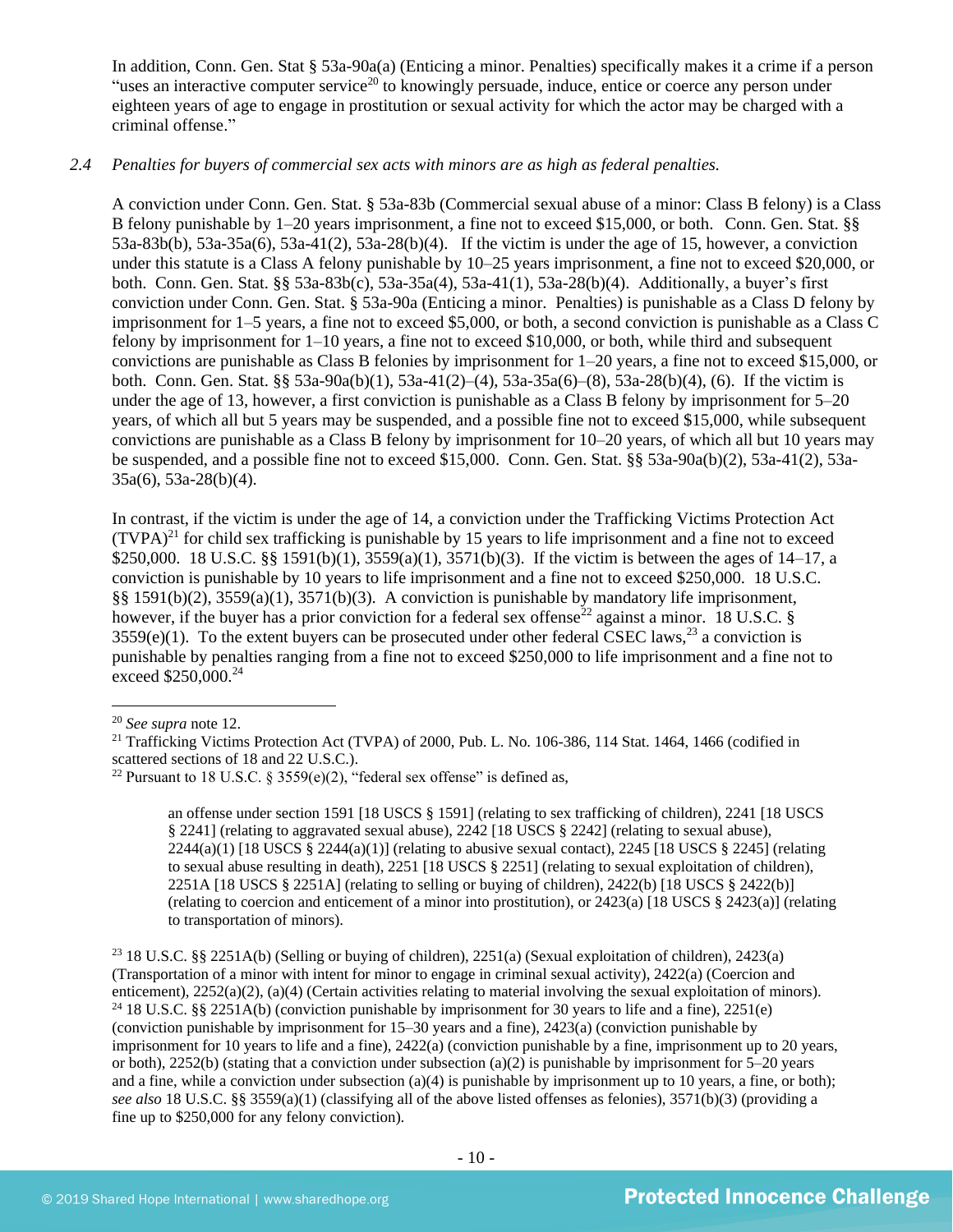*2.5 Using the Internet or other electronic communication to lure, entice, or purchase, or attempt to lure, entice, or purchase commercial sex acts with a minor is a separate crime or results in an enhanced penalty for buyers.*

Using the Internet to entice a minor to commit unlawful sexual activity is prohibited under Conn. Gen. Stat. § 53a-90a(a) (Enticing a minor. Penalties), which prohibits a person from using "an interactive computer service<sup>25</sup> to knowingly persuade, induce, entice or coerce any person  $(1)$  under eighteen years of age, or (2) who the actor reasonably believes to be under eighteen years of age, to engage in prostitution or sexual activity for which the actor may be charged with a criminal offense."

A buyer's first conviction under Conn. Gen. Stat. § 53a-90a is punishable as a Class D felony by imprisonment for 1–5 years, a fine not to exceed \$5,000, or both, a second conviction is punishable as a Class C felony by imprisonment for 1–10 years, a fine not to exceed \$10,000, or both, while third and subsequent convictions are punishable as Class B felonies by imprisonment for 1–20 years, a fine not to exceed \$15,000, or both. Conn. Gen. Stat. §§ 53a-90a(b)(1), 53a-41(2)–(4), 53a-35a(6)–(8), 53a-28(b)(4), (6). If the victim is under the age of 13, however, a first conviction is punishable as a Class B felony by imprisonment for 5–20 years, of which all but 5 years may be suspended, and a possible fine not to exceed \$15,000, while subsequent convictions are punishable as a Class B felony by imprisonment for 10–20 years, of which all but 10 years may be suspended, and a possible fine not to exceed \$15,000. Conn. Gen. Stat. §§ 53a-90a(b)(2), 53a-41(2), 53a-35a(6), 53a- $28(b)(4)$ .

*2.6 No age mistake defense is permitted for a buyer of commercial sex acts with any minor under 18.*

Neither Conn. Gen. Stat. § 53a-83b (Commercial sexual abuse of a minor: Class B felony), nor Conn. Gen. Stat § 53a-90a (Enticing a minor. Penalties) prohibit a mistake of age defense. Under Conn. Gen. Stat. § 53a-83b(a), a buyer must engage in prohibited conduct with a minor or someone the buyer "reasonably believes to be a minor." Similarly, Conn. Gen. Stat § 53a-90a requires the buyer to "knowingly persuade, induce, entice or coerce any person (1) under eighteen years of age, or (2) who the actor reasonably believes to be under eighteen years of age . . . ." Accordingly, a buyer may assert a mistake of age defense and claim not to have known or reasonably believed the victim was a minor.

- 2.6.1 Recommendation: Amend Conn. Gen. Stat. § 53a-83b (Commercial sexual abuse of a minor: Class B felony) and § 53a-90a (Enticing a minor. Penalties) to expressly prohibit a mistake of age defense.
- *2.7 Base penalties for buying sex acts with a minor under 18 are sufficiently high and not reduced for older minors.*

Although Conn. Gen. Stat. § 53a-83b (Commercial sexual abuse of a minor: Class B felony) staggers penalties based on the age of the victim, penalties are sufficiently high even when the victim is an older minor. A conviction under this statute is a Class B felony punishable by 1–20 years imprisonment, a fine not to exceed \$15,000, or both. Conn. Gen. Stat. §§ 53a-83b(b), 53a-35a(6), 53a-41(2), 53a-28(b)(4). If the victim is under the age of 15, however, a conviction under this statute is a Class A felony punishable by 10–25 years imprisonment, a fine not to exceed \$20,000, or both. Conn. Gen. Stat. §§ 53a-83b(c), 53a-35a(4), 53a-41(1), 53a-28(b)(4).

Conn. Gen. Stat. § 53a-90a (Enticing a minor. Penalties) staggers penalties as well, providing a heightened penalty if the victim is under the age of 13. Under this offense, however, base penalties are not sufficiently high for buying sex acts with older minors. A buyer's first conviction under Conn. Gen. Stat. § 53a-90a is punishable as a Class D felony by imprisonment for 1–5 years, a fine not to exceed \$5,000, or both, a second conviction is punishable as a Class C felony by imprisonment for 1–10 years, a fine not to exceed \$10,000, or both, while third and subsequent convictions are punishable as Class B felonies by imprisonment for 1–20 years, a fine not to exceed \$15,000, or both. Conn. Gen. Stat. §§ 53a-90a(b)(1), 53a-41(2)–(4), 53a-35a(6)–(8),

<sup>25</sup> *See supra* note [12.](#page-2-0)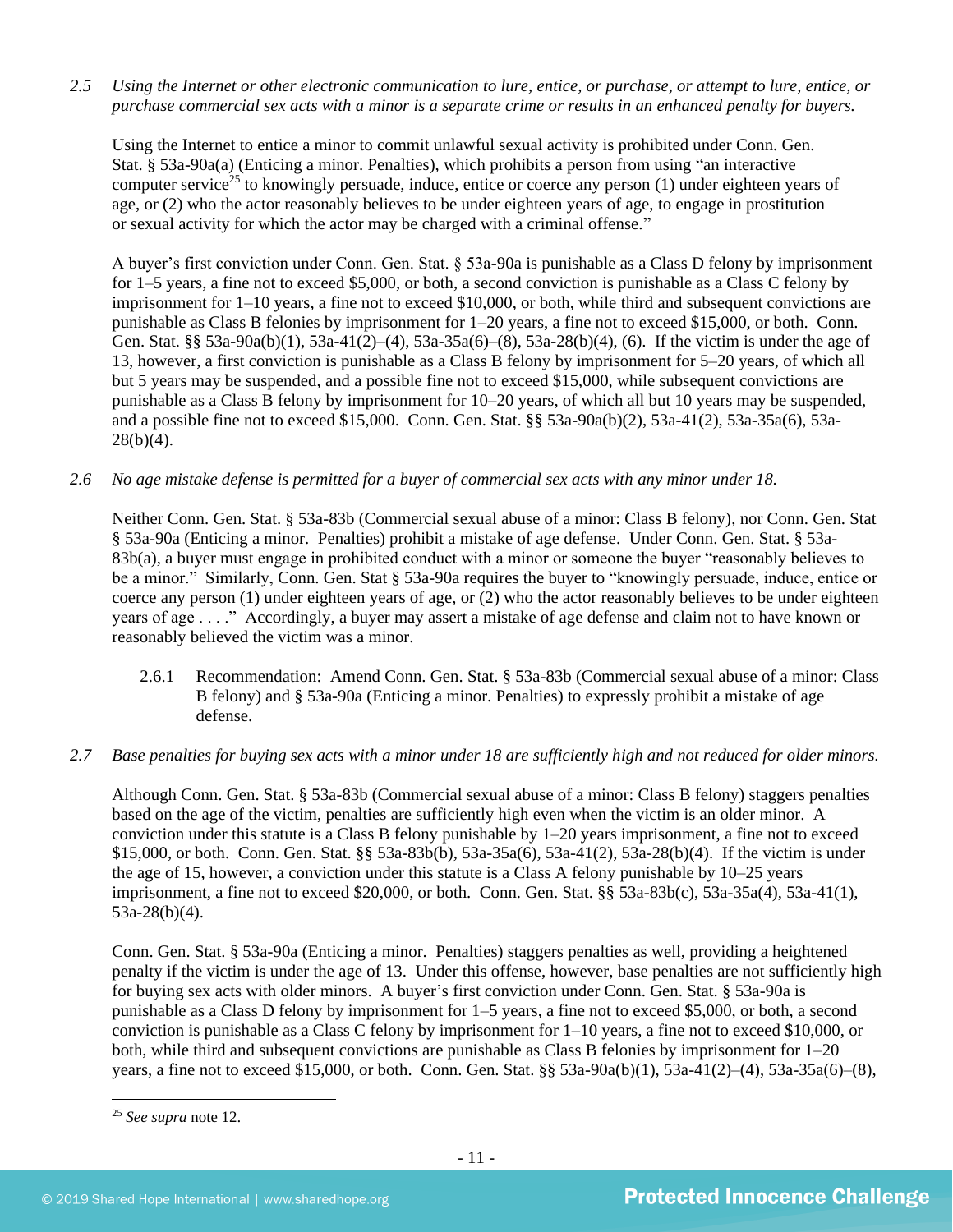53a-28(b)(4), (6). If the victim is under the age of 13, however, a first conviction is punishable as a Class B felony by imprisonment for 5–20 years, of which all but 5 years may be suspended, and a possible fine not to exceed \$15,000, while subsequent convictions are punishable as a Class B felony by imprisonment for 10–20 years, of which all but 10 years may be suspended, and a possible fine not to exceed \$15,000. Conn. Gen. Stat. §§ 53a-90a(b)(2), 53a-41(2), 53a-35a(6), 53a-28(b)(4).

2.7.1 Recommendation: Amend Conn. Gen. Stat. § 53a-90a (Enticing a minor. Penalties) to raise the base penalty to provide sufficiently high penalties for all offenses involving a minor under the age of 18.

## *2.8 Financial penalties for buyers of commercial sex acts with minors are sufficiently high to make it difficult for buyers to hide the crime.*

Buyers are subject to possible fines up to \$15,000. If the victim is under the age of 18, a buyer convicted under Conn. Gen. Stat. § 53a-90a (Enticing a minor: Penalties) is subject to a possible fine not to exceed \$5,000 for a first violation, \$10,000 for a second violation, and \$15,000 for subsequent violations; if the victim is under the age of 13, however, a buyer is subject to a possible fine not to exceed \$15,000. Conn. Gen. Stat. §§ 53a-90a(b)(1), (2), 53a-41(2), (3), (4), 53a-35a(6). Buyers convicted under Conn. Gen. Stat. § 53a-83b (Commercial sexual abuse of a minor: Class B felony) are subject to a possible fine up to \$15,000; if the victim is under the age of 15, however, a buyer is subject to a possible fine not to exceed \$20,000. Conn. Gen. Stat. §§ 53a-83b(b), (c), 53a-41(1), (2).

Additionally, a convicted buyer is subject to mandatory restitution orders where the victim suffers injury and requests restitution. Conn. Gen. Stat. § 53a-28(c) (Authorized sentences) states,

In addition to any sentence imposed pursuant to subsection (b) of this section, the court shall inquire on the record whether there are any requests by a victim for restitution, and if (1) a person is convicted of an offense that resulted in injury to another person or damage to or loss of property, (2) the victim requests financial restitution, and (3) the court finds that the victim has suffered injury or damage to or loss of property as a result of such offense, the court shall order the offender to make financial restitution under terms that it determines are appropriate . . . . Restitution ordered by the court pursuant to this subsection shall be based on easily ascertainable damages for injury or loss of property, actual expenses incurred for treatment for injury to persons and lost wages resulting from injury. Restitution shall not include reimbursement for damages for mental anguish, pain and suffering or other intangible losses, but may include the costs of counseling reasonably related to the offense  $\dots$ .<sup>26</sup>

Pursuant to Conn. Gen. Stat. § 54-36p(a) (Forfeiture of moneys and property related to sexual exploitation and human trafficking), a violation of Conn. Gen. Stat. § 53a-90a (Enticing a minor. Penalties) subjects a buyer to discretionary, civil asset forfeiture as follows:

The following property shall be subject to forfeiture to the state ....

(1) All moneys used, or intended for use, in a violation of  $\dots$  53a-90a  $\dots$ . . . . .

(4) All property used or intended for use, in any manner or part, to commit or facilitate the commission of a violation of . . . 53a-90a . . . .

Additionally, property may be seized pursuant to Conn. Gen. Stat. § 54-33 (Summons to owner on seizure of property), "[w]hen any property [is] believed to be possessed, controlled, designed or intended for use or which is or has been used or which may be used as a means of committing any criminal offense, or which constitutes the proceeds of the commission of any criminal offense."

<sup>26</sup> *See infra* Component 5.10 for a more detailed discussion of this restitution provision.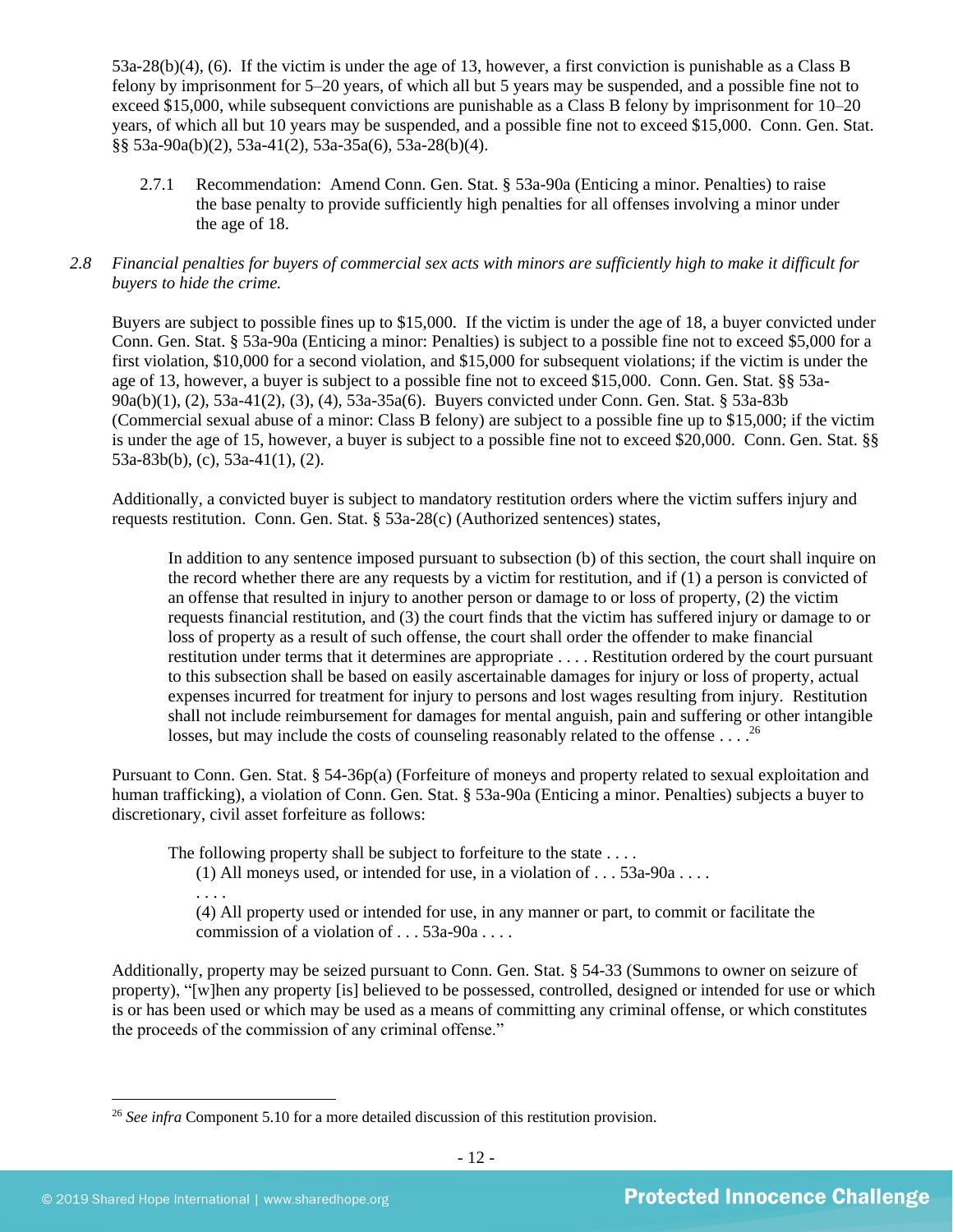No specific seizure provisions are provided. Disposition of the forfeited property is governed by Conn. Gen. Stat. § 54-36p(f), (g) and shall be disbursed as follows:

(f) Any property ordered forfeited pursuant to subsection (b) of this section shall be sold at public auction . . . .

(g) The proceeds from any sale of property under subsection (f) of this section and any moneys forfeited under this section shall be applied: (1) To payment of the balance due on any lien preserved by the court in the forfeiture proceedings; (2) to payment of any costs incurred for the storage, maintenance, security and forfeiture of any such property; and (3) to payment of court costs. The balance, if any, shall be deposited in the Criminal Injuries Compensation Fund established in section 54-215.

## *2.9 Buying and possessing child sexual abuse material (CSAM) carries penalties as high as similar federal offenses.*

Connecticut punishes the possession of child sexual abuse material (CSAM) in three degrees. Conn. Gen. Stat. § 53a-196d(a) (Possessing child pornography in the first degree) makes it a crime if a person "knowingly possesses (1) fifty or more visual depictions of child pornography,<sup>27</sup> or (2) one or more visual depictions<sup>28</sup> of child pornography that depict the infliction or threatened infliction of serious physical injury, or (3) (A) a series of images in electronic, digital or other format, which is intended to be displayed continuously, consisting of two or more frames, or a film or videotape, consisting of two or more frames, that depicts (i) more than one child engaging in sexually explicit conduct, or (ii) more than one act of sexually explicit conduct by one or more children, or (B) any combination of a (i) series of images in electronic, digital or other format, which is intended to be displayed continuously, (ii) film, or (iii) videotape, which series, film or videotape each consists of two or more frames and depicts a single act of sexually explicit conduct by one child." A conviction under this statue is punishable as a Class B felony by imprisonment for 5–20 years, of which all but 5 years may be suspended, and a possible fine not to exceed \$15,000. Conn. Gen. Stat. §§ 53a-196d(c), 53a-35a (6), 53a-41(2), 53a-28(b)(4).

Conn. Gen. Stat. § 53a-196e(a) (Possessing child pornography in the second degree) makes it a crime if a person "knowingly possesses (1) twenty or more but fewer than fifty visual depictions of child pornography, or (2) a series of images in electronic, digital or other format, which is intended to be displayed continuously, consisting of twenty or more frames, or a film or videotape, consisting of twenty or more frames, that depicts a single act of sexually explicit conduct by one child." A conviction under this statute is punishable as a Class C felony by imprisonment for 2–10 years, of which all but 2 years may be suspended, and a possible fine not to exceed \$10,000. Conn. Gen. Stat. §§ 53a-196e(c), 53a-35a(7), 53a-41(3), 53a-28(b)(4).

Lastly, Conn. Gen. Stat. § 53a-196f(a) (Possessing child pornography in the third degree) makes it a crime if a person "knowingly possesses (1) fewer than twenty visual depictions of child pornography, or (2) a series of images in electronic, digital or other format, which is intended to be displayed continuously, consisting of fewer than twenty frames, or a film or videotape, consisting of fewer than twenty frames, that depicts a single act of sexually explicit conduct by one child." A conviction under this statute is punishable as a Class D felony by

 $28$  "Visual depiction' includes undeveloped film and videotape and data, as defined in subdivision  $(8)$  of section 53a-250, that is capable of conversion into a visual image and includes encrypted data." Conn. Gen. Stat. § 53a-193(15).

<sup>&</sup>lt;sup>27</sup> Pursuant to Conn. Gen. Stat.  $§$  53a-193(13),

<sup>&</sup>quot;Child pornography" means any visual depiction including any photograph, film, videotape, picture or computer-generated image or picture, whether made or produced by electronic, digital, mechanical or other means, of sexually explicit conduct, where the production of such visual depiction involves the use of a person under sixteen years of age engaging in sexually explicit conduct, provided whether the subject of a visual depiction was a person under sixteen years of age at the time the visual depiction was created is a question to be decided by the trier of fact.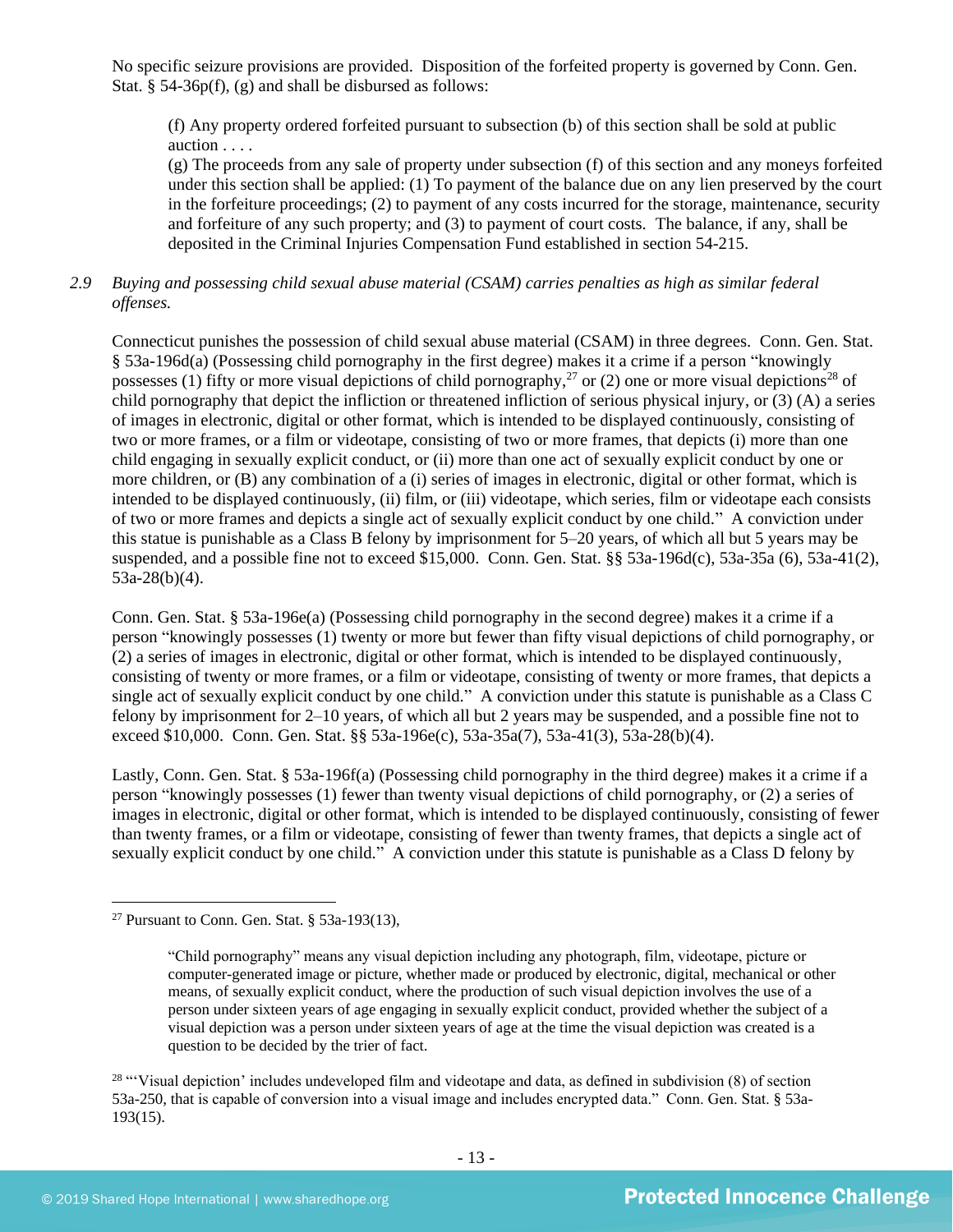imprisonment for 1–5 years, of which all but 1 year may be suspended, and a possible fine not to exceed \$5,000. Conn. Gen. Stat. §§ 53a-196f(c), 53a-35a(8), 53a-41(4), 53a-28(b)(4).

In comparison, a federal conviction for possession of  $CSAM<sup>29</sup>$  is generally punishable by imprisonment for  $5-20$ years and a fine not to exceed \$250,000.<sup>30</sup> Subsequent convictions, however, are punishable by imprisonment up to 40 years and a fine not to exceed \$250,000.<sup>31</sup>

2.9.1 Recommendation: Amend Conn. Gen. Stat. § 53a-196d(a) (Possessing child pornography in the first degree), Conn. Gen. Stat. § 53a-196e(a) (Possessing child pornography in the second degree), and Conn. Gen. Stat. § 53a-196f(a) (Possessing child pornography in the third degree) to enhance the penalties for these offenses and align them closer to federal penalties.

#### *2.10 Convicted buyers of commercial sex acts with minors are required to register as sex offenders.*

Conn. Gen. Stat. § 54-251(a) (Registration of person who has committed a criminal offense against a victim who is a minor or a nonviolent sexual offense) states in part,

Any person who has been convicted or found not guilty by reason of mental disease or defect of a criminal offense against a victim who is a minor or a nonviolent sexual offense, and is released into the community on or after October 1, 1998, shall, within three days following such release or, if such person is in the custody of the Commissioner of Correction, at such time prior to release as the commissioner shall direct, and whether or not such person's place of residence is in this state, register such person's name, identifying factors, criminal history record, residence address and electronic mail address, instant message address or other similar Internet communication identifier, if any, with the Commissioner of Emergency Services and Public Protection . . . and shall maintain such registration for ten years from the date of such person's release into the community, except that any person who has one or more prior convictions of any such offense or who is convicted of a violation of subdivision (2) of subsection (a) of section 53a-70 . . . shall maintain such registration for life.

Conn. Gen. Stat. § 54-250(2)(A) (Definitions) defines "criminal offense against a victim who is a minor" to include violations of Conn. Gen. Stat. § 53a-90a (Enticing a minor. Penalties), § 53a-196d (Possessing child pornography in the first degree), § 53a-196e (Possessing child pornography in the second degree), or § 53a-196f (Possessing child pornography in the third degree).

2.10.1 Recommendation: Amend Conn. Gen. Stat. § 54-250(2)(A) (Definitions) to include Conn. Gen. Stat. § 53a-83b (Commercial sexual abuse of a minor: Class B felony) as an offense that qualifies as a "criminal offense against a victim who is a minor" and requires registration.

<sup>&</sup>lt;sup>29</sup> 18 U.S.C. §§ 2252(a)(2), (a)(4) (Certain activities relating to material involving the sexual exploitation of minors),  $2252A(a)(2)$ –(3) (Certain activities relating to material constituting or containing child pornography), 1466A(a), (b) (Obscene visual representations of the sexual abuse of children).

 $30\,18$  U.S.C. §§ 2252(b) (stating that a conviction under subsection (a)(2) is punishable by imprisonment for 5–20 years and a fine, while a conviction under subsection (a)(4) is punishable by imprisonment up to 10 years, a fine, or both), 2252A(b)(1) (a conviction is punishable by imprisonment for 5–20 years and a fine), 1466A(a), (b) (stating that a conviction under subsection (a) is "subject to the penalties provided in section  $2252A(b)(1)$ ," imprisonment for 5–20 years and a fine, while a conviction under subsection (b) is "subject to the penalties provided in section 2252A(b)(2)," imprisonment up to 10 years, a fine, or both); *see also* 18 U.S.C. §§ 3559(a)(1) (classifying all of the above listed offenses as felonies), 3571(b)(3) (providing a fine up to \$250,000 for any felony conviction).  $31$  18 U.S.C. §§ 2252(b) (stating if a person has a prior conviction under subsection (a)(2), or a list of other statutes, a

conviction is punishable by a fine and imprisonment for 15–40 years, but if a person has a prior conviction under subsection (a)(4), or a list of other statutes, a conviction is punishable by a fine and imprisonment for  $10-20$  years),  $2252A(b)(1)$  (stating if a person has a prior conviction under subsection (a)(2), (a)(3), or a list of other statutes, a conviction is punishable by a fine and imprisonment for  $15-40$  years),  $1466A(a)$ , (b) (stating that the penalty scheme for section 2252A(b) applies); *see also* 18 U.S.C. §§ 3559(a)(1) (classifying all of the above listed offenses as felonies), 3571(b)(3) (providing a fine up to \$250,000 for any felony conviction).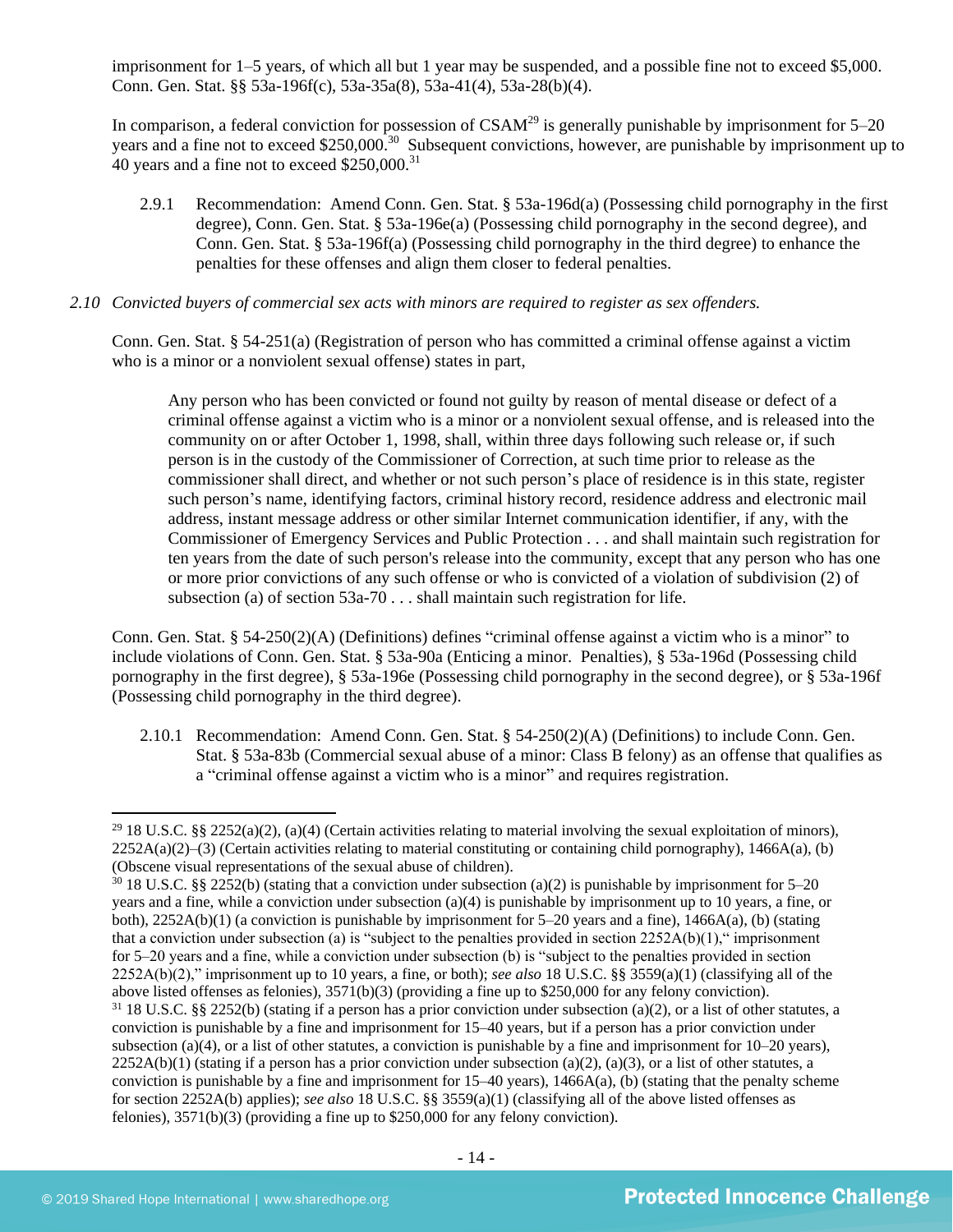#### **FRAMEWORK ISSUE 3: CRIMINAL PROVISIONS FOR TRAFFICKERS**

#### *Legal Components:*

- *3.1 Penalties for trafficking a child for sexual exploitation are as high as federal penalties.*
- *3.2 Creating and distributing child sexual abuse material (CSAM) carries penalties as high as similar federal offenses.*
- *3.3 Using the Internet or other electronic communication to lure, entice, recruit or sell commercial sex acts with a minor is a separate crime or results in an enhanced penalty for traffickers.*
- *3.4 Financial penalties for traffickers, including asset forfeiture, are sufficiently high.*
- *3.5 Convicted traffickers are required to register as sex offenders.*
- *3.6 Laws relating to parental custody and termination of parental rights include sex trafficking or commercial sexual exploitation of children (CSEC) offenses as grounds for sole custody or termination in order to prevent traffickers from exploiting their parental rights as a form of control.*

*\_\_\_\_\_\_\_\_\_\_\_\_\_\_\_\_\_\_\_\_\_\_\_\_\_\_\_\_\_\_\_\_\_\_\_\_\_\_\_\_\_\_\_\_\_\_\_\_\_\_\_\_\_\_\_\_\_\_\_\_\_\_\_\_\_\_\_\_\_\_\_\_\_\_\_\_\_\_\_\_\_\_\_\_\_\_\_\_\_\_\_\_*

## *Legal Analysis:*

*3.1 Penalties for trafficking a child for sexual exploitation are as high as federal penalties.* 

A conviction under Conn. Gen. Stat. § 53a-192a (Trafficking in persons)<sup>32</sup> is punishable as a Class A felony by imprisonment for 10–25 years, a fine not to exceed \$20,000, or both. Conn. Gen. Stat. §§ 53a-192a(b), 53a-35a(4), 53a-41(1), 53a-28(b)(4). Conn. Gen. Stat. § 53a-86(a)(2) (Promoting prostitution in the first degree)<sup>33</sup> is punishable as a Class B felony by imprisonment for  $1-20$  years, of which all but 9 months may be suspended, and a fine of \$15,000. Conn. Gen. Stat. §§ 53a-86(b), 53a-35a(6), 53a-41(2), 53a-28(b)(4).

A conviction under Conn. Gen. Stat. § 53a-196i (Commercial sexual exploitation of a minor) is punishable as a Class C felony by imprisonment for 1–10 years, a fine not to exceed \$10,000, or both. Conn. Gen. §§ 53a-35a(7), 53a-41(3).

A conviction under Conn. Gen. Stat. § 53a-196a (Employing a minor in an obscene performance)<sup>34</sup> is punishable as a Class A felony by imprisonment for 10–25 years, of which all but 10 years may be suspended, and a possible fine not to exceed \$20,000. Conn. Gen. Stat. §§ 53a-196a(b), 53a-35a(4), 53a-41(1), 53a- $28(b)(4)$ .

A first conviction under Conn. Gen. Stat. § 53a-90a (Enticing a minor. Penalties) is punishable as a Class D felony by imprisonment for 1–5 years, a fine not to exceed \$5,000, or both; a second conviction is punishable as a Class C felony by imprisonment for 1–10 years, a fine not to exceed \$10,000, or both, while third and subsequent convictions are punishable as Class B felonies by imprisonment for  $1-20$ years, a fine not to exceed \$15,000, or both. Conn. Gen. Stat. §§ 53a-90a(b)(1), 53a-41(2)–(4), 53a- $35a(6)$ – $(8)$ ,  $53a-28(b)(4)$ ,  $(6)$ . If the victim is under the age of 13, however, a first conviction is punishable as a Class B felony by imprisonment for 5–20 years, of which all but 5 years may be suspended, and a possible fine not to exceed \$15,000, while subsequent convictions are punishable as Class B felonies by imprisonment for 10–20 years, of which all but 10 years may be suspended, and a possible fine not to exceed \$15,000. Conn. Gen. Stat. §§ 53a-90a(b)(2), 53a-41(2), 53a-35a(6), 53a-28(b)(4).

<sup>32</sup> *See supra* Component 1.1 for the substantive provisions of Conn. Gen. Stat. § 53a-192a.

<sup>33</sup> *See supra* Component 1.2 for the substantive provisions of Conn. Gen. Stat. § 53a-86(a)(2).

<sup>34</sup> *See supra* Component 1.2 for the substantive provisions of Conn. Gen. Stat. § 53a-196a.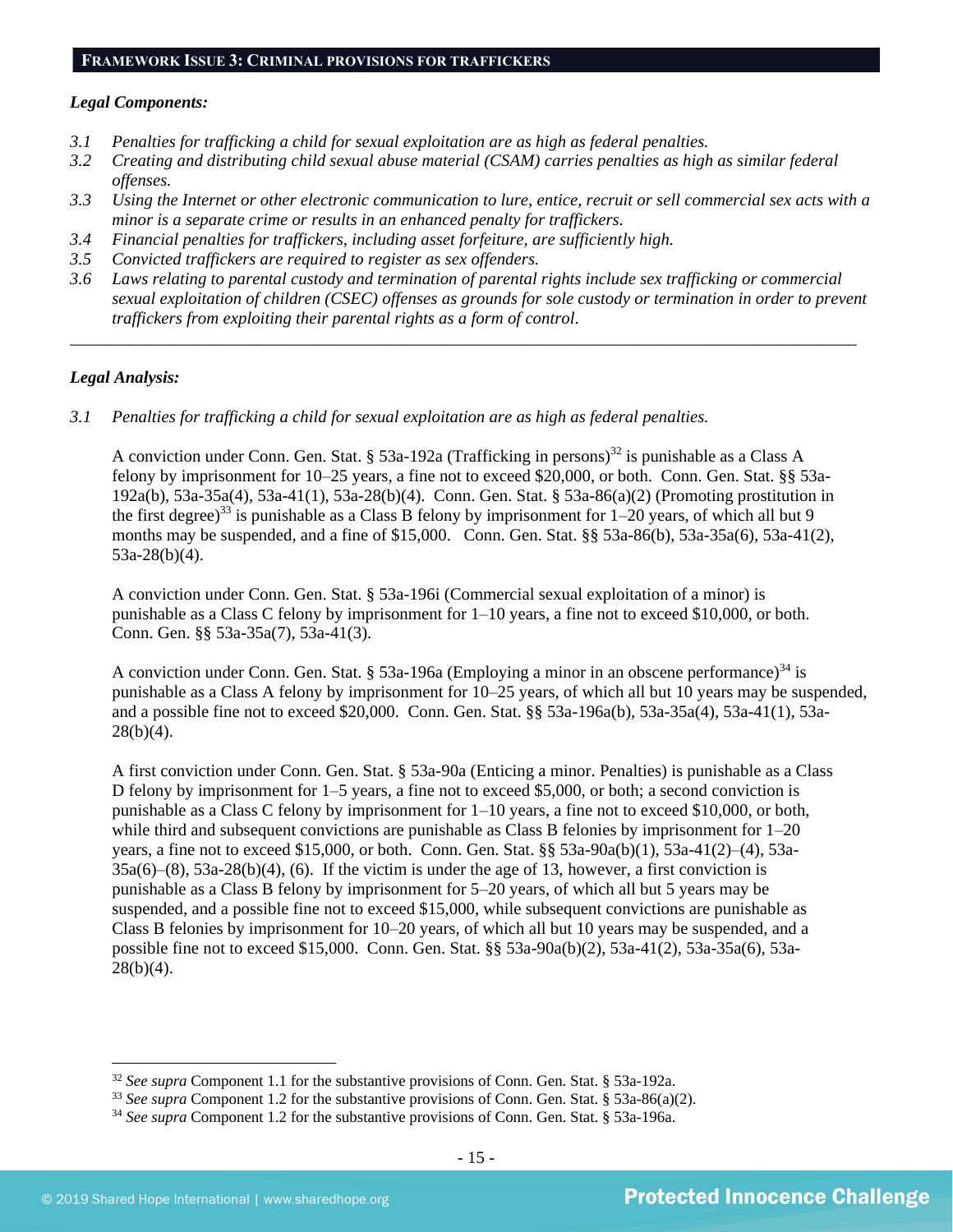Additionally, a trafficker's first conviction under Conn. Gen. Stat. § 53a-70c (Aggravated sexual assault of a minor)<sup>35</sup> is punishable as a Class A felony by imprisonment for  $25-50$  years, of which all but  $25$ years may be suspended, and a possible fine not to exceed \$20,000. Conn. Gen. Stat. §§ 53a-70c(b), 53a-35a(3), 53a-41(1), 53a-28(b)(4). Subsequent convictions, however, are punishable by imprisonment for 50 years, none of which may be suspended, and a possible fine not to exceed \$20,000. Conn. Gen. Stat. §§ 53a-70c(b), 53a-35a(3), 53a-41(1), 53a-28(b)(4).

In comparison, if the victim is under the age of 14, a conviction under the TVPA for child sex trafficking is punishable by 15 years to life imprisonment and a fine not to exceed \$250,000. 18 U.S.C. §§ 1591(b)(1),  $3559(a)(1)$ ,  $3571(b)(3)$ . If the victim is between the ages of  $14-17$ , a conviction is punishable by 10 years to life imprisonment and a fine not to exceed \$250,000. 18 U.S.C. §§ 1591(b)(2), 3559(a)(1), 3571(b)(3). A conviction is punishable by mandatory life imprisonment, however, if the trafficker has a prior conviction for a federal sex offense<sup>36</sup> against a minor. 18 U.S.C. § 3559(e)(1). Additionally, a federal conviction for distribution of child sexual abuse material  $(CSAM)^{37}$  is generally punishable by imprisonment for 5–20 years and a fine not to exceed \$250,000.<sup>38</sup> Subsequent convictions, however, are punishable by imprisonment up to 40 years and a fine not to exceed  $$250,000.<sup>39</sup>$ 

### *3.2 Creating and distributing child sexual abuse material (CSAM) carries penalties as high as similar federal offenses.*

Conn. Gen. Stat. § 53a-196a (Employing a minor in an obscene performance)<sup>40</sup> is a Class A felony punishable by imprisonment for 10–25 years, of which all but 10 years may be suspended, and a possible fine not to exceed \$20,000. Conn. Gen. Stat. §§ 53a-196a(b), 53a-35a(4), 53a-41(1), 53a-28(b)(4).

<span id="page-15-0"></span>Conn. Gen. Stat. § 53a-196b(a), (c) (Promoting a minor in an obscene performance) makes it a crime if a person "knowingly<sup>41</sup> promotes<sup>42</sup> any material<sup>43</sup> or performance in which a minor is employed, whether or not such minor receives any consideration, and such material or performance is obscene as to minors notwithstanding that such material or performance is intended for an adult audience." A conviction under this statute is punishable as a Class B felony by imprisonment for 1–20 years, a fine not to exceed \$15,000, or both. Conn. Gen. Stat. §§ 53a-35a(6), 53a-41(2), 53a-28(b)(4), (6).

<sup>35</sup> *See supra* Component 1.2 for the substantive provisions of Conn. Gen. Stat. § 53a-70c.

<sup>36</sup> *See supra* note [22.](#page-9-0)

 $37\,18$  U.S.C. §§ 2252(a)(1), (a)(2), (a)(3) (Certain activities relating to material involving the sexual exploitation of minors),  $2252A(a)(2)$ ,  $(a)(3)$  (Certain activities relating to material constituting or containing child pornography), 1466A(a) (Obscene visual representations of the sexual abuse of children).

<sup>&</sup>lt;sup>38</sup> 18 U.S.C. §§ 2252(b) (stating that a conviction under subsection (a)(1), (a)(2), or (a)(3) is punishable by imprisonment for 5–20 years and a fine), 2252A(b)(1) (a conviction is punishable by imprisonment for 5–20 years and a fine), 1466A(a), (b) (stating that a conviction under subsection (a) is "subject to the penalties provided in section 2252A(b)(1)," imprisonment for 5–20 years and a fine, while a conviction under subsection (b) is "subject to the penalties provided in section 2252A(b)(2)," imprisonment up to 10 years, a fine, or both); *see also* 18 U.S.C. §§ 3559(a)(1) (classifying all of the above listed offenses as felonies),  $3571(b)(3)$  (providing a fine up to \$250,000 for any felony conviction).

 $39\,18$  U.S.C. §§ 2252(b) (stating if a person has a prior conviction under subsection (a)(1), (a)(2), or (a)(3) or a list of other statutes, a conviction is punishable by a fine and imprisonment for 15–40 years), 2252A(b)(1) (stating if a person has a prior conviction under subsection (a)(2), (a)(3), or a list of other statutes, a conviction is punishable by a fine and imprisonment for  $15-40$  years),  $1466A(a)$ , (b) (stating that the penalty scheme for section  $2252A(b)$ applies); *see also* 18 U.S.C. §§ 3559(a)(1) (classifying all of the above listed offenses as felonies), 3571(b)(3) (providing a fine up to \$250,000 for any felony conviction).

<sup>40</sup> *See supra* Component 1.2 for a full discussion of Conn. Gen. Stat. § 53a-196a.

<sup>41</sup> "Knowingly" is defined in Conn. Gen. Stat. § 53a-196b(b) as, "having general knowledge of or reason to know or any belief or ground for belief which warrants further inspection or inquiry as to (1) the character and content of any material or performance which is reasonably susceptible of examination by such person and (2) the age of the minor employed."

<sup>42</sup> *See supra* note [8.](#page-1-0) 

<sup>43</sup> *See supra* note [9.](#page-1-1)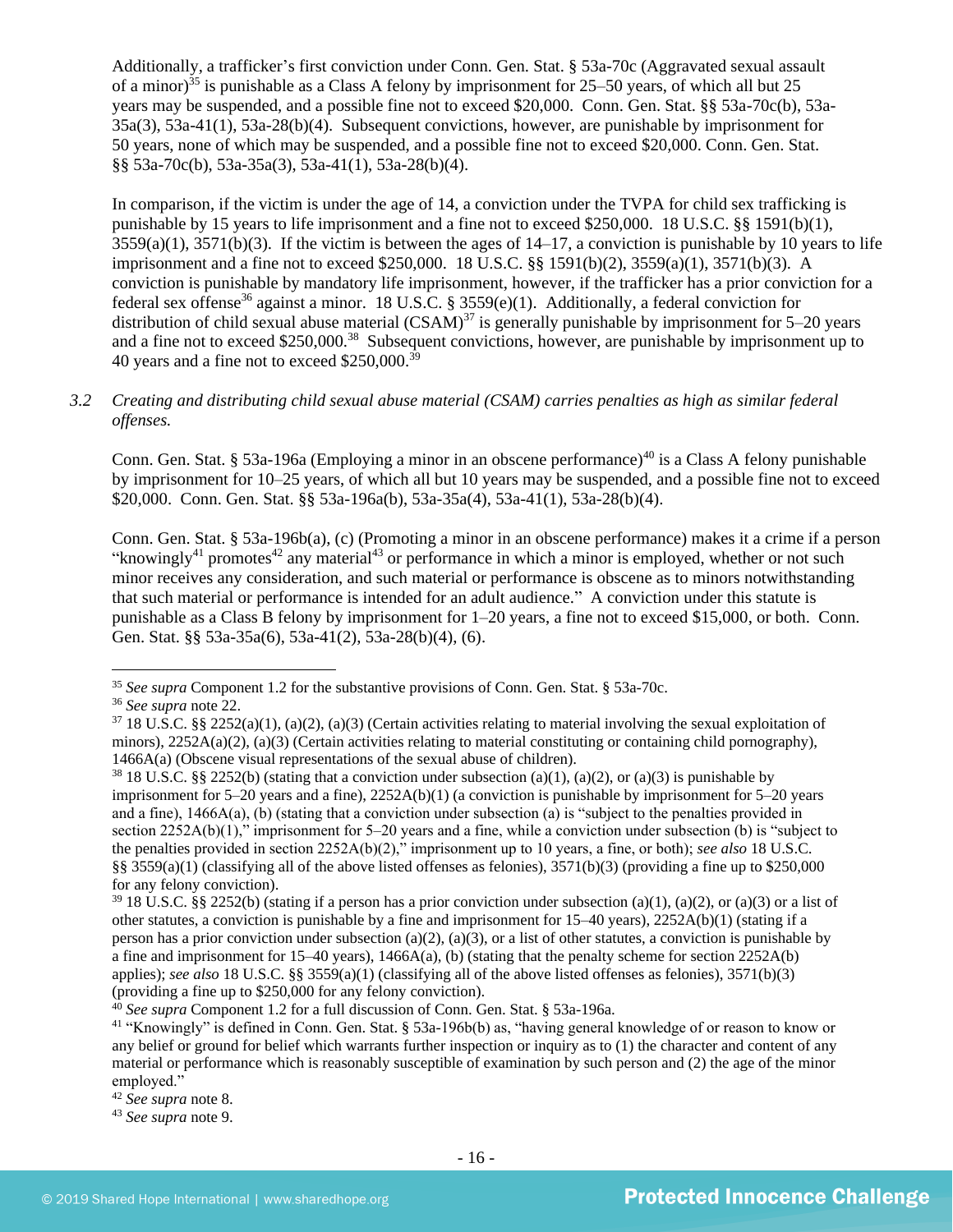Additionally, a federal conviction for distribution of child sexual abuse material  $(CSAM)^{44}$  is generally punishable by imprisonment for 5–20 years and a fine not to exceed \$250,000.<sup>45</sup> Subsequent convictions, however, are punishable by imprisonment up to 40 years and a fine not to exceed \$250,000.<sup>46</sup>

*3.3 Using the Internet or other electronic communication to lure, entice, recruit or sell commercial sex acts with a minor is a separate crime or results in an enhanced penalty for traffickers.*

Using the Internet to entice a minor to commit unlawful sexual activity is prohibited under Conn. Gen. Stat. § 53a-90a(a) (Enticing a minor. Penalties), which states, "A person is guilty of enticing a minor when such person uses an interactive computer service<sup>47</sup> to knowingly persuade, induce, entice or coerce any person under eighteen years of age, or (2) who the actor reasonably believes to be under eighteen years of age, to engage in prostitution or sexual activity for which the actor may be charged with a criminal offense."

A first conviction under this statute is punishable as a Class D felony by imprisonment for 1–5 years, a fine not to exceed \$5,000, or both; a second conviction is punishable as a Class C felony by imprisonment for 1–10 years, a fine not to exceed \$10,000, or both, while third and subsequent convictions are punishable as Class B felonies by imprisonment for 1–20 years, a fine not to exceed \$15,000, or both. Conn. Gen. Stat. §§ 53a-90a(b)(1), 53a-41(2)–(4), 53a-35a(6)–(8), 53a-28(b)(4), (6). If the victim is under the age of 13, however, a first conviction is punishable as a Class B felony by imprisonment for 5– 20 years, of which all but 5 years may be suspended, and a possible fine not to exceed \$15,000, while subsequent convictions are punishable as a Class B felony by imprisonment for 10–20 years, of which all but 10 years may be suspended, and a possible fine not to exceed \$15,000. Conn. Gen. Stat. §§ 53a-90a(b)(2), 53a-41(2), 53a-35a(6), 53a-28(b)(4).

A trafficker who uses the Internet to advertise commercial sexual exploitation of a minor may also be prosecuted under Conn. Gen. Stat. § 53a-196i (Commercial sexual exploitation of a minor) which states,

. . . .

(b) A person is guilty of commercial sexual exploitation of a minor when such person knowingly purchases advertising space for an advertisement for a commercial sex act that includes a depiction of a minor.

- (c) (1) In any prosecution for an offense under this section, it shall not be a defense that the defendant
	- (A) did not know the age of the person depicted in the advertisement,

<sup>&</sup>lt;sup>44</sup> 18 U.S.C. §§ 2252(a)(1), (a)(2), (a)(3) (Certain activities relating to material involving the sexual exploitation of minors),  $2252A(a)(2)$ ,  $(a)(3)$  (Certain activities relating to material constituting or containing child pornography), 1466A(a) (Obscene visual representations of the sexual abuse of children).

<sup>&</sup>lt;sup>45</sup> 18 U.S.C. §§ 2252(b) (stating that a conviction under subsection (a)(1), (a)(2), or (a)(3) is punishable by imprisonment for 5–20 years and a fine), 2252A(b)(1) (a conviction is punishable by imprisonment for 5–20 years and a fine), 1466A(a), (b) (stating that a conviction under subsection (a) is "subject to the penalties provided in section 2252A(b)(1)," imprisonment for 5–20 years and a fine, while a conviction under subsection (b) is "subject to the penalties provided in section 2252A(b)(2)," imprisonment up to 10 years, a fine, or both); *see also* 18 U.S.C. §§ 3559(a)(1) (classifying all of the above listed offenses as felonies),  $3571(b)(3)$  (providing a fine up to \$250,000 for any felony conviction).

<sup>&</sup>lt;sup>46</sup> 18 U.S.C. §§ 2252(b) (stating if a person has a prior conviction under subsection (a)(1), (a)(2), or (a)(3) or a list of other statutes, a conviction is punishable by a fine and imprisonment for 15–40 years), 2252A(b)(1) (stating if a person has a prior conviction under subsection (a)(2), (a)(3), or a list of other statutes, a conviction is punishable by a fine and imprisonment for 15–40 years),  $1466A(a)$ , (b) (stating that the penalty scheme for section 2252A(b) applies); *see also* 18 U.S.C. §§ 3559(a)(1) (classifying all of the above listed offenses as felonies), 3571(b)(3) (providing a fine up to \$250,000 for any felony conviction).

<sup>47</sup> *See supra* note [12.](#page-2-0)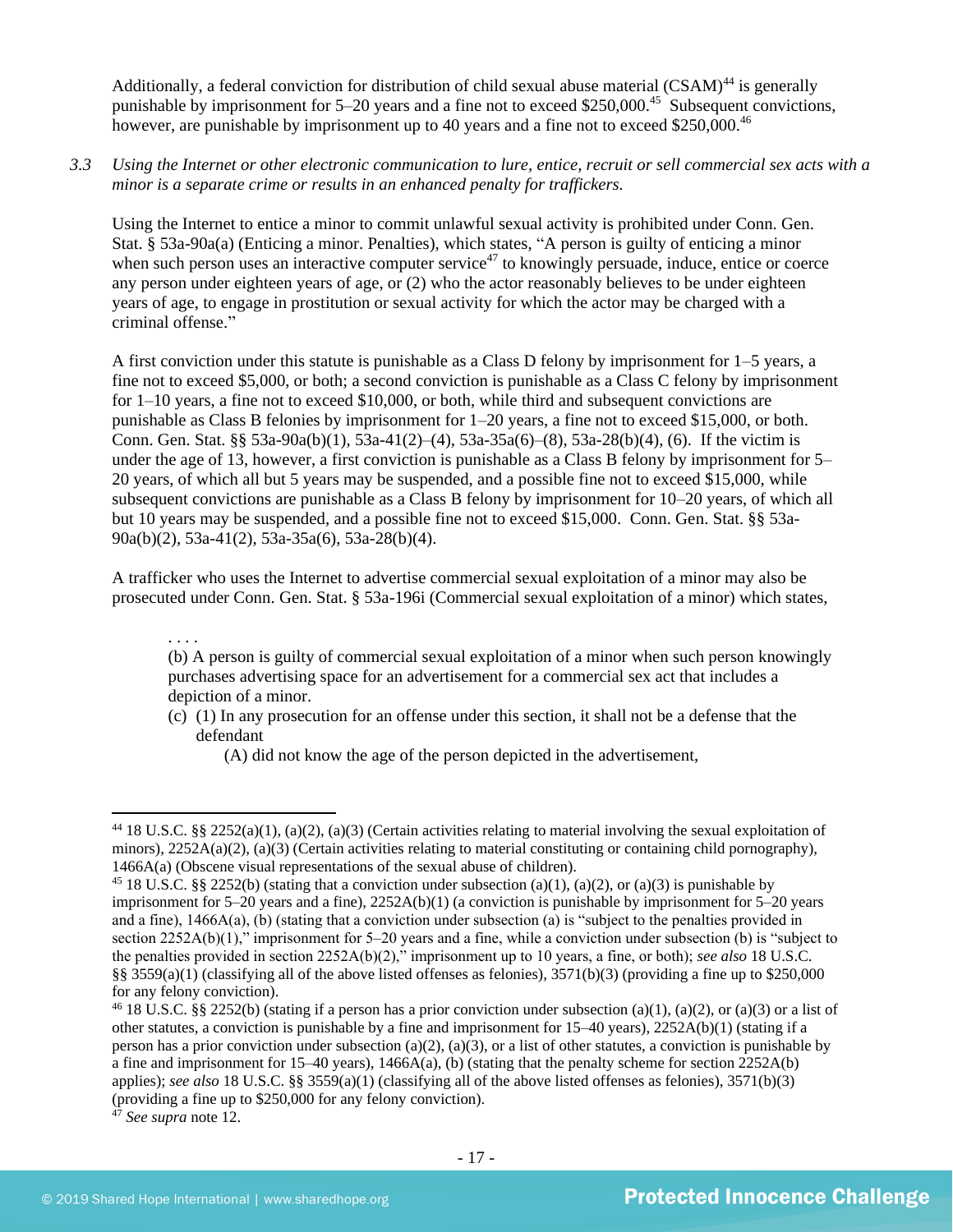(B) relied on an oral or written representation of the age of the person depicted in the advertisement, or

(C) relied on the apparent age of the person depicted in the advertisement. (2) In any prosecution for an offense under this section, it shall be an affirmative defense that the defendant, prior to purchasing advertising space for the advertisement, made a reasonable bona fide attempt to ascertain the true age of the person depicted in the advertisement by requiring the person depicted in the advertisement to produce a driver's license, marriage license, birth certificate or other government-issued or school-issued identity card that identifies the age of the person, provided the defendant retains and produces a copy or other record of the license, certificate or identity card used to ascertain the age of the person depicted in the advertisement.

A conviction under this statute is punishable as a Class C felony by imprisonment for 1–10 years, a fine not to exceed \$10,000, or both. Conn. Gen. §§ 53a-35a(7), 53a-41(3).

## *3.4 Financial penalties for traffickers, including asset forfeiture, are sufficiently high.*

Traffickers are subject to possible fines ranging from \$5,000 to \$20,000. A trafficker convicted under Conn. Gen. Stat. § 53a-192a (Trafficking in Persons) or § 53a-196a (Employing a minor in an obscene performance) are subject to a possible fine not to exceed \$20,000. Conn. Gen. Stat. §§ 53a-192a(b), 53a-196a(b), 53a-41(1). Traffickers convicted under Conn. Gen. Stat. § 53a-86(a)(2) (Promoting prostitution in the first degree) is subject to a possible fine not to exceed \$15,000. Conn. Gen. Stat. §§ 53a-86(b), 53a-41(2). Traffickers convicted under Conn. Gen. Stat. § 53a-196i (Commercial sexual exploitation of a minor) are subject to a fine not to exceed \$10,000. Conn. Gen. §§ 53a-35a(7), 53a-41(3).

If the victim is under the age of 18, a trafficker convicted under Conn. Gen. Stat. § 53a-90a (Enticing a minor. Penalties) is subject to a possible fine not to exceed \$5,000 for a first violation, \$10,000 for a second violation, and \$15,000 for third and subsequent violations; if the victim is under the age of 13, however, a trafficker is subject to a possible fine not to exceed \$15,000. Conn. Gen. Stat. §§ 53a-90a(b)(1), (2), 53a-41(2), (3), (4), 53a-28(b).

A trafficker is also subject to discretionary, civil asset forfeiture. Pursuant to Conn. Gen. Stat. § 54-36p(a) (Forfeiture of moneys and property related to sexual exploitation and human trafficking),

The following property shall be subject to forfeiture to the state pursuant to subsection (b) of this section:

(1) All moneys used, or intended for use, in a violation of . . . section 53a-86 [Promoting prostitution in the first degree], 53a-87 [Promoting prostitution in the second degree], 53a-88 [Promoting prostitution in the third degree], 53a-90a [Enticing a minor. Penalties] . . . 53a-192a [Trafficking in persons], 53a-196a [Obscenity as to minors], 53a-196b [Promoting a minor in an obscene performance], 53a-196c [Importing child pornography] or 53a-196i [Commercial sexual exploitation of a minor];

(2) All property constituting the proceeds obtained, directly or indirectly, from a violation of . . . section 53a-86, 53a-87, 53a-88, 53a-90a . . . 53a-192a . . . 53a-196a, 53a-196b, 53a-196c or 53a-196i;

(3) All property derived from the proceeds obtained, directly or indirectly, from any sale or exchange for pecuniary gain from a violation of . . . 53a-86, 53a-87, 53a-88, 53a-90a . . . 53a-192a . . . 53a-196a, 53a-196b, 53a-196c or 53a-196i;

(4) All property used or intended for use, in any manner or part, to commit or facilitate the commission of a violation of . . . section 53a-86, 53a-87, 53a-88, 53a-90a . . . 53a-192a . . . 53a-196a, 53a-196b, 53a-196c or 53a-196i.

No specific seizure provisions are provided. Disposition of the forfeited property is governed by Conn. Gen. Stat. § 54-36p(f), (g) and shall be disbursed as follows: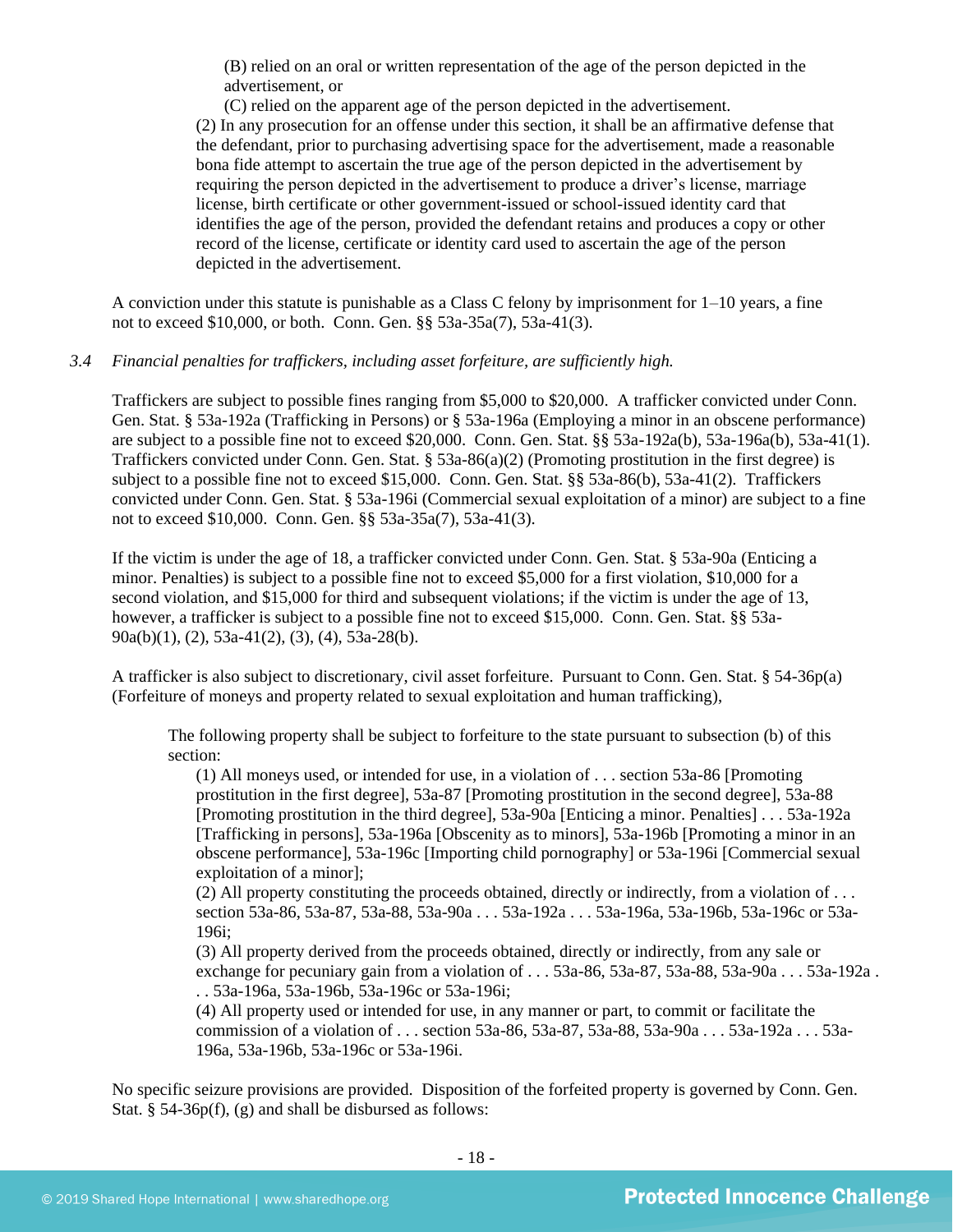(f) Any property ordered forfeited pursuant to subsection (b) of this section shall be sold at public auction

(g) The proceeds from any sale of property under subsection (f) of this section and any moneys forfeited under this section shall be applied: (1) To payment of the balance due on any lien preserved by the court in the forfeiture proceedings; (2) to payment of any costs incurred for the storage, maintenance, security and forfeiture of any such property; and (3) to payment of court costs. The balance, if any, shall be deposited in the General Fund.

Additionally, property may be seized pursuant to Conn. Gen. Stat. § 54-33 (Summons to owner on seizure of property), "[w]hen any property [is] believed to be possessed, controlled, designed or intended for use or which is or has been used or which may be used as a means of committing any criminal offense, or which constitutes the proceeds of the commission of any criminal offense."

Additionally, convicted traffickers are subject to mandatory restitution orders where their crimes cause injury and the victim requests restitution. Pursuant to Conn. Gen. Stat. § 53a-28(c) (Authorized sentences),

In addition to any sentence imposed pursuant to subsection (b) of this section, the court shall inquire on the record whether there are any requests by a victim for restitution, and if (1) a person is convicted of an offense that resulted in injury to another person or damage to or loss of property, (2) the victim requests financial restitution, and (3) the court finds that the victim has suffered injury or damage to or loss of property as a result of such offense, the court shall order the offender to make financial restitution under terms that it determines are appropriate . . . . Restitution ordered by the court pursuant to this subsection shall be based on easily ascertainable damages for injury or loss of property, actual expenses incurred for treatment for injury to persons and lost wages resulting from injury. Restitution shall not include reimbursement for damages for mental anguish, pain and suffering or other intangible losses, but may include the costs of counseling reasonably related to the offense ....

#### *3.5 Convicted traffickers are required to register as sex offenders.*

Conn. Gen. Stat. § 54-251(a) (Registration of person who has committed a criminal offense against a victim who is a minor or a nonviolent sexual offense) states in part,

Any person who has been convicted or found not guilty by reason of mental disease or defect of a criminal offense against a victim who is a minor or a nonviolent sexual offense, and is released into the community on or after October 1, 1998, shall, within three days following such release or, if such person is in the custody of the Commissioner of Correction, at such time prior to release as the commissioner shall direct, and whether or not such person's place of residence is in this state, register such person's name, identifying factors, criminal history record, residence address and electronic mail address, instant message address or other similar Internet communication identifier, if any, with the Commissioner of Emergency Services and Public Protection . . . .

Conn. Gen. Stat. § 54-250(2)(A) (Definitions) defines "criminal offense against a victim who is a minor" to include violations of Conn. Gen. Stat. § 53a-86 (Promoting prostitution in the first degree), § 53a-90a (Enticing a minor. Penalties), § 53a-196a (Employing a minor in an obscene performance), § 53a-196b (Promoting a minor in an obscene performance), and § 53a-196c (Importing child pornography).

3.5.1 Recommendation: Amend Conn. Gen. Stat. § 54-250(2)(A) (Definitions) to include Conn. Gen. Stat. § 53a-192a (Trafficking in persons), if the person trafficked is under the age of 18, as an offense that qualifies as a "criminal offense against a victim who is a minor."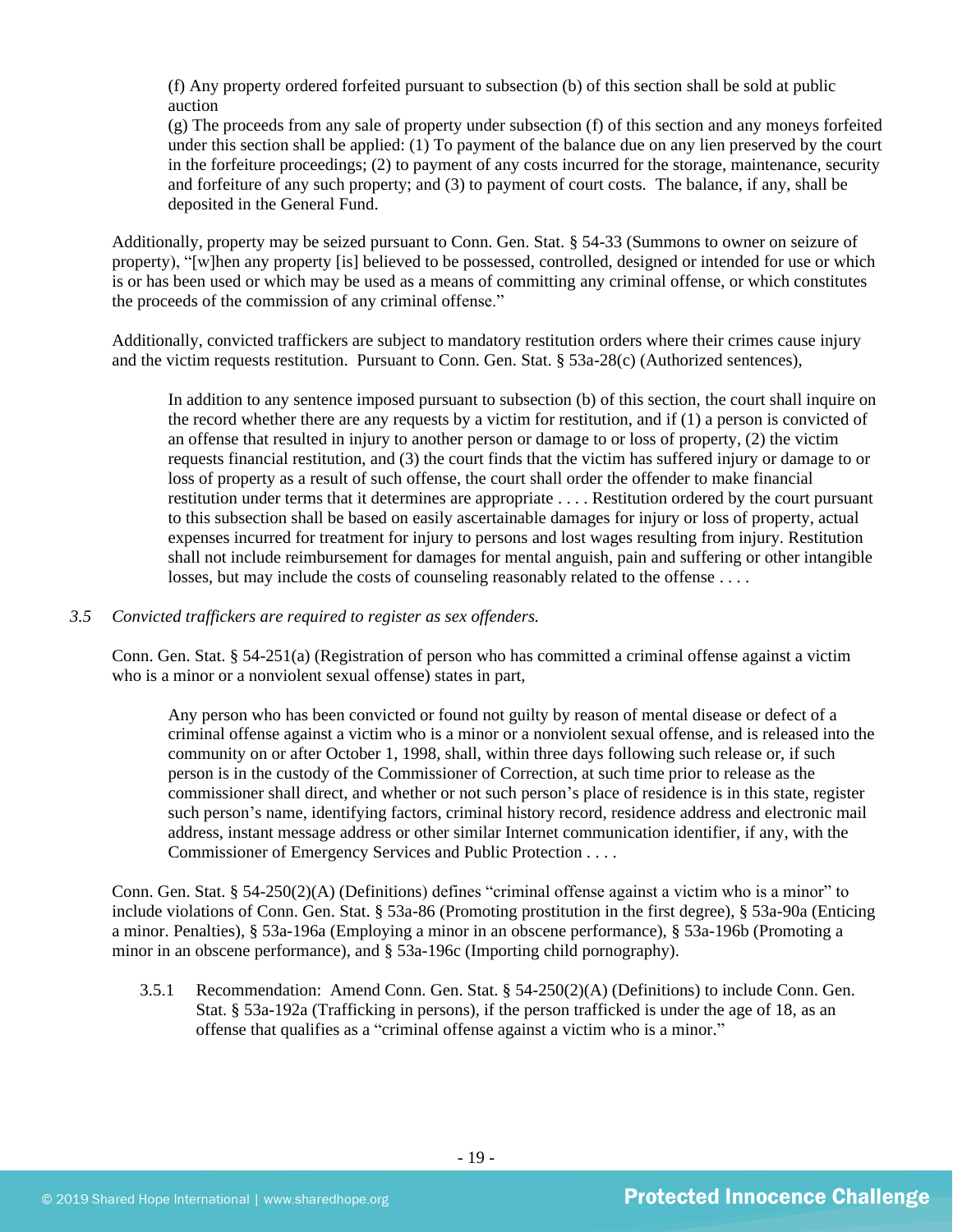*3.6 Laws relating to parental custody and termination of parental rights include sex trafficking or commercial sexual exploitation of children (CSEC) offenses as grounds for sole custody or termination in order to prevent traffickers from exploiting their parental rights as a form of control.* 

Conn. Gen. Stat. § 45a-717(g) (Termination of parental rights. Conduct of hearing. Investigation and report. Grounds for termination) states that parental rights can be terminated if a court determines by clear and convincing evidence that the termination is in the best interest of the child and the child has, among other things, been sexually molested or exploited. In addition, parental rights may be terminated when the child is determined to be "uncared for" which is defined to include children identified as victims of trafficking. Pursuant to Conn. Gen. Stat. § 45a-717(g),

<span id="page-19-0"></span>At the adjourned hearing or at the initial hearing where no investigation and report has been requested, the court may approve a petition terminating the parental rights and may appoint a guardian of the person of the child, or, if the petitioner requests, the court may appoint a statutory parent, if it finds, upon clear and convincing evidence, that (1) the termination is in the best interest of the child, and (2) . . . . (B) the child has been denied, by reason of an act or acts of parental commission or omission, including, but not limited, to sexual molestation and exploitation, severe physical abuse or a pattern of abuse, the care, guidance or control necessary for the child's physical, educational, moral or emotional well-being  $[or]$ ....  $(D)$  a child of the parent (i) was found by the Superior Court or the Probate Court to have been neglected, abused or uncared for, as those terms are defined in section  $46b-120^{48} \dots$  [1] (G) except as provided in subsection (h) of this section, the parent committed an act that constitutes sexual assault as described in section 53a-70, 53a-70a, 53a-70c, 53a-71, 53a-72a, 53a-72b or 53a-73a or compelling a spouse or cohabitor to engage in sexual intercourse by the use of force or by the threat of the use of force as described in section  $53a-70b...$ , if such act resulted in the conception of the child; or (H) the parent was finally adjudged guilty of sexual assault under section 53a-70, 53a-70a, 53a-70c, 53a-71, 53a-72a, 53a-72b or 53a-73a or of compelling a spouse or cohabitor to engage in sexual intercourse by the use of force or by the threat of the use of force under section 53a-70b . . . , if such act resulted in the conception of a the child.

<sup>&</sup>lt;sup>48</sup> Pursuant to Conn. Gen. Stat. § 46b-120(6)(C) (Definitions), "A child may be found 'uncared for' who has been identified as a victim of trafficking, as defined in section 46a-170 . . . ." *See infra* Component 5.5 for further discussion of the definition of an "uncared for" child.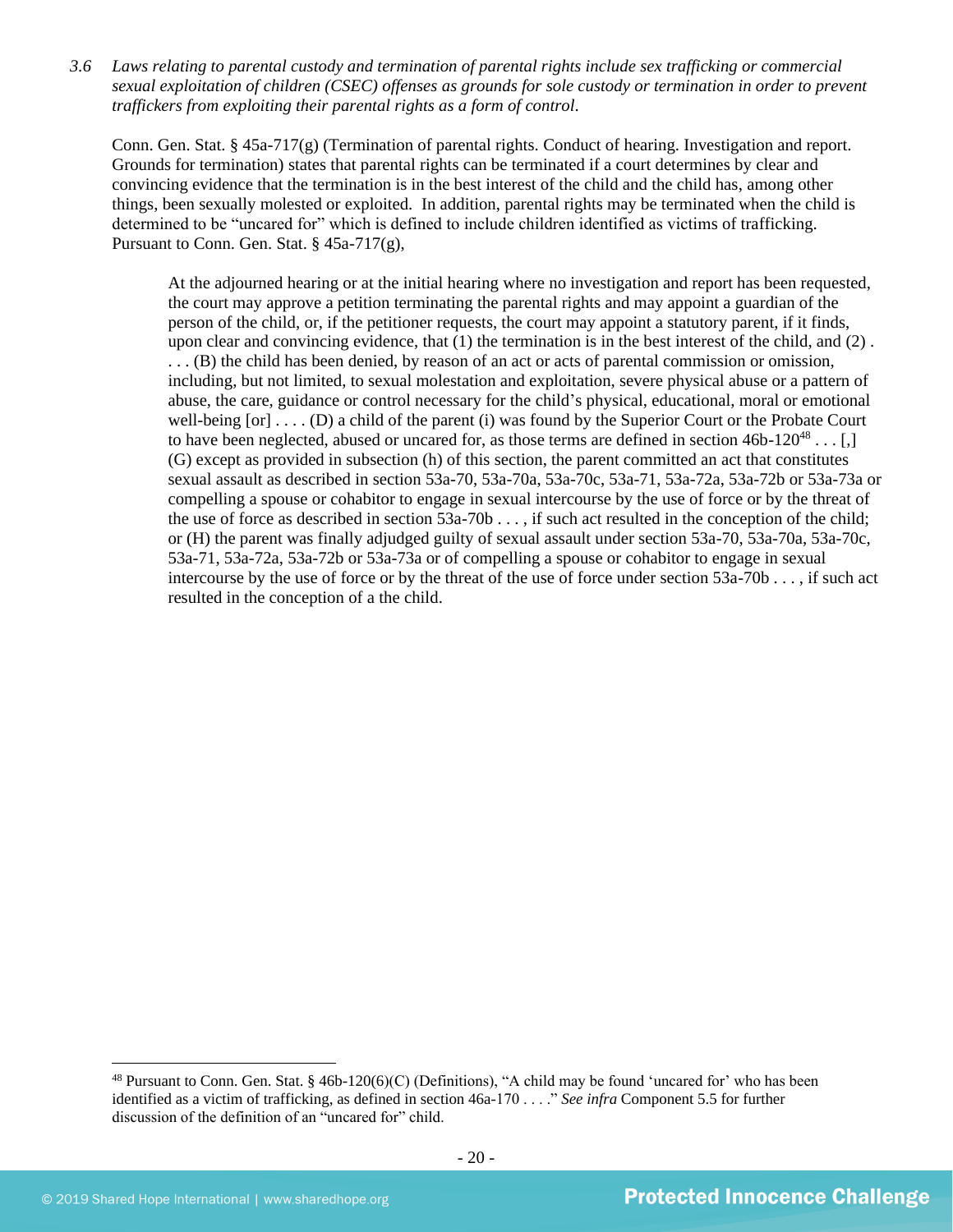#### **FRAMEWORK ISSUE 4: CRIMINAL PROVISIONS FOR FACILITATORS**

#### *Legal Components:*

- *4.1 The acts of assisting, enabling, or financially benefitting from child sex trafficking are included as criminal offenses in the state sex trafficking statute.*
- *4.2 Financial penalties, including asset forfeiture laws, are in place for those who benefit financially from or aid and assist in committing domestic minor sex trafficking.*
- *4.3 Promoting and selling child sex tourism is illegal.*
- *4.4 Promoting and selling child sexual abuse material (CSAM) carries penalties as high as similar federal offenses. \_\_\_\_\_\_\_\_\_\_\_\_\_\_\_\_\_\_\_\_\_\_\_\_\_\_\_\_\_\_\_\_\_\_\_\_\_\_\_\_\_\_\_\_\_\_\_\_\_\_\_\_\_\_\_\_\_\_\_\_\_\_\_\_\_\_\_\_\_\_\_\_\_\_\_\_\_\_\_\_\_\_\_\_\_\_\_\_\_\_\_\_\_\_*

## *Legal Analysis:*

*4.1 The acts of assisting, enabling, or financially benefitting from child sex trafficking are included as criminal offenses in the state sex trafficking statute.*

Conn. Gen. Stat. § 53a-192a (Trafficking in persons)<sup>49</sup> does not expressly make it a crime for a person to assist, enable, or financially benefit from child sex trafficking, but the law may apply to some facilitators based on the definition of "sex trafficking," which includes "the recruitment, harboring, transportation or provision of a person for . . . sexual conduct with another person for a fee." Conn. Gen. Stat. § 53a-192a(a). To the extent that Conn. Gen. Stat. § 53a-192a(a) applies to facilitators, a conviction under the statute is punishable as a Class A felony by imprisonment for 10–25 years, a fine not to exceed \$20,000, or both. Conn. Gen. Stat. §§ 53a-192a(b), 53a-35a(4), 53a-41(1), 53a-28(b)(4).

A facilitator may be convicted under Conn. Gen. Stat § 53a-86(a)(2) (Promoting prostitution in the first degree) if the facilitator knowingly "advances<sup>50</sup> or profits from prostitution<sup>51</sup> of a person less than eighteen years old." A conviction under this statute is punishable as a Class B felony by imprisonment for 1–20 years, of which all but 9 months may be suspended, and a fine of \$15,000. Conn. Gen. Stat. §§ 53a-86(b), 53a-35a(6), 53a-41(2), 53a-28(b)(4).

Additionally, a facilitator may be convicted under Conn. Gen. Stat. § 53a-70c(a) (Aggravated sexual assault of a minor).<sup>52</sup> A first conviction under this statute is punishable as a Class A felony by imprisonment for  $25-50$ years, of which all but 25 years may be suspended, and a possible fine not to exceed \$20,000. Conn. Gen. Stat. §§ 53a-70c(b), 53a-35a(3), 53a-41(1), 53a-28(b)(4). Subsequent convictions, however, are punishable by imprisonment for 50 years, none of which may be suspended, and a possible fine not to exceed \$20,000. Conn. Gen. Stat. §§ 53a-70c(b), 53a-35a(3), 53a-41(1), 53a-28(b)(4).

- 4.1.1 Recommendation: Amend Conn. Gen. Stat. § 53a-192a (Trafficking in persons) to include those who have knowingly assisted, enabled, or financially benefited from domestic minor sex trafficking.
- *4.2 Financial penalties, including asset forfeiture laws, are in place for those who benefit financially from or aid and assist in committing domestic minor sex trafficking.*

A person who facilitates the commercial sexual exploitation of a minor is subject to possible fines not to exceed \$20,000. A facilitator convicted under Conn. Gen. Stat. § 53a-86 (Promoting prostitution in the first degree) shall be fined \$15,000. Conn. Gen. Stat. §§ 53a-86(b), 53a-41(2), 53a-28(b)(3). A facilitator convicted under

<sup>49</sup> *See supra* Component 1.1 for the substantive provisions of Conn. Gen. Stat. § 53a-192a.

<sup>50</sup> *See supra* note [6.](#page-1-2)

<sup>51</sup> *See supra* note [7.](#page-1-3)

<sup>52</sup> *See supra* Component 1.2 for the substantive provisions of Conn. Gen. Stat. § 53a-70c(a).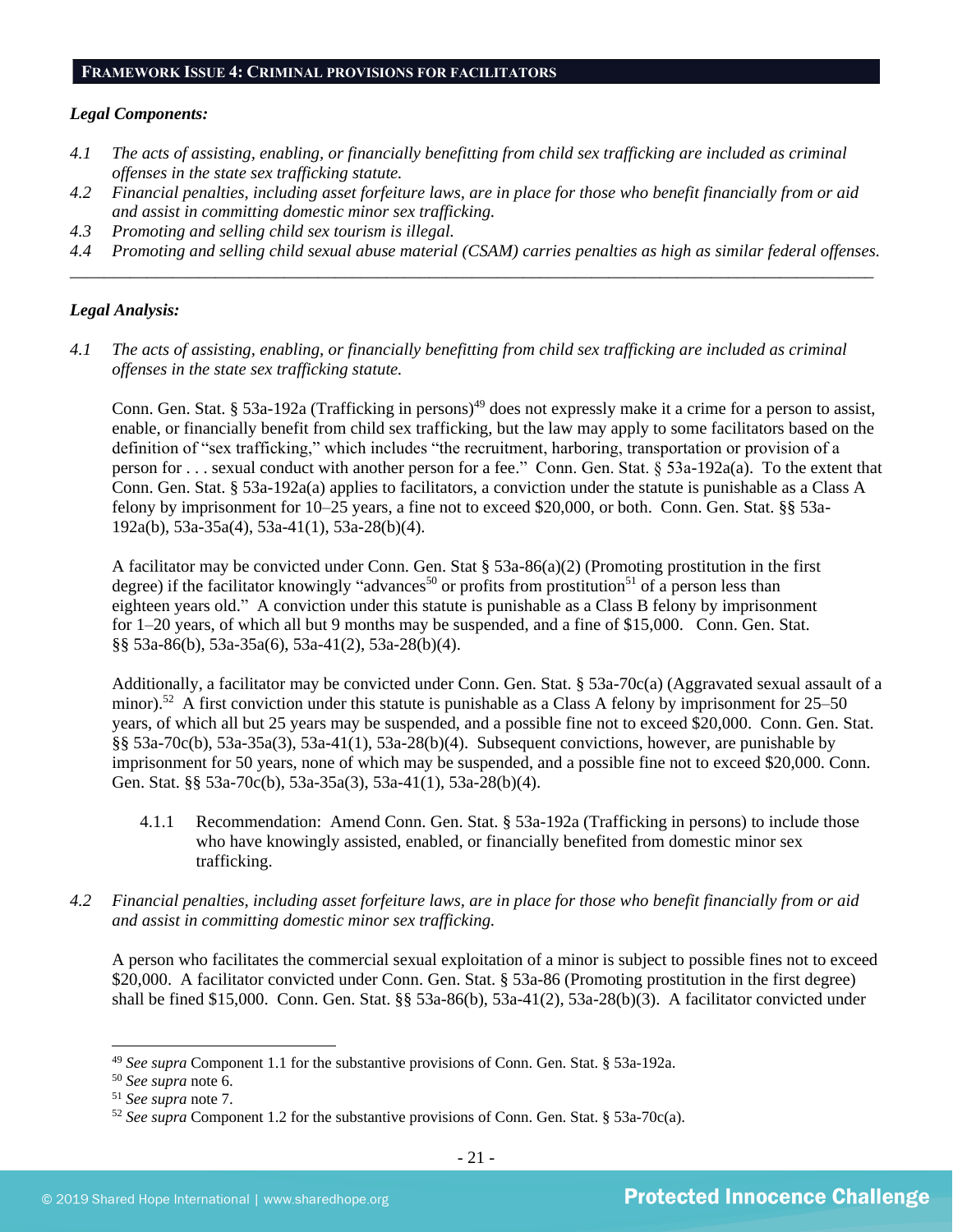Conn. Gen. Stat. § 53a-70c (Aggravated sexual assault of a minor), however, is subject to a possible fine not to exceed \$20,000. Conn. Gen. Stat. §§ 53a-70c(b), 53a-41(b), 53a-28(b)(3).

A convicted facilitator is subject to mandatory restitution orders where the victim suffers injury and requests restitution. Conn. Gen. Stat. § 53a-28(c) (Authorized sentences) states,

In addition to any sentence imposed pursuant to subsection (b) of this section, the court shall inquire on the record whether there are any requests by a victim for restitution, and if (1) a person is convicted of an offense that resulted in injury to another person or damage to or loss of property, (2) the victim requests financial restitution, and (3) the court finds that the victim has suffered injury or damage to or loss of property as a result of such offense, the court shall order the offender to make financial restitution under terms that it determines are appropriate . . . . Restitution ordered by the court pursuant to this subsection shall be based on easily ascertainable damages for injury or loss of property, actual expenses incurred for treatment for injury to persons and lost wages resulting from injury. Restitution shall not include reimbursement for damages for mental anguish, pain and suffering or other intangible losses, but may include the costs of counseling reasonably related to the offense . . . . . . 53

Additionally, a facilitator may be subject to asset forfeiture under Conn. Gen. Stat. § 54-36p(a) (Forfeiture of moneys and property related to sexual exploitation and human trafficking) and § 53-397 (Penalty. Forfeiture of property. Disposition of seized property. Appointment of receiver).

Additionally, property may be seized pursuant to Conn. Gen. Stat. § 54-33 (Summons to owner on seizure of property), "[w]hen any property [is] believed to be possessed, controlled, designed or intended for use or which is or has been used or which may be used as a means of committing any criminal offense, or which constitutes the proceeds of the commission of any criminal offense."

Conn. Gen. Stat. § 54-36p(a) (Forfeiture of moneys and property related to sexual exploitation and human trafficking) subjects a facilitator to discretionary civil asset forfeiture and states,

The following property shall be subject to forfeiture to the state pursuant to subsection (b) of this section:

(1) All moneys used, or intended for use, in a violation of . . . section 53a-86 [Promoting prostitution in the first degree], 53a-87 [Promoting prostitution in the second degree], 53a-88 [Promoting prostitution in the third degree], . . . or 53a-196i [Commercial sexual exploitation of a minor];

(2) All property constituting the proceeds obtained, directly or indirectly, from a violation of . . . section 53a-86, 53a-87, 53a-88, . . . or 53a-196i;

(3) All property derived from the proceeds obtained, directly or indirectly, from any sale or exchange for pecuniary gain from a violation of . . . 53a-86, 53a-87, 53a-88, . . . or 53a-196i; (4) All property used or intended for use, in any manner or part, to commit or facilitate the commission of a violation of . . . section 53a-86, 53a-87, 53a-88, . . . or 53a-196i.

No specific seizure provisions are provided. Disposition of the forfeited property is governed by Conn. Gen. Stat. § 54-36p(f), (g) and shall be disbursed as follows:

(f) Any property ordered forfeited pursuant to subsection (b) of this section shall be sold at public auction

(g) The proceeds from any sale of property under subsection (f) of this section and any moneys forfeited under this section shall be applied: (1) To payment of the balance due on any lien preserved by the court in the forfeiture proceedings; (2) to payment of any costs incurred for the storage, maintenance, security and forfeiture of any such property; and (3) to payment of court costs. The balance, if any, shall be deposited in the General Fund.

<sup>53</sup> *See infra* Component 5.10 for a more detailed discussion of this restitution provision.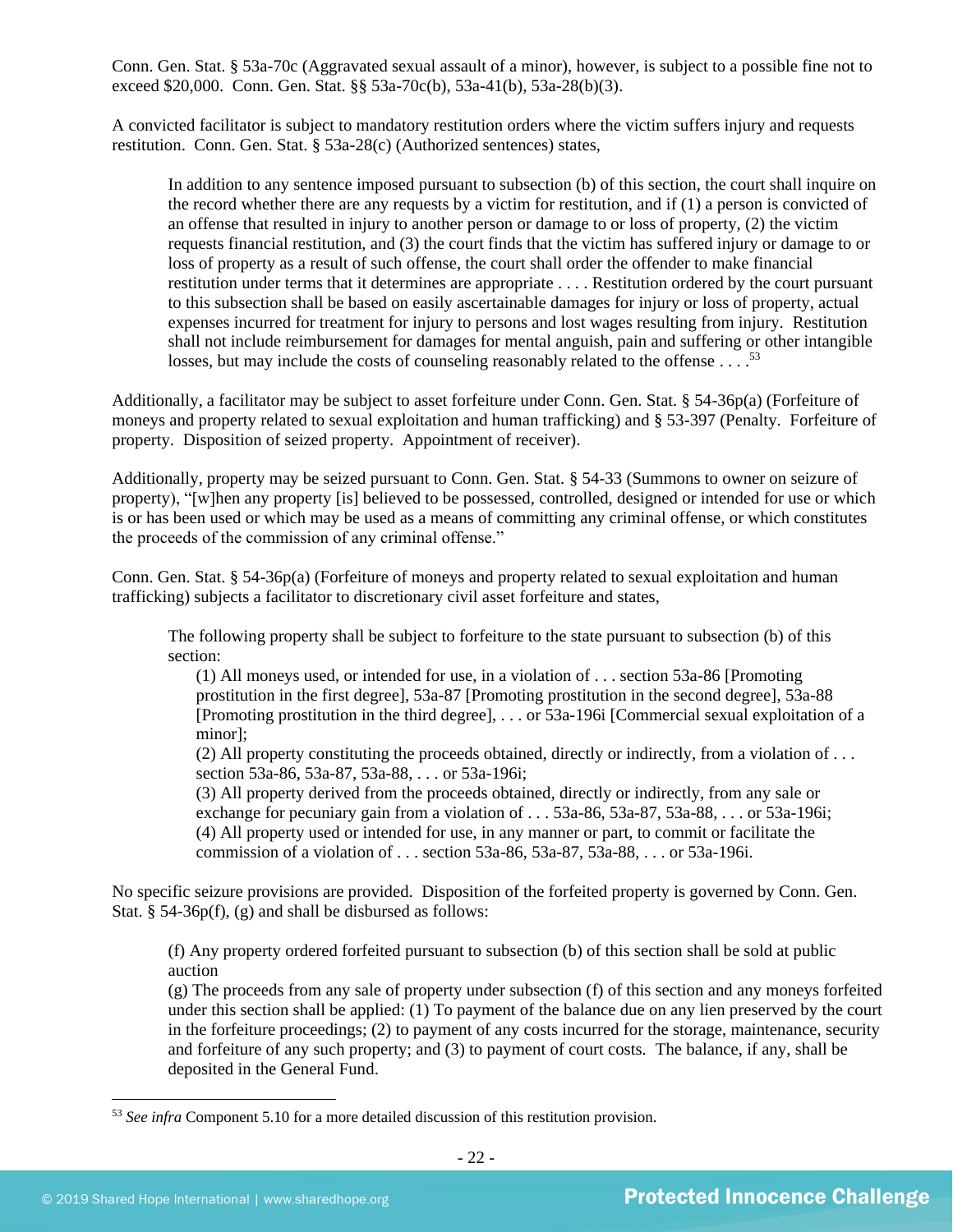## *4.3 Promoting and selling child sex tourism is illegal.*

There is no provision in the Connecticut code prohibiting child sex tourism.

4.3.1 Recommendation: Enact a law that prohibits selling or offering to sell travel services in Connecticut that include or facilitate travel for the purpose of engaging in commercial sexual exploitation of a minor or prostitution of a minor.

## *4.4 Promoting and selling child sexual abuse material (CSAM) carries penalties as high as similar federal offenses.*

Connecticut expressly prohibits the promotion of child sexual abuse material (CSAM). Conn. Gen. Stat. § 53a-196b(a) (Promoting a minor in an obscene performance) states,

A person is guilty of promoting a minor in an obscene performance when he knowingly<sup>54</sup> promotes<sup>55</sup> any material<sup>56</sup> or performance<sup>57</sup> in which a minor is employed, whether or not such minor receives any consideration, and such material or performance is obscene as to minors<sup>58</sup> notwithstanding that such material or performance is intended for an adult audience.

A conviction under Conn. Gen. Stat. § 53a-196b(a) is punishable as a Class B felony by imprisonment for 1–20 years, a fine not to exceed \$15,000, or both. Conn. Gen. Stat. §§ 53a-35a(6), 53a-41(2), 53a-28(b)(4), (6).

Pursuant to Conn. Gen. Stat. § 53a-196c(a) (Importing child pornography), "A person is guilty of importing child pornography when, with intent to promote child pornography, such person knowingly imports or causes to be imported into the state three or more visual depictions of child pornography of known content and character." A conviction under this statute is punishable as a Class B felony by 5–20 years, of which all but 5 years may be suspended, and a possible fine not to exceed \$15,000. Conn. Gen. Stat. §§ 53a-196c(b), 53a-35a(6), 53a-41(2), 53a-28(b)(4).

<sup>54</sup> *See supra* note [41.](#page-15-0) 

<sup>55</sup> *See supra* note [8.](#page-1-0) 

<sup>56</sup> *See supra* note [9.](#page-1-1)

<sup>57</sup> *See supra* note [10.](#page-1-4)

<sup>58</sup> *See supra* note [11.](#page-1-5)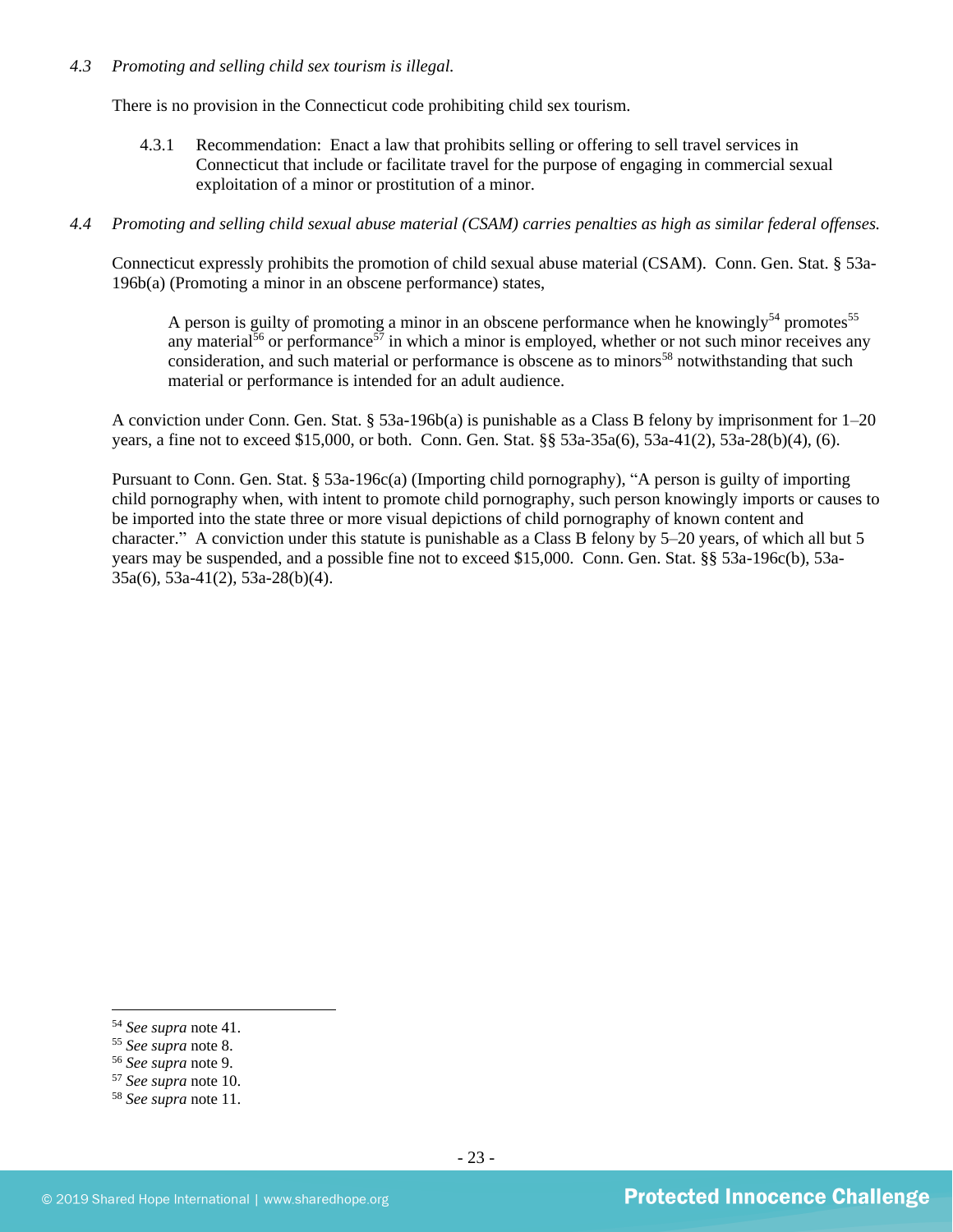#### **FRAMEWORK ISSUE 5: PROTECTIVE PROVISIONS FOR THE CHILD VICTIMS**

## *Legal Components:*

- *5.1 Victims under the core child sex trafficking offense include all commercially sexually exploited children.*
- *5.2 The state sex trafficking statute expressly prohibits a defendant from asserting a defense based on the willingness of a minor under 18 to engage in the commercial sex act.*
- *5.3 State law prohibits the criminalization of minors under 18 for prostitution offenses.*
- *5.4 State law provides a non-punitive avenue to specialized services through one or more points of entry.*
- *5.5 Child sex trafficking is identified as a type of abuse and neglect within child protection statutes.*
- *5.6 The definition of "caregiver" or another related term in the child welfare statutes is not a barrier to a sex trafficked child accessing the protection of child welfare.*
- *5.7 Crime victims' compensation is specifically available to a child victim of sex trafficking or commercial sexual exploitation of children (CSEC).*
- *5.8 Victim-friendly procedures and protections are provided in the trial process for minors under 18.*
- *5.9 Child sex trafficking victims may vacate delinquency adjudications and expunge related records for prostitution and other offenses arising from trafficking victimization, without a waiting period.*
- *5.10 Victim restitution and civil remedies for victims of domestic minor sex trafficking or commercial sexual exploitation of children (CSEC) are authorized by law.*
- *5.11 Statutes of limitations for civil and criminal actions for child sex trafficking or commercial sexual exploitation of children (CSEC) offenses are eliminated or lengthened to allow prosecutors and victims a realistic opportunity to pursue criminal action and legal remedies.*

*\_\_\_\_\_\_\_\_\_\_\_\_\_\_\_\_\_\_\_\_\_\_\_\_\_\_\_\_\_\_\_\_\_\_\_\_\_\_\_\_\_\_\_\_\_\_\_\_\_\_\_\_\_\_\_\_\_\_\_\_\_\_\_\_\_\_\_\_\_\_\_\_\_\_\_\_\_\_\_\_\_\_\_\_\_\_\_\_\_\_\_\_\_\_*

## *Legal Analysis:*

5.1 Victims under the core child sex trafficking offense include all commercially sexually exploited children.<sup>59</sup>

Conn. Gen. Stat. § 53a-192a(a) (Trafficking in persons), Connecticut's human trafficking offense, does not include all commercial sexual exploitation of minors. Although Conn. Gen. Stat. § 53a-192a(a) does not require proof of force, fraud, or coercion when the victim is a minor,<sup>60</sup> the act of buying commercial sex with a minor does not constitute human trafficking.<sup>61</sup> The offense of human trafficking applies only to those who "compel[] or induce[] a [minor] to engage in conduct involving sexual contact with one or more third persons . .

. ." or "otherwise commit[] an act that constitutes sex trafficking," which includes " the recruitment, harboring, transportation or provision of a person for . . . sexual conduct with another person for a fee." Conn. Gen. Stat. § 53a-192a(a). Therefore, the offense of human trafficking requires a trafficker or controlling third party be identified. Consequently, not all commercially sexually exploited children are identifiable as victims under Conn. Gen. Stat. § 53a-192a(a).

5.1.1 Recommendation: Amend the definition of Conn. Gen. Stat. § 53a-192a (Trafficking in persons) so that all commercially sexually exploited children are identifiable as victims and eligible for protections pursuant to their victim status.

<sup>59</sup> *See generally* **SHARED HOPE INTERNATIONAL**, "Eliminating the Third Party Control Barrier to Identifying Juvenile Sex Trafficking Victims," JuST Response Policy Paper (2015), [http://sharedhope.org/wp](http://sharedhope.org/wp-content/uploads/2015/08/Policy-Paper_Eliminating-Third-Party-Control_Final1.pdf)[content/uploads/2015/08/Policy-Paper\\_Eliminating-Third-Party-Control\\_Final1.pdf](http://sharedhope.org/wp-content/uploads/2015/08/Policy-Paper_Eliminating-Third-Party-Control_Final1.pdf) (discussing need to include all commercially sexually exploited children within sex trafficking definitions and corresponding need to include buyer conduct in core sex trafficking offenses regardless of whether victim is under control of a third party). <sup>60</sup> *See supra* discussion in Component 1.1.

<sup>&</sup>lt;sup>61</sup> See supra discussion of buyer applicability in Component 2.1.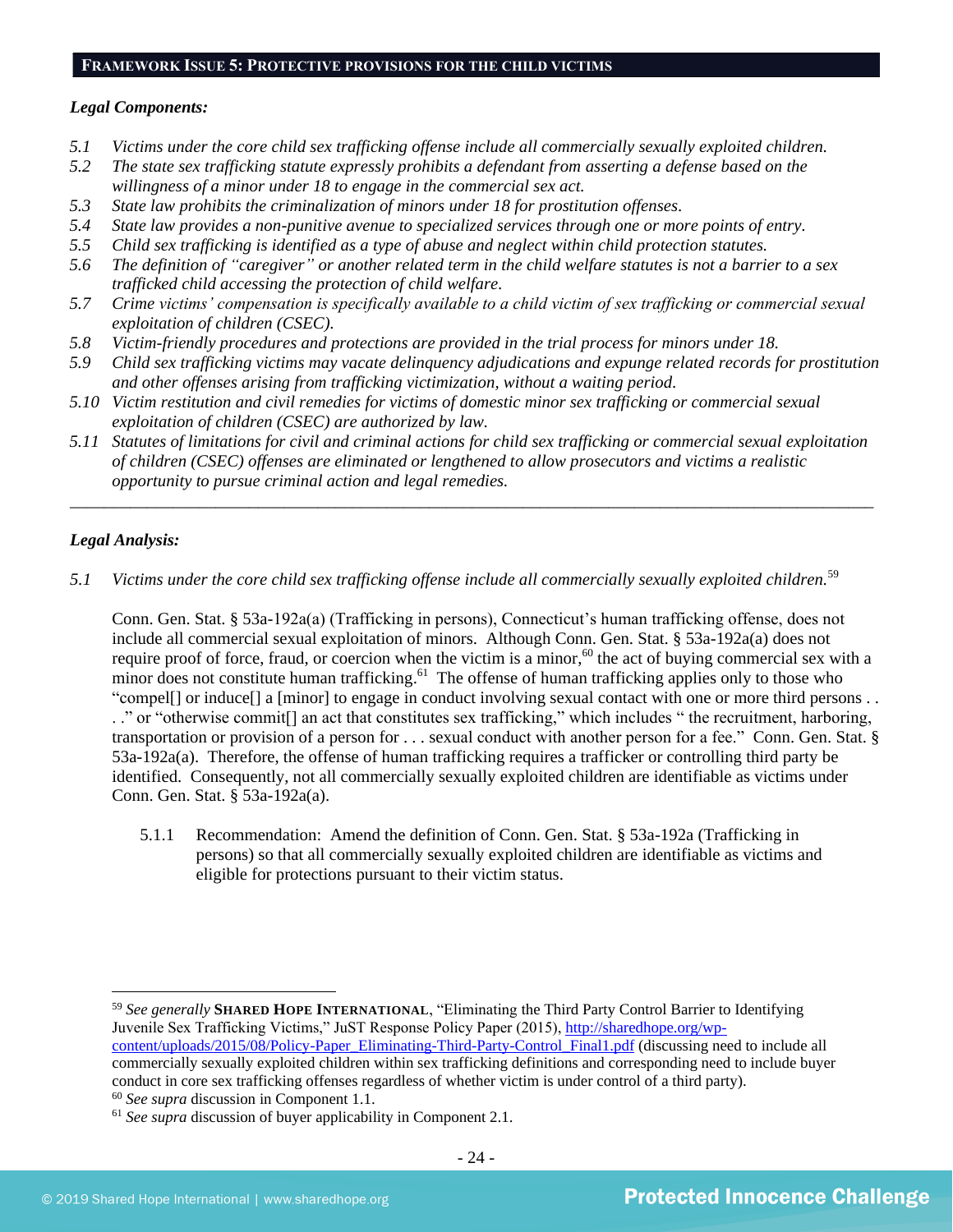*5.2 The state sex trafficking statute expressly prohibits a defendant from asserting a defense based on the willingness of a minor under 18 to engage in the commercial sex act.*

Connecticut's sex trafficking statute, Conn. Gen. Stat. § 53a-192a (Trafficking in persons), and CSEC laws are silent with regard to the availability of a defense based on a minor's willingness to engage in the commercial sex act, meaning that a defendant charged under Conn. Gen. Stat. § 53a-192a or Connecticut's CSEC laws may seek to assert such a defense.

- 5.2.1 Recommendation: Enact a statute that expressly prohibits a defense to prosecution based on a minor's willingness to engage in the commercial sex act.
- *5.3 State law prohibits the criminalization of minors under 18 for prostitution offenses. 62*

Connecticut's prostitution law prohibits the criminalization of minors for prostitution offenses under Conn. Gen. Stat. § 53a-82(a) (Prostitution). Pursuant to Conn. Gen. Stat. § 53a-82(a)–(c),

(a) A person eighteen years of age or older is guilty of prostitution when such person engages or agrees or offers to engage in sexual conduct with another person in return for a fee.

(b) In any prosecution for an offense under this section, it shall be an affirmative defense that the actor was a victim of conduct by another person that constitutes

(1) a violation of section  $53a-192a^{63}$  [Trafficking in persons], as amended by this act, or

(2) a criminal violation of 18 USC Chapter 77 [Peonage, slavery, and trafficking in persons], as amended from time to time.

(c) Nothing in this section shall limit a person's right to assert the defense of duress pursuant to section 53a-14 [Duress as defense] in any prosecution for an offense under this section.

*5.4 State law provides a non-punitive avenue to specialized services through one or more points of entry.* 64

#### **System response to child engaged in commercial sex act**

Connecticut law creates a statutory avenue to specialized services for juvenile sex trafficking victims. Specifically, Conn. Gen. Stat. § 17a-106f(a) (Trafficking of minor children. Child welfare services. Training for law enforcement officials) authorizes the Commissioner of Children and Families to

(1) Provide child welfare services for any minor child residing in the state who is identified by the Department of Children and Families as a victim of trafficking, as defined in section 46a-170 of the general statutes; and (2) provide appropriate services to a minor child residing in the state who the Department of Children and Families reasonably believes may be a victim of trafficking in order to safeguard the welfare of such minor child. For purposes of this section and section 17a-106a of the general statutes, "minor child" means any person under eighteen years of age.

 $62$  For more information regarding recent federal legislation impacting this component see: http://go.sharedhope.org/stateimpactmemo.

<sup>63</sup> *See supra* Component 1.1 for the substantive provisions of Conn. Gen. Stat. § 53a-192a.

 $64$  The analysis in this component is predicated upon the recommendation in 5.1 being simultaneously or previously enacted.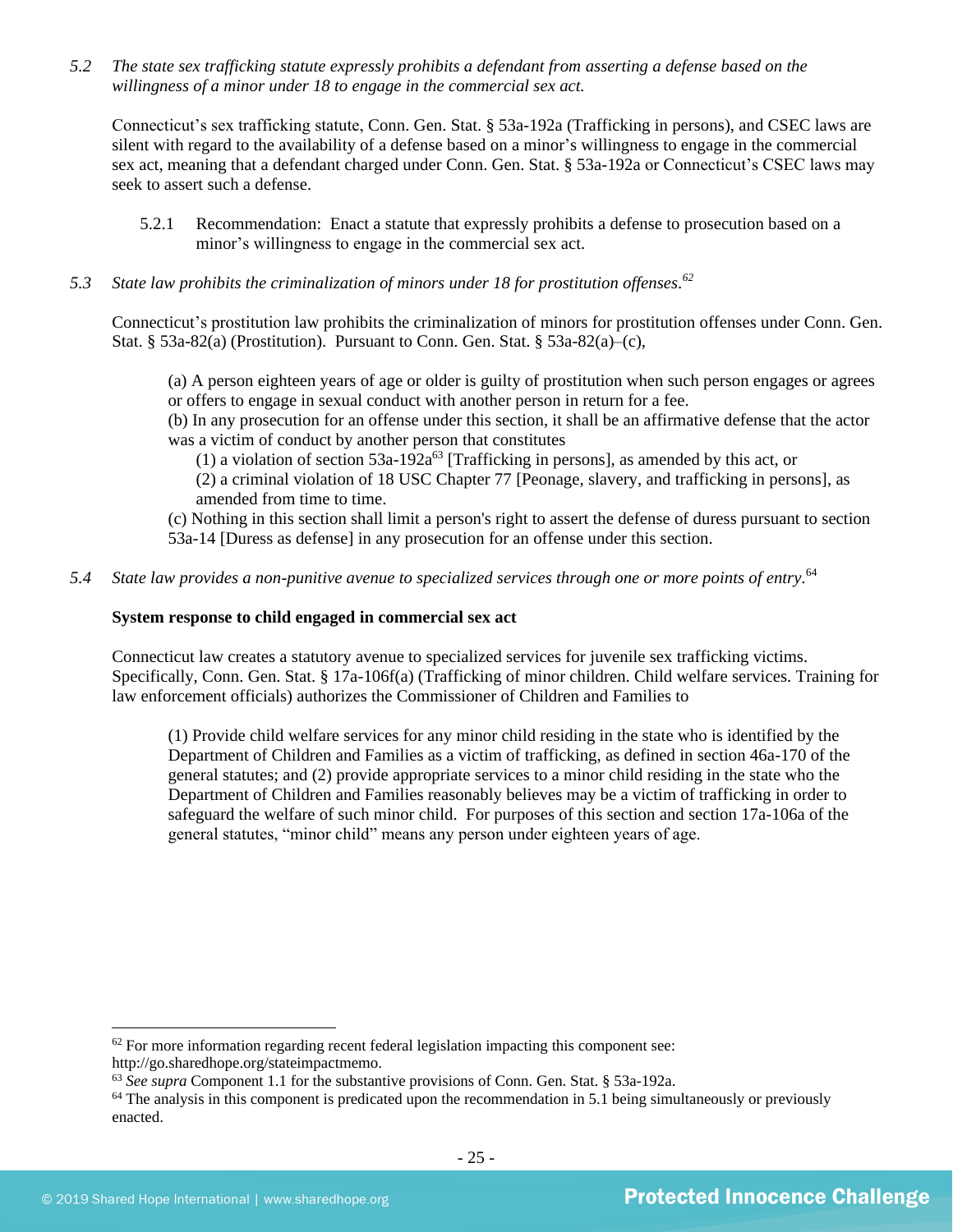Further, the Commissioner of Children and Families may establish multidisciplinary teams to review cases involving child sex trafficking and coordinate prevention, intervention, and treatment. Conn. Gen. Stat. § 17a-106a(b) (Multidisciplinary teams. Purpose. Composition. Confidentiality. Records of meetings). These teams serve the additional purposes of "advancing and coordinating the prompt investigation of suspected cases of ... trafficking of children" and "ensuring the treatment of . . . trafficked children and the protection of such children and their families." Conn. Gen. Stat. § 17a-106a(b)(4), (6).

Conn. Gen. Stat. § 17a-106a(e), (f) further authorizes child advocacy centers<sup>65</sup> and the state Chapter of the National Children's Alliance to assist these multidisciplinary teams, stating,

(e) Children's advocacy centers may assist multidisciplinary teams by (1) providing safe, child and family-friendly settings that maintain the privacy of children and their families; (2) establishing policies and procedures that are culturally competent; . . . . (5) providing specialized medical evaluation and treatment, mental health services and support and advocacy services to children at centers or through coordination with and referral to other appropriate providers of such services; [and] (6) providing regular case review for the purpose of aiding the decision-making, problem solving, systems coordination and information sharing concerning the status of cases and the services required by children and their families . . . .

(f) The state Chapter of the National Children's Alliance and multidisciplinary teams may (1) coordinate and facilitate the exchange of information among children's advocacy centers; . . . (3) educate the public and the General Assembly on the needs of victims of . . . trafficking in children; [and] (4) provide or coordinate multidisciplinary training opportunities that support a comprehensive response to allegations of . . . trafficking of children . . . .

Connecticut law also provides for the development of response and service programs for victims of human trafficking. Specifically, Conn. Gen. Stat. § 54-234 (Development of response system for victims of offense of trafficking in persons) states,

(a) The Office of Victim Services within the Judicial Department shall, within available appropriations, contract with nongovernmental organizations to develop a coordinated response system to assist victims of the offense of trafficking in persons.

(b) Such contracts shall be entered into for the following purposes, including, but not limited to:

(1) Developing a uniform curriculum to address rights and services for such victims;

(2) Developing information and materials on available resources and services for such victims;

(3) Actively seeking out quality training and other educational opportunities regarding the identification and assistance of such victims that take into consideration such victims' cultural context and needs; and

(4) Promoting and disseminating information on training and other educational opportunities concerning the assistance of such victims to emergency medical services, faith-based communities, sexual assault service providers, domestic violence service providers and state and local governmental agencies.

 $65$  Conn. Gen. Stat. § 17a-106a(a) defines "child advocacy center" to include entities that

provides a child-focused, trauma-informed, facility-based program that fosters collaboration among members of a multidisciplinary team . . . for purposes of interviewing or meeting with children and children's parents, guardians or other caregivers, in order to obtain information and provide such information to personnel charged with making decisions regarding the investigation and prosecution of allegations of child abuse or neglect or trafficking, as defined in section 46a-170, of children and the safety, treatment and provision of services to alleged victims of child abuse or neglect or trafficking of children.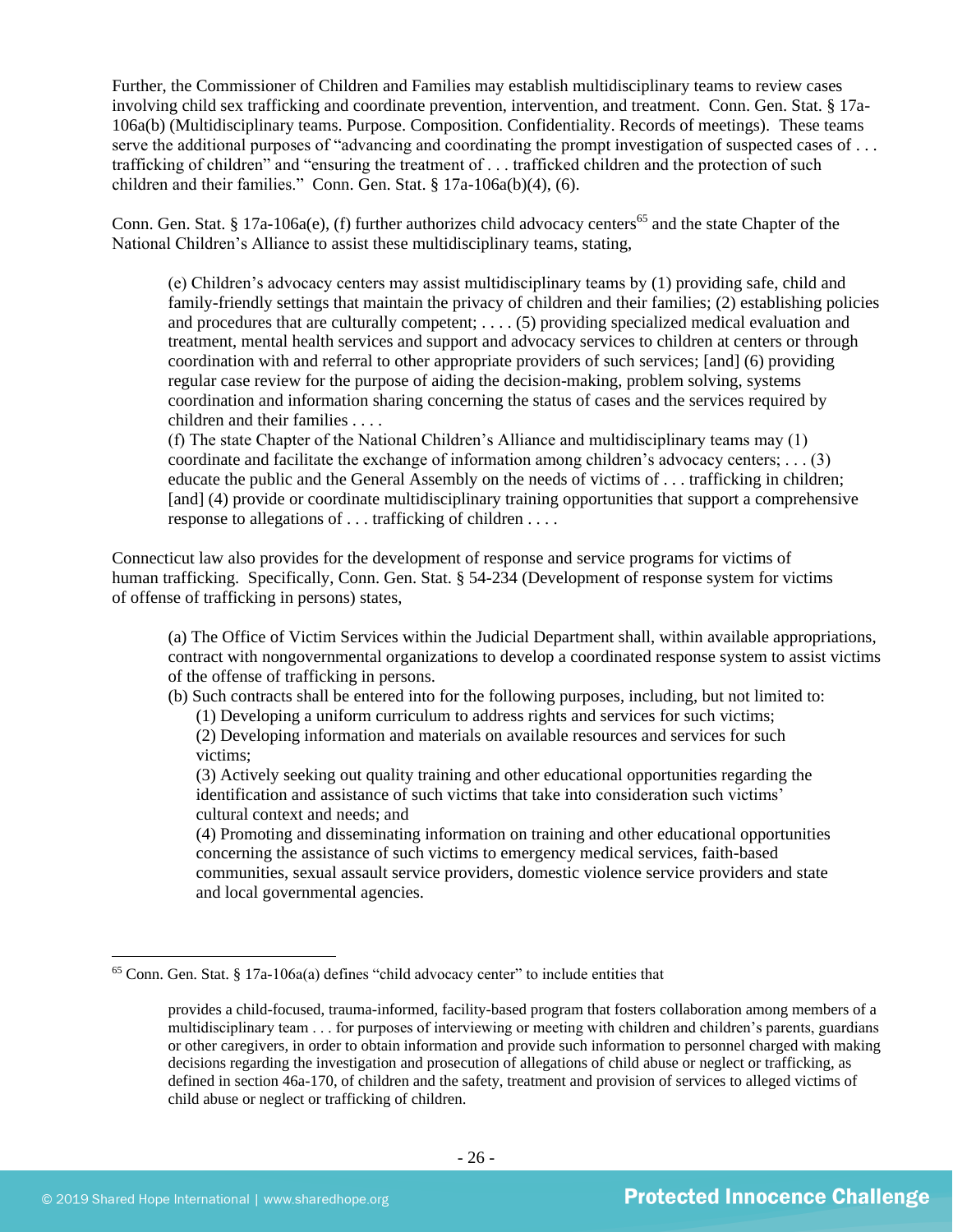Finally, Conn. Gen. Stat. § 53a-82 (Prostitution) does not apply to minors, preventing commercially sexually exploited youth from facing delinquency adjudications for prostitution.<sup>66</sup>

## **Summary**

Connecticut prohibits the criminalization of minors for prostitution offenses and specifically authorizes child welfare to provide specialized services to juvenile sex trafficking victims.

*5.5 Child sex trafficking is identified as a type of abuse and neglect within child protection statutes. 67*

Child sex trafficking victims will be identified as abused under Connecticut's child protection statutes.<sup>68</sup>; Pursuant to Conn. Gen. Stat.  $\S$  46b-120(4)–(6)<sup>69</sup> (Definitions),

(4) A child may be found "neglected" who, for reasons other than being impoverished, (A) has been abandoned,

(B) is being denied proper care and attention, physically, educationally, emotionally or morally, or (C) is being permitted to live under conditions, circumstances or associations injurious to the wellbeing of the child;

(5) A child may be found "abused" who

(A) has been inflicted with physical injury or injuries other than by accidental means,

(B) has injuries that are at variance with the history given of them, or

(C) is in a condition that is the result of maltreatment, including, but not limited to, malnutrition, sexual molestation or exploitation, deprivation of necessities, emotional maltreatment or cruel punishment;

(6) A child may be found "uncared for"

(A) who is homeless,

(B) whose home cannot provide the specialized care that the physical, emotional or mental condition of the child requires, or

(C) who has been identified as a victim of trafficking, as defined in section 46a-170 . . . .

In addition, Conn. Gen. Stat. § 17a-106f(a) (Trafficking of minor children. Child welfare services. Training for law enforcement officials) states,

The Commissioner of Children and Families may: (1) Provide child welfare services for any minor child residing in the state who is identified by the Department of Children and Families as a victim of trafficking, as defined in section 46a-170 of the general statutes and (2) provide appropriate services to a minor child residing in the state who the Department of Children and Families reasonably believes may be a victim of trafficking in order to safeguard the welfare of such minor child. For purposes of this section and section 17a-106a of the general statutes, "minor child" means any person under eighteen years of age.

<sup>&</sup>lt;sup>66</sup> See supra Component 5.3 for discussion of protecting minors from prosecution for prostitution offenses.

 $67$  For more information regarding recent federal legislation impacting this component see: http://go.sharedhope.org/stateimpactmemo.

<sup>&</sup>lt;sup>68</sup> The analysis in this component is predicated upon the recommendation in 5.1 being previously or simultaneously enacted.

<sup>69</sup> *See supra* note [48.](#page-19-0)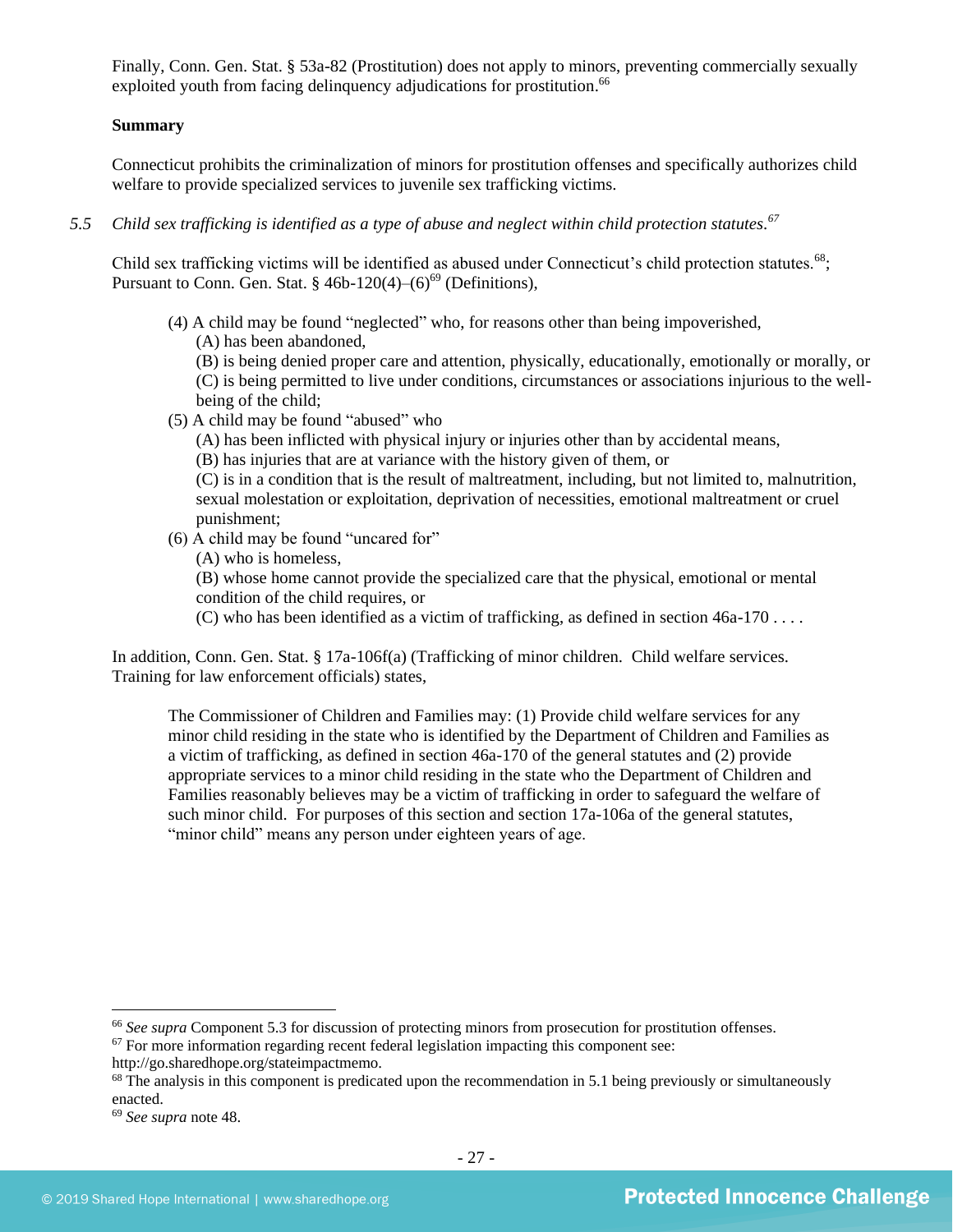*5.6 The definition of "caregiver" or another related term in the child welfare statutes is not a barrier to a sex trafficked child accessing the protection of child welfare.* 70

Chapter 815t (Juvenile Matters), which addresses abused and neglected children, does not define terms related to caregiver. Throughout the chapter "person having responsibility for the care of the child or youth" is utilized, but undefined. However, pursuant to Conn. Gen. Stat. § 17a-106f(a) (Trafficking of minor children. Child welfare services. Training for law enforcement officials), the Department of Children and Families is authorized to provide services to any minor who is a victim of trafficking. It states,

The Commissioner of Children and Families may: (1) Provide child welfare services<sup>71</sup> for any minor child residing in the state who is identified by the Department of Children and Families as a victim of trafficking, as defined in section 46a-170 of the general statutes; and (2) provide appropriate services to a minor child residing in the state who the Department of Children and Families reasonably believes may be a victim of trafficking in order to safeguard the welfare of such minor child. For purposes of this section and section 17a-106a of the general statutes, "minor child" means any person under eighteen years of age.

*5.7 Crime victims' compensation is specifically available to a child victim of sex trafficking or commercial sexual exploitation of children (CSEC).*

For the purposes of victim services, Conn. Gen. Stat. § 54-201(1) (Definitions) defines "victim" as "a person who is injured or killed as provided in section 54-209 . . . ." Conn. Gen. Stat. § 54-209(a) (Compensation ordered, when) states,

The Office of Victim Services or, on review, a victim compensation commissioner, may order the payment of compensation in accordance with the provisions of sections 54-201 to 54-218 [Chapter 968 Victim Services], inclusive, as amended by [Public Act 17-99], for personal injury or death which resulted from: . . . . (2) the commission or attempt to commit by another of any crime as provided in section 53a-24 [Offense defined] . . . .

Pursuant to Conn. Gen. Stat. § 53a-24(a), "The term 'crime' comprises felonies and misdemeanors." Therefore, commercially sexually exploited children are included as victims.

Further, Conn. Gen. Stat. § 54-209(d), (e) expressly authorizes payment of compensation to victims of Conn. Gen. Stat. § 53a-192a (Trafficking in persons), § 53a-70c (Aggravated sexual assault of a minor), or § 53a-82 (Prostitution) if (1) the injury was disclosed to a physician, police officer, or other specified individual and the Office of Victim Services or a compensation commissioner reasonably concludes that a violation of the offense

 $70$  The analysis in this component is predicated upon the recommendation in 5.1 being previously or simultaneously enacted.

<sup>71</sup> Pursuant to Conn. Gen. Stat. § 17a-106a(b) (Multidisciplinary teams. Purpose. Composition. Confidentiality. Records of meetings.),

The Commissioner of Children and Families, as department head of the lead agency, and the appropriate state's attorney may establish multidisciplinary teams for the purposes of (1) reviewing particular cases or particular types of cases, (2) coordinating the intervention in and prevention of child abuse or neglect or trafficking of children and the treatment of abused, neglected or trafficked children in each judicial district, (3) reviewing selected cases of child abuse or neglect or trafficking of children, (4) advancing and coordinating the prompt investigation of suspected cases of child abuse or neglect or trafficking of children, (5) reducing the trauma experienced by alleged victims of such abuse or neglect or trafficking and, (6) ensuring the treatment of abused, neglected or trafficked children and the protection of such children and their families . . . .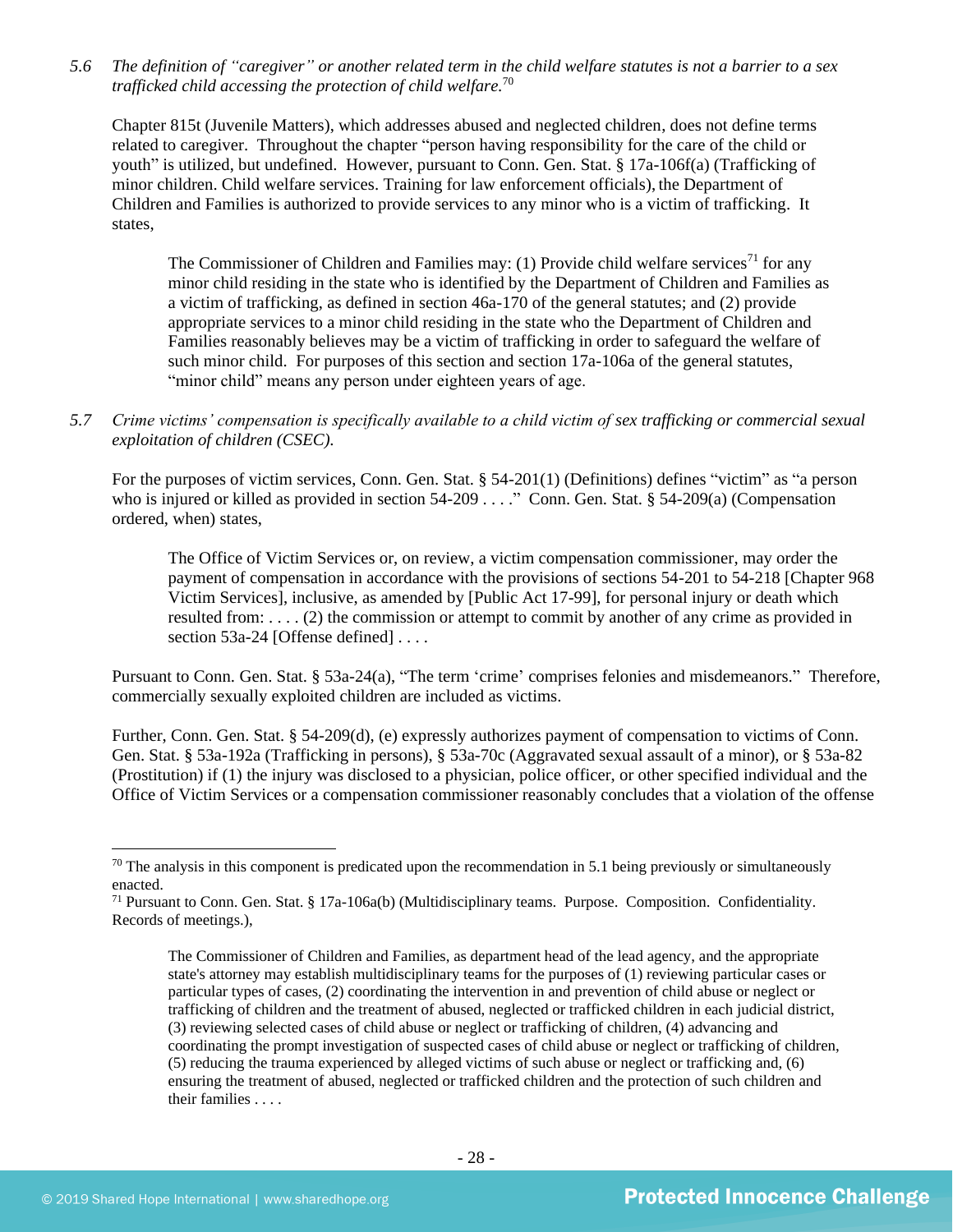has occurred; (2) the injury was the subject of a restraining order or civil protection order, which was granted; or (3) the injury was disclosed to a domestic violence or sexual assault counselor.

Due to several ineligibility criteria, however, commercially sexually exploited children may not be eligible for victim's compensation. Conn. Gen. Stat. § 54-211(b)(2) (Time limitation on filing application for compensation—restrictions on award of compensation—amount of compensation.) states that no compensation will be given if "the victim violated a penal law of this state, which violation caused or contributed to his injuries or death." Another possible limitation can be found in Conn. Gen. Stat. § 54-208(c) (Order of payment of compensation), which states,

In determining whether to make an order under this section, the Office of Victim Services or, on review, a victim compensation commissioner shall consider all circumstances determined to be relevant, including but not limited to provocation, consent or any other behavior of the victim which directly or indirectly contributed to such victim's injury or death, the extent of the victim's cooperation in investigating the application and the extent of the victim's cooperation with law enforcement agencies in their efforts to apprehend and prosecute the offender, and any other relevant matters.

However, Conn. Gen. Stat.  $\S 54-211(a)(1)$  waives the filing deadline for child sex trafficking victims. It states,

No order for the payment of compensation shall be made under section 54-210 [Compensation ordered for expenses, loss of earnings, pecuniary loss and other losses], as amended by [Public Act 17-99] unless (A) the application has been made within two years after the date of the personal injury or death, (B) the personal injury or death was the result of an incident or offense listed in section 54-209, as amended by [Public Act 17-99], and (C) such incident or offense has been reported to the police within five days of its occurrence or, if the incident or offense could not reasonably have been reported within such period, within five days of the time when a report could reasonably have been made, except that a victim of a sexual assault shall not be ineligible for the payment of compensation by reason of failing to make a report pursuant to this subparagraph if such victim presented himself or herself to a health care facility within one hundred twenty hours of such sexual assault for examination and collection of evidence of such sexual assault in accordance with the provisions of section 19a-112a, or if such victim complied with subsection (d) of section 54-209, as amended by [Public Act 17-99]  $\dots$  (3) Notwithstanding the provisions of subdivision (1) of this subsection, any minor, including, but not limited to, a minor who is a victim of conduct by another person that constitutes a violation of section 53a-192a [Trafficking in persons], as amended by this act, or a criminal violation of 18 USC Chapter 77, who, before, on or after October 1, 2005, fails to make application for compensation within two years after the date of the personal injury or death through no fault of the minor, may apply for a waiver of such time limitation. The Office of Victim Services, upon a finding that such minor is not at fault, may grant such waiver . . . . (6) Notwithstanding the provisions of subdivision (1), (2) or (3) of this subsection, the Office of Victim Services may, for good cause shown and upon a finding of compelling equitable circumstances, waive the time limitations of subdivision (1) of this subsection.

To the extent child sex trafficking victims are able to access crime victim's compensation, Conn. Gen. Stat. § 54-210(a) (Compensation ordered for expenses, loss of earnings, pecuniary loss and other losses) provides that compensation may be paid for, among other things, medical costs beyond Medicaid or health insurance coverage and loss of earning ability due to incapacity of the victim. However, compensation for pain and suffering is not permitted. Conn. Gen. Stat. § 54-211(c).

5.7.1 Recommendation: Amend Conn. Gen. Stat. § 54-211(b)(2) (Time limitation on filing application for compensation. Restrictions on award of compensation. Amount of compensation) and § 54- 208(c) (Order of payment compensation) to establish an exception to all listed ineligibility factors for child sex trafficking victims.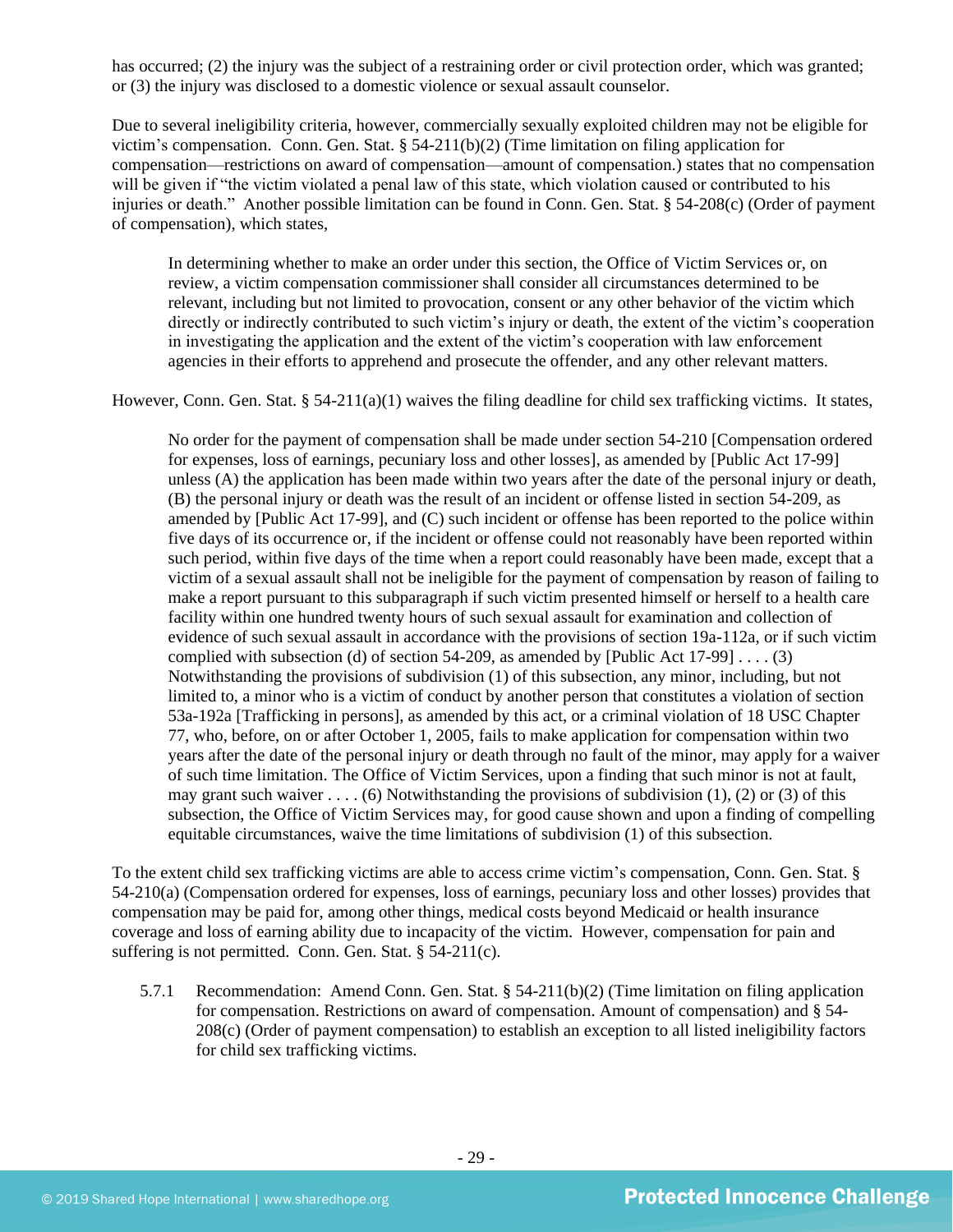## *5.8 Victim-friendly procedures and protections are provided in the trial process for minors under 18.*

Most of Connecticut's victim-friendly criminal justice procedures and protections do not extend to or do not explicitly cover victims of domestic minor sex trafficking. Conn. Gen. Stat. § 54-86f (Admissibility of evidence of sexual conduct), which limits the introduction of a victim's prior sexual conduct, subject to several exceptions, does not apply to domestic minor sex trafficking victims. Conn. Gen. Stat. § 54-86f only applies "[i]n any prosecution for sexual assault under sections 53a-70 [Sexual assault in the first degree:], 53a-70a [Sexual assault in the first degree], and 53a-71 to 53a-73a, inclusive [Sexual assault in the second degree; Sexual assault in the third degree; Sexual assault in the third degree with a firearm; Sexual assault in the fourth degree]."

Children 12 years of age or younger who are victims of assault, sexual assault, or abuse are provided certain additional protections. Conn. Gen. Stat. § 54-86g(b) (Testimony of victim of child abuse. Court may order testimony taken outside courtroom. Procedure) states,

In any criminal prosecution of an offense involving assault, sexual assault or abuse of a child twelve years of age or younger, the court may, upon motion of the attorney for any party, order that the following procedures be used when the testimony of the child is taken:

(1) Persons shall be prohibited from entering and leaving the courtroom during the child's testimony;

(2) an adult who is known to the child and with whom the child feels comfortable shall be permitted to sit in close proximity to the child during the child's testimony, provided such person shall not obscure the child from the view of the defendant or the trier of fact;

(3) the use of anatomically correct dolls by the child shall be permitted; and

(4) the attorneys for the defendant and for the state shall question the child while seated at a table positioned in front of the child, shall remain seated while posing objections and shall ask questions and pose objections in a manner which is not intimidating to the child.

Additionally, for such victims, under Conn. Gen. Stat. § 54-86g(a), the court may order the child's testimony taken outside the courtroom and "televised by closed circuit equipment in the courtroom or recorded for later showing before the court." The defendant may be excluded from the room or screened from the child's sight when the testimony is taken, "only if the state proves, by clear and convincing evidence, that the child would be so intimidated, or otherwise inhibited, by the physical presence of the defendant that a compelling need exists to take the testimony of the child outside the physical presence of the defendant in order to insure the reliability of such testimony." If the defendant is excluded or screened, however, "the court shall ensure that the defendant is able to observe and hear the testimony of the child, but that the child cannot see or hear the defendant. The defendant shall be able to consult privately with his attorney at all times during the taking of the testimony."

Pursuant to the 2013 Connecticut Practice Book, "All oral testimony shall be given under oath."<sup>72</sup> If the person testifying in Superior Court is under the age of  $18<sup>73</sup>$  however, the court may administer a simplified age-

<sup>72</sup> THE COMMISSION ON OFFICIAL LEGAL PUBLICATIONS, CONNECTICUT PRACTICE BOOK (2013) § 32a-4(a), *available at* http://www.jud.ct.gov/publications/PracticeBook/PB.pdf.

<sup>73</sup> Pursuant to THE COMMISSION ON OFFICIAL LEGAL PUBLICATIONS, CONNECTICUT PRACTICE BOOK (2011) § 26-  $1(a)(1), (2),$ 

<span id="page-29-1"></span><span id="page-29-0"></span><sup>&</sup>quot;Child" means any person under sixteen years of age, except that (A) for purposes of delinquency matters and proceedings, "child" means any person (i) under seventeen years of age who has not been legally emancipated or, (ii) seventeen years of age or older who, prior to attaining seventeen years of age, has committed a delinquent act and, subsequent to attaining seventeen years of age, (i) violates any order of a judicial authority or any condition of probation ordered by a judicial authority with respect to such delinquency proceeding; or (ii) willfully fails to appear in response to a summons under General Statutes § 46b-133, with respect to such delinquency proceeding, and (B) for purposes of family with service needs matters and proceedings, child means a person under seventeen years of age; (2) "Youth" means any person sixteen or seventeen years of age who has not been legally emancipated.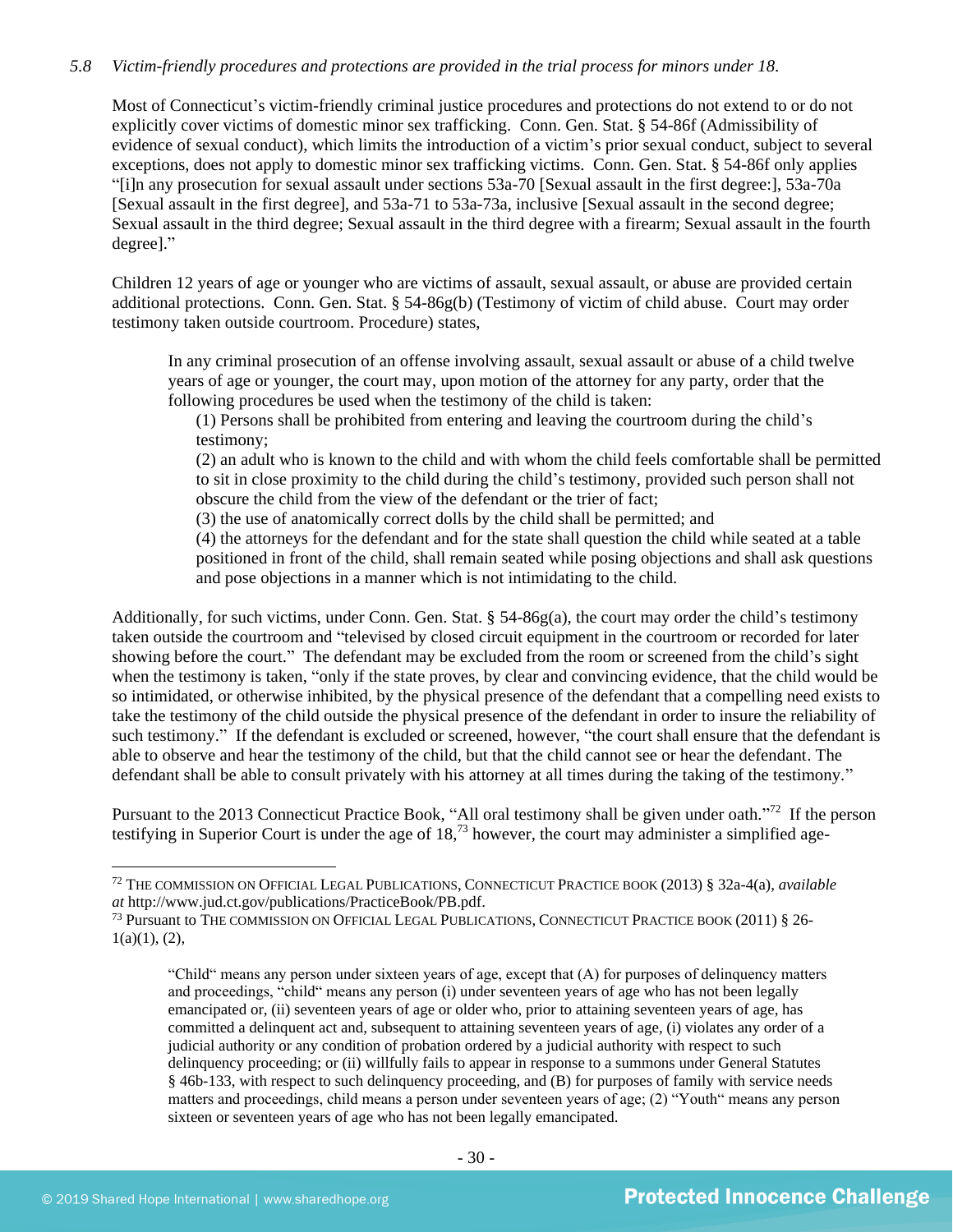appropriate oath or "admit the testimony of a child or youth without the imposition of a formal oath if the judicial authority finds that the oath would be meaningless to the particular child or youth, or would otherwise inhibit the child or youth from testifying freely and fully."<sup>74</sup> Additional victim-friendly procedures include allowing a trusted adult to sit with the child or youth during testimony and requiring the attorneys to remain seated and proceed in a non-threatening manner.<sup>75</sup> If the minor who is testifying is the child of the respondent, the respondent may be excluded from the hearing "upon a showing by clear and convincing evidence that the child or youth witness would be so intimidated or inhibited that trustworthiness of the child or youth witness is seriously called into question."<sup>76</sup>

Finally, a court may issue a standing criminal protective order to protect victims of human trafficking from offenders convicted under Conn. Gen. Stat. § 53a-192a (Trafficking in Persons). Conn. Gen. Stat. § 53a-40e(a) (Standing criminal protective orders).

*5.9 Child sex trafficking victims may vacate delinquency adjudications and expunge related records for prostitution and other offenses arising from trafficking victimization, without a waiting period.* 77

Connecticut law does not provide a mechanism for minors to vacate delinquency adjudications related to trafficking victimization, but records related to those offenses may be expunged without a waiting period under Connecticut's general expungement statute.

Records related to trafficking victimization may be expunged without a waiting period under Conn. Gen. Stat. § 46b-146 (Erasure of police and court records), Connecticut's general record expungement statute, which states,

Whenever any child has been convicted as delinquent, has been adjudicated a member of a family with service needs or has signed a statement of responsibility admitting to having committed a delinquent act, and has subsequently been discharged from the supervision of the Superior Court or from the custody of the Department of Children and Families or from the care of any other institution or agency to whom the child has been committed by the court, such child, or the child's parent or guardian, may file a petition with the Superior Court. If such court finds (1)(A) that at least two years or, in the case of a child convicted as delinquent for the commission of a serious juvenile offense,four years have elapsed from the date of such discharge, (B) that no subsequent juvenile proceeding or adult criminal proceeding is pending against such child, (C) that such child has not been convicted of a delinquent act that would constitute a felony or misdemeanor if committed by an adult during such two-year or fouryear period, (D) that such child has not been convicted as an adult of a felony or misdemeanor during such two-year or four-year period, and (E) that such child has reached eighteen years of age, or (2) that such child has a criminal record as a result of being a victim of conduct by another person that constitutes a violation of section 53a-192a [Trafficking in persons] as, amended by this act, or a criminal violation of 18 USC Chapter 77, the court shall order all police and court records pertaining to such child to be erased . . . .

Regarding vacatur, Conn. Gen. Stat. § 54-95c (Application to vacate prostitution conviction on basis of being a victim of trafficking in persons. Prosecutor's response. Court order) states,

At any time after a judgment of conviction is entered pursuant to section 53a-21 [Prostitution], the defendant may apply to the Superior Court to vacate any judgment of conviction on the basis that his or her participation in the offense was a result of having been a victim of conduct of another person that constitutes (1) trafficking in persons under section 53a-192a, or (2) a criminal violation of 18 USC Chapter 77, as amended from time to time  $\dots$ 

<sup>74</sup> *See supra* note [72.](#page-29-0)

<sup>75</sup> *See supra* note [72,](#page-29-1) § 32a-4(c).

<sup>76</sup> *See supra* note [72,](#page-29-1) § 32a-4(e).

 $77$  The analysis in this component is predicated upon the recommendation in 5.1 being simultaneously or previously enacted.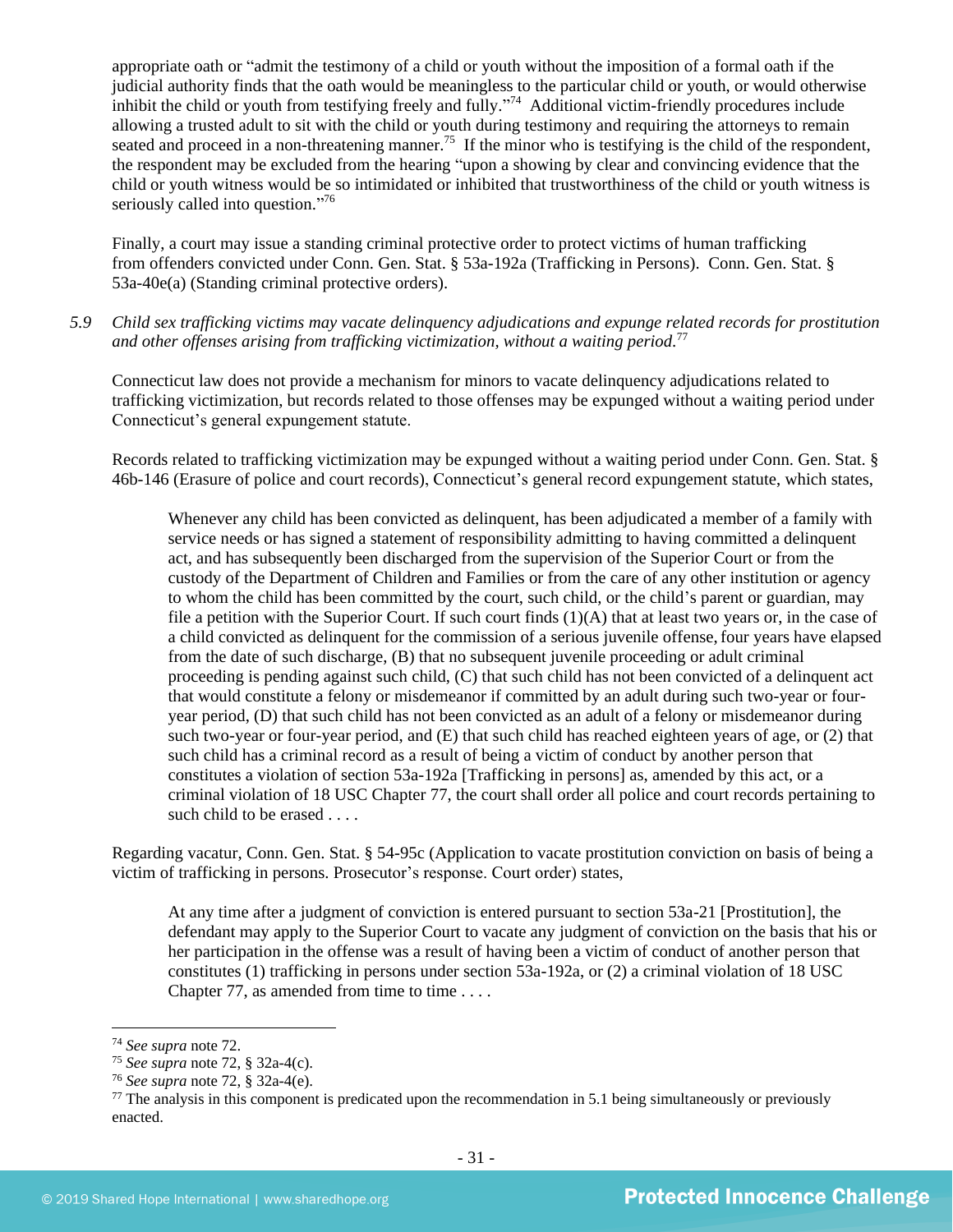Because Conn. Gen. Stat. § 54-95c applies specifically to "convictions," however, this protection does not clearly extend to delinquency adjudications. In addition, Conn. Gen. Stat. § 54-95c applies only to prostitution offenses, foreclosing the law's applicability to other offenses related to a minor's trafficking victimization. Further, Conn. Gen. Stat. § 54-95c does not make record expungement automatic upon granting vacatur, making separate proceedings necessary to obtain both forms of relief.

- 5.9.1 Recommendation: Amend Conn. Gen. Stat. § 54-95c (Application to vacate prostitution conviction on basis of being a victim of trafficking in persons. Prosecutor's response. Court order) to allow child sex trafficking victims to vacate delinquency adjudications for prostitution and other offenses arising from trafficking victimization.
- *5.10 Victim restitution and civil remedies for victims of domestic minor sex trafficking or commercial sexual exploitation of children (CSEC) are authorized by law.*<sup>78</sup>

Civil remedies are specifically available in cases of trafficking in persons through Conn. Gen. Stat § 52-571i (Action for damages resulting from trafficking in persons), which states.

Any person aggrieved by a violation of section 53a-192a [Trafficking in persons] may bring a civil action in the superior court for the judicial district where such person resides or the judicial district of Hartford against the person or persons who committed such violation to recover actual damages, statutory damages of not more than one thousand dollars for each day such person was coerced by another person in violation of section 53a-192a and a reasonable attorney's fee.

A domestic minor sex trafficking victim may also receive restitution under Conn. Gen. Stat. § 53a-28(c) (Authorized sentences), which states,

In addition to any sentence imposed pursuant to subsection (b) of this section, the court shall inquire on the record whether there are any requests by a victim for restitution, and if (1) a person is convicted of an offense that resulted in injury to another person or damage to or loss of property, (2) the victim requests financial restitution, and (3) the court finds that the victim has suffered injury or damage to or loss of property as a result of such offense, the court shall order the offender to make financial restitution under terms that it determines are appropriate . . . . Restitution ordered by the court pursuant to this subsection shall be based on easily ascertainable damages for injury or loss of property, actual expenses incurred for treatment for injury to persons and lost wages resulting from injury. Restitution shall not include reimbursement for damages for mental anguish, pain and suffering or other intangible losses, but may include the costs of counseling reasonably related to the offense ....

In deciding the amount of restitution under Conn. Gen. Stat. § 53a-28(c),

the court shall consider: (A) The financial resources of the offender and the burden restitution will place on other obligations of the offender; (B) the offender's ability to pay based on installments or other conditions; (C) the rehabilitative effect on the offender of the payment of restitution and the method of payment; and (D) other circumstances, including the financial burden and impact on the victim, that the court determines make the terms of restitution appropriate. If the court determines that the current financial resources of the offender or the offender's current ability to pay based on installments or other conditions are such that no appropriate terms of restitution can be determined, the court may forego setting such terms. The court shall articulate its findings on the record with respect to each of the factors set forth in subparagraphs (A) to (D), inclusive, of this subsection  $\dots$ .

 $78$  The analysis in this component is predicated upon the recommendation in 5.1 being simultaneously or previously enacted.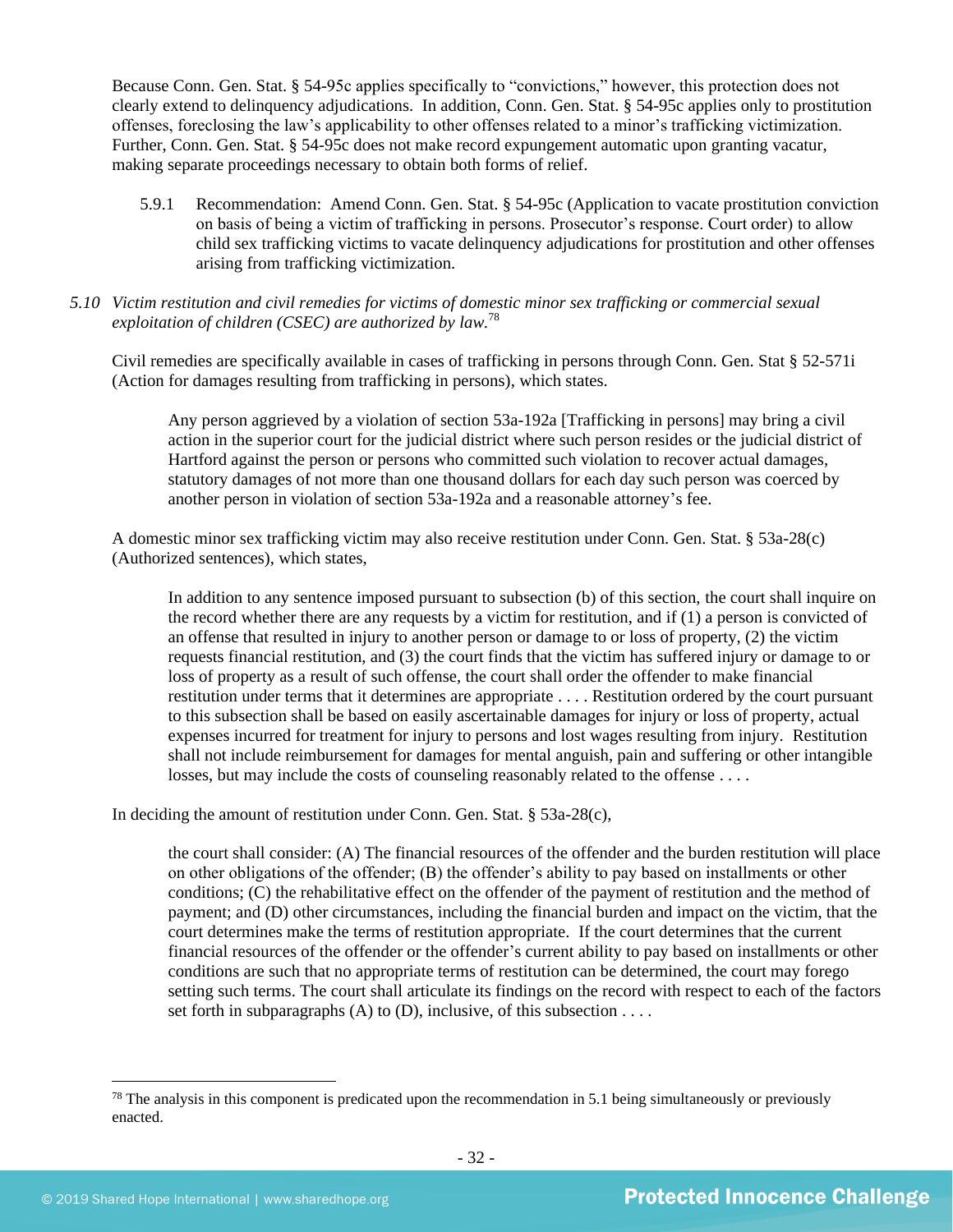*5.11 Statutes of limitations for civil and criminal actions for child sex trafficking or commercial sexual exploitation of children (CSEC) offenses are eliminated or lengthened to allow prosecutors and victims a realistic opportunity to pursue criminal action and legal remedies.*

Pursuant to Conn. Gen. Stat. § 54-193(a)<sup>79</sup> (Limitation of prosecution for certain offenses), "There shall be no limitation of time within which a person may be prosecuted for  $(1)$  (A) . . . a class A felony . . . or (B) any other offense involving sexual abuse, sexual exploitation or sexual assault if the victim of the offense was a minor at the time of the offense . . . ." Therefore, prosecutions for Conn. Gen. Stat. § 53a-192a(a) (Trafficking in persons) and Connecticut's CSEC offenses are not subject to a statute of limitations and may be prosecuted at any time. Conn. Gen. Stat. § 54-193(b) further provides for an extended criminal statute of limitations for certain sexual offenses.

Regarding civil actions, Conn. Gen. Stat. § 52-577d (Limitation of action for damages to minor caused by sexual abuse, exploitation or assault) provides,

Notwithstanding the provisions of section 52-577 [Action founded upon a tort], no action to recover damages for personal injury to a minor, including emotional distress, caused by sexual abuse, sexual exploitation or sexual assault may be brought by such person later than thirty years from the date such person attains the age of majority.

 $79$  The text of Conn. Gen. Stat. § 54-193 cited here and elsewhere in this report includes amendments made by the enactment of Senate Bill 3 during the 2019 Regular Session of the Connecticut General Assembly (effective October 1, 2019).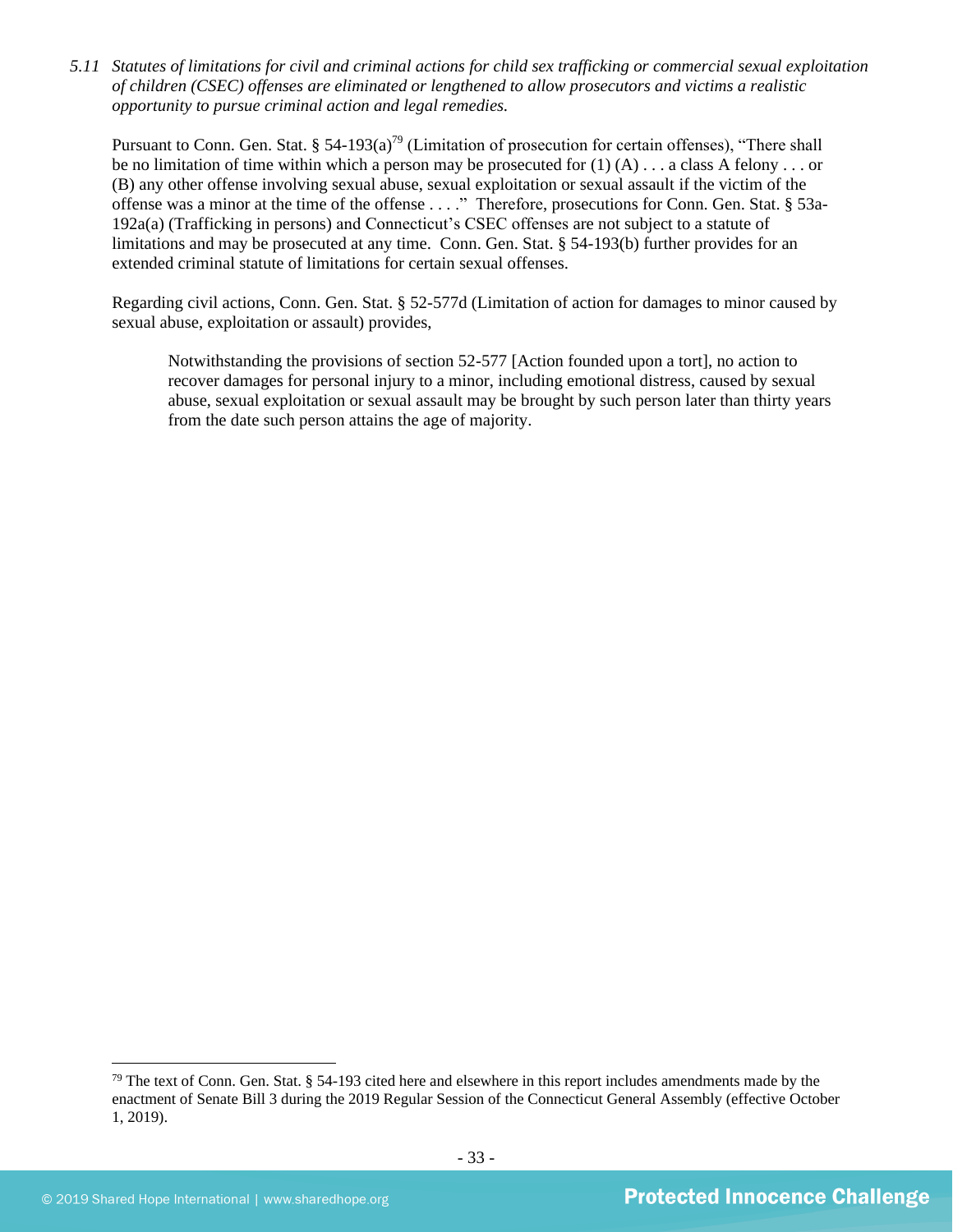### **FRAMEWORK ISSUE 6: CRIMINAL JUSTICE TOOLS FOR INVESTIGATION AND PROSECUTIONS**

#### *Legal Components:*

- *6.1 Training on human trafficking and domestic minor sex trafficking for law enforcement is statutorily mandated or authorized.*
- *6.2 Single party consent to audiotaping is permitted in law enforcement investigations.*
- *6.3 Wiretapping is an available tool to investigate domestic minor sex trafficking and commercial sexual exploitation of children (CSEC).*
- *6.4 Using a law enforcement decoy to investigate buying or selling commercial sex is not a defense to soliciting, purchasing, or selling sex with a minor.*
- *6.5 Using the Internet or other electronic communication to investigate buyers and traffickers is a permissible investigative technique.*
- *6.6 State law requires reporting of missing children and located missing children.*

#### *Legal Analysis:*

*6.1 Training on human trafficking and domestic minor sex trafficking for law enforcement is statutorily mandated or authorized.*

*\_\_\_\_\_\_\_\_\_\_\_\_\_\_\_\_\_\_\_\_\_\_\_\_\_\_\_\_\_\_\_\_\_\_\_\_\_\_\_\_\_\_\_\_\_\_\_\_\_\_\_\_\_\_\_\_\_\_\_\_\_\_\_\_\_\_\_\_\_\_\_\_\_\_\_\_\_\_\_\_\_\_\_\_\_\_\_\_\_\_\_\_\_\_*

Connecticut law mandates law enforcement training on human trafficking related issues. Conn. Gen. Stat. § 17a-106h (Training re identification and reporting of suspected human trafficking for law enforcement personnel, judges, persons involved with the criminal justice system, emergency and urgent care staff and school and constituent unit employees) states,

(a) The Commissioner of Children and Families, in consultation with the Commissioner of Emergency Services and Public Protection, shall develop an initial educational training program and refresher training program for the accurate and prompt identification and reporting of suspected human trafficking.

(b) The training program shall include a video presentation . . . that offers awareness of human trafficking issues and guidance to law enforcement personnel . . . .

(c) Any person described in subsection (b) of this section shall complete the initial educational training program not later than July 1, 2018, and shall complete the refresher training program annually thereafter, provided any person being employed as such a person shall complete such initial educational training program not later than six months after beginning such employment or July 1, 2018, whichever is later.

Connecticut has developed other training programs on trafficking in persons as well. Pursuant to Conn. Gen. Stat. § 46a-4b<sup>80</sup> (Training program on trafficking in persons),

The Commission on Women, Children, Seniors, Equity and Opportunity in conjunction with the Police Officer Standards and Training Council, shall develop a training program on trafficking in persons and make such training program available, upon request, to the Division of State Police within the Department of Emergency Services and Public Protection, the office of the Chief State's Attorney, local police departments and community organizations.<sup>81</sup>

<sup>&</sup>lt;sup>80</sup> The text of Conn. Gen. Stat. § 46a-4b cited here and elsewhere in this report includes amendments made by the enactment of House Bill 7424 during the 2019 Regular Session of the Connecticut General Assembly (effective July 1, 2019).

<sup>&</sup>lt;sup>81</sup> Additionally, the Trafficking in Persons Council, a subdivision of the Commission on Women, Children, Seniors, Equity and Opportunity, shall "coordinate the collection, analysis and dissemination of data regarding human trafficking, and consult with governmental and non-governmental organizations in developing recommendations to strengthen state and local efforts to prevent trafficking, protect and assist victims of trafficking and prosecute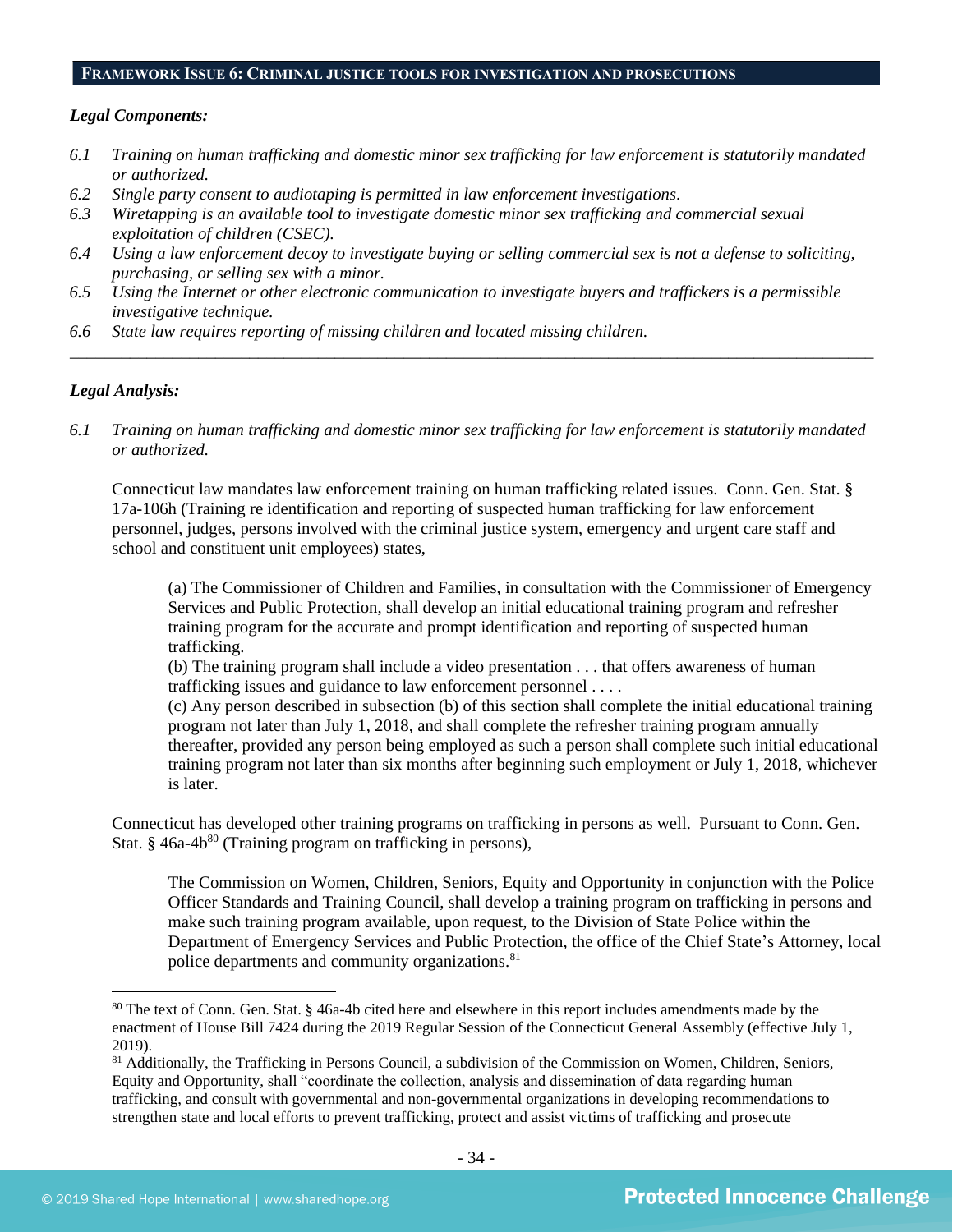Additionally, Conn. Gen. Stat. § 17a-106f(b) (Trafficking of minor children. Child welfare services. Training for law enforcement officials) states,

The Commissioner of Children and Families may, within available appropriations, provide training to law enforcement officials regarding the trafficking of minor children. The training shall include, but not be limited to,

(1) awareness and compliance with the laws and protocols concerning trafficking of minor children,

(2) identification of, access to and provision of services for minor children who are victims of trafficking, and

(3) any other services the department deems necessary to carry out the provisions of this section and section 17a-106a.

*6.2 Single party consent to audiotaping is permitted in law enforcement investigations.*

Connecticut requires two-party consent for the recording of telephonic communications. Pursuant to Conn. Gen. Stat. § 52-570d(a) (Action for illegal recording of private telephonic communications),

No person shall use any instrument, device or equipment to record an oral private telephonic communication unless the use of such instrument, device or equipment

(1) is preceded by consent of all parties to the communication and such prior consent either is obtained in writing or is part of, and obtained at the start of, the recording, or (2) is preceded by verbal notification which is recorded at the beginning and is part of the communication by the recording party, or

(3) is accompanied by an automatic tone warning device which automatically produces a distinct signal that is repeated at intervals of approximately fifteen seconds during the communication while such instrument, device or equipment is in use.

- 6.2.1 Recommendation: Amend Conn. Gen. Stat. § 52-570d(a) (Action for illegal recording of private telephonic communications) to create an exception that allows for single-party consent to audiotaping in investigations under Conn. Gen. Stat. § 53a-192a (Trafficking in persons) or Connecticut's CSEC offenses.
- *6.3 Wiretapping is an available tool to investigate domestic minor sex trafficking and commercial sexual exploitation of children (CSEC).*

Wiretapping is authorized for investigations of trafficking in persons and certain CSEC offenses. Pursuant to Conn. Gen. Stat. § 54-41d(1), (2) (Issuance of order), orders authorizing wiretapping may only be issued for crimes enumerated in Conn. Gen. Stat. § 54-41b (Application for order authorizing interception). Assuming the other requirements in Conn. Gen. Stat. § 54-41d and the chapter on wiretapping are met, an authorization to intercept a wire can be granted pursuant to Conn. Gen. Stat. § 54- 41b in the following cases,

when such interception may provide evidence of the commission of offenses involving gambling, bribery, violations of section 53-395 [Prohibited activities in Chapter 949c Corrupt Organizations and Racketeering Activity Act], violations of section 53a-70c [Aggravated sexual assault of a minor], violations of subsection (a) of section 53a-90a [Enticing a minor. Penalties], violations of section 53a-192a [Trafficking in persons], as amended by this act, violations of section 53a-196 [Obscenity as to

traffickers." Conn. Gen. Stat. § 46a-170(a), (d)(2)–(3) (Trafficking in Persons Council. Membership. Duties. Reports). The text of Conn. Gen. Stat. § 46a-170 cited here and elsewhere in this report includes amendments made by the enactment of House Bill 7424 during the 2019 Regular Session of the Connecticut General Assembly (effective July 1, 2019).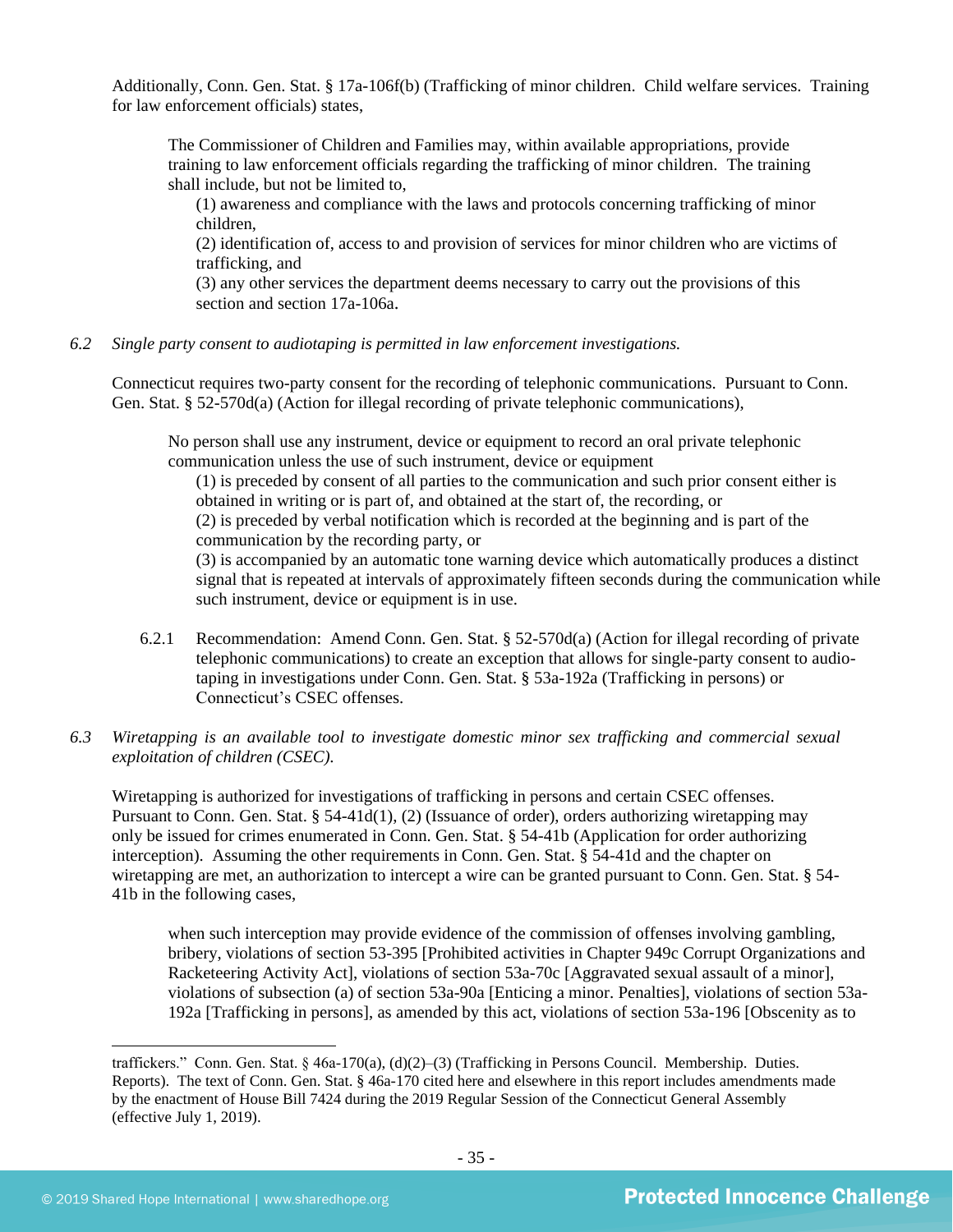minors], violations of section 21a-277 [Penalty for illegal manufacture, distribution, sale, prescription, dispensing], felonious crimes of violence or felonies involving the unlawful use or threatened use of physical force or violence committed with the intent to intimidate or coerce the civilian population or a unit of government.

*6.4 Using a law enforcement decoy to investigate buying or selling commercial sex is not a defense to soliciting, purchasing, or selling sex with a minor.*

Two of Connecticut's CSEC offenses prohibit a defense based on the use of a law enforcement decoy posing as a minor during an investigation. Conn. Gen. Stat. § 53a-83b(a)(3) (Commercial sexual abuse of a minor: Class B felony) states, "A person is guilty of commercial sexual abuse of a minor when . . . such person solicits or requests to engage in sexual conduct with a minor, or any other person that the person reasonably believes to be a minor . . . ." The phrase "any other person that the person reasonably believes to be a minor" allows for the use of a law enforcement decoy to investigate the offense because the defendant need only reasonably believe the decoy to be a minor.

Conn. Gen. Stat. § 53a-90a (Enticing a minor. Penalties) prohibits a decoy defense through similar language. Specifically, Con. Gen. Stat. § 53a-90a(a) criminalizes enticing "any person . . . who the actor reasonably believes to be under eighteen years of age, to engage in prostitution or sexual activity . . . ." For the reasons noted above, the phrases "any person" and "believes to be" allows for the use of a law enforcement decoy.

However, Conn. Gen. Stat. § 53a-192a (Trafficking in persons) is silent with regard to the availability of such a defense. Thus, a defendant may be able to assert a defense based on a law enforcement decoy posing as a minor to investigate child sex trafficking through reverse sting operations, which are the most likely situations in which a defendant would try to use such a defense.

*6.5 Using the Internet or electronic communications to investigate buyers and traffickers is a permissible investigative technique.*

Using the Internet or other electronic communications to investigate buyers and traffickers is a permissible investigative technique. Pursuant to Conn. Gen. Stat. § 53a-90a(a) (Enticing a minor. Penalties),

A person is guilty of enticing a minor when such person uses an interactive computer service to knowingly persuade, induce, entice, or coerce any person

(1) under eighteen years of age, or

(2) who the actor reasonably believes to be under eighteen years of age,

to engage in prostitution or sexual activity . . . .

Accordingly, the offender must only "reasonably believe" that the intended victim is a minor; thus, an offender may be convicted when contacting an undercover officer.

*6.6 State law requires reporting of missing children and located missing children.*

Conn. Gen. Stat. § 29-1e (Missing Children Information Clearinghouse. Definitions. Duties. Missing child reports) establishes a Missing Children Information Clearinghouse within the Department of Emergency Services and Public Protection. Pursuant to Conn. Gen. Stat. § 29-1e(c)–(e),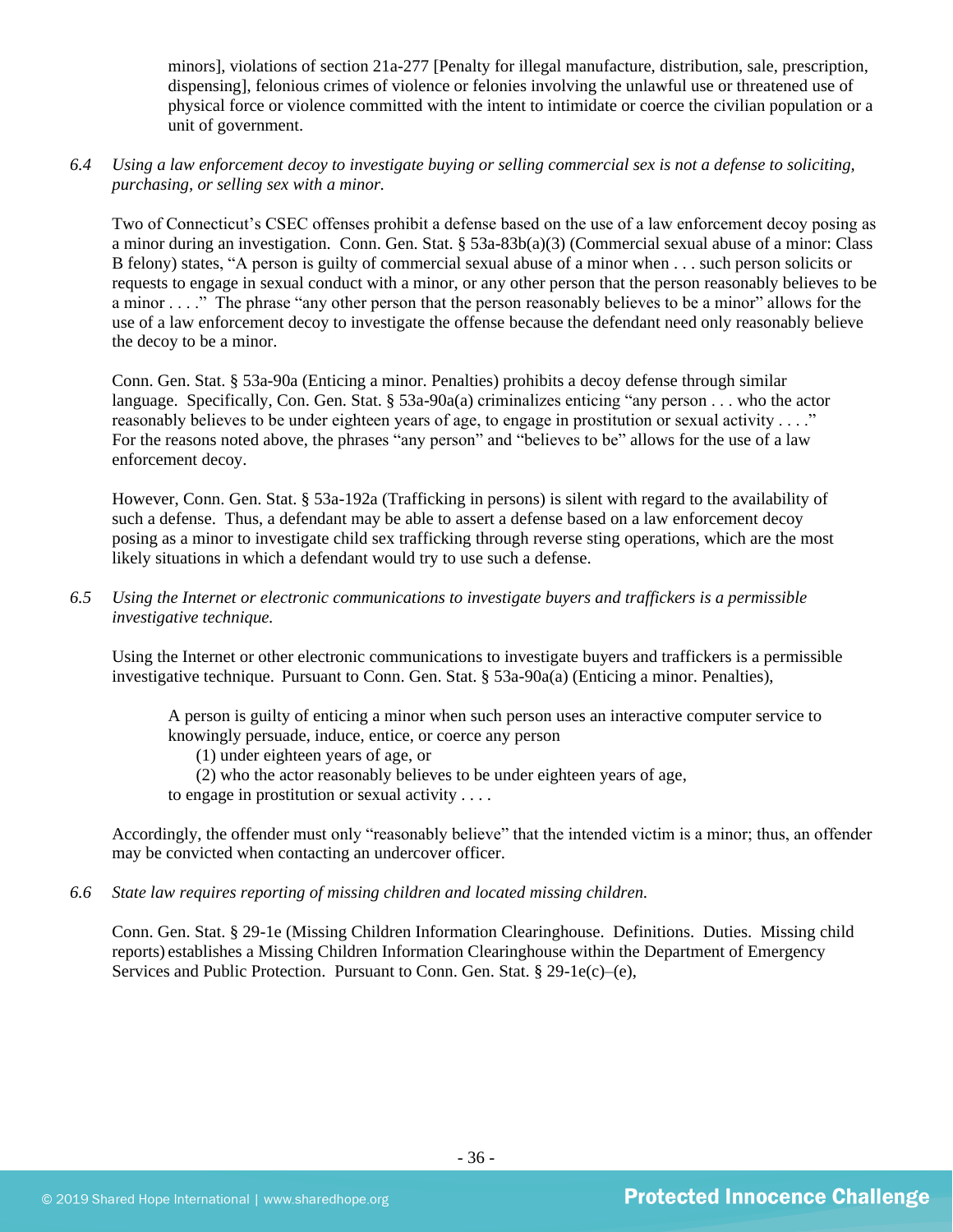(c) The clearinghouse is established as a central repository of information regarding missing children<sup>82</sup> and other missing persons. Such information shall be collected and disseminated to assist in the location of missing children. The clearinghouse shall:

(1) Establish a system of intrastate communication of information relating to children determined to be missing by the parent, guardian or legal custodian of the child, or by a law enforcement agency; (2) Provide a centralized file for the exchange of information on missing children within the state;

(3) Interface with the National Crime Information Center for the exchange of information on

children suspected of interstate travel;

(4) Collect, process, maintain and disseminate information on missing children and shall strive to maintain or disseminate only accurate and complete information;

(5) Establish procedures to maintain the confidentiality of the medical information of any missing child or other missing person that is collected, discovered or otherwise obtained pursuant to the provisions of this section or section 29–1f, including procedures providing that no such medical information shall be disseminated to the public without the consent of the parent, guardian or legal custodian of any such missing child or, in the case of a missing person other than a missing child, the spouse, parent, sibling, child or next of kin of such person; and

(6) Conduct investigations concerning missing children in this state and cooperate with local law enforcement agencies and other state and federal agencies in investigations concerning missing children.

(d) All state, county and municipal law enforcement agencies shall submit to the clearinghouse all missing child reports received by any such agency.

(e) (1) Any parent, guardian or legal custodian may submit a missing child report to the clearinghouse on any child whose whereabouts is unknown, regardless of the circumstances, subsequent to the reporting of such to the appropriate law enforcement agency within the county in which the child became missing, which shall be included in the clearinghouse data base.

(2) The parent, guardian or legal custodian responsible for notifying the clearinghouse or a law enforcement agency of a missing child shall immediately notify such agency or the clearinghouse of any child whose location has been determined.

Additionally, Conn. Gen. Stat. § 7-282c (Filing and dissemination of reports re missing children and certain missing persons) states, "Any municipal police department which receives a report of a missing child or missing youth under eighteen years of age . . . shall immediately accept such report for filing and inform all on-duty police officers . . . and communicate the report to other appropriate law enforcement agencies."

<sup>&</sup>lt;sup>82</sup> Pursuant to Conn. Gen. Stat. § 29-1e(b)(1), "'Missing child' means any person who is under the age of eighteen years, whose temporary or permanent residence is in Connecticut or is believed to be in Connecticut, whose location has not been determined, and who has been reported as missing to a law enforcement agency."